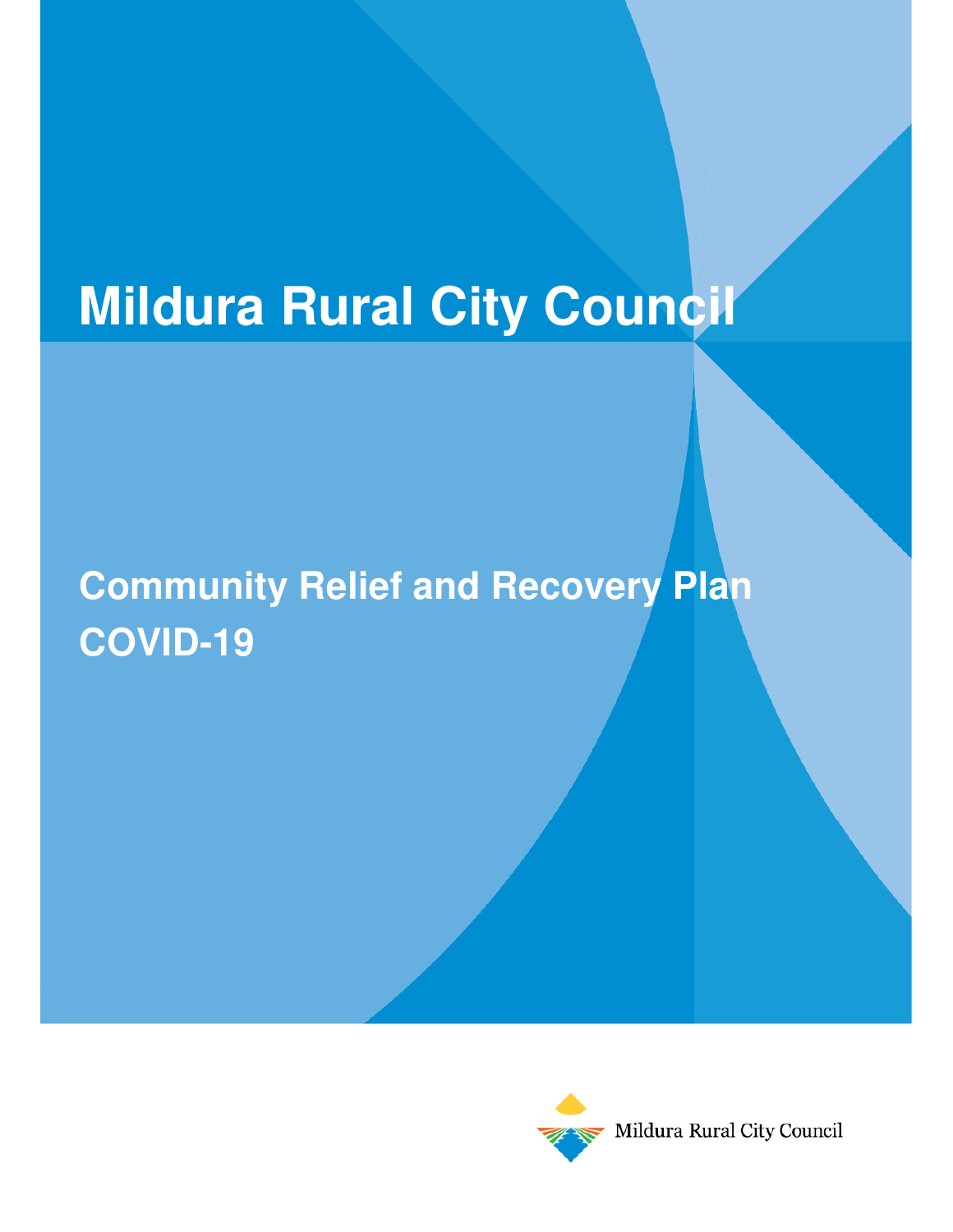## **Document Information**

| Document Title | Mildura Rural City Council Community Relief and Recovery<br>Plan COVID-19 |
|----------------|---------------------------------------------------------------------------|
| Version No     |                                                                           |
| Date Adopted:  | TBA                                                                       |
| File:          | 02/02/10                                                                  |

## **Amendment and Endorsement Details**

| <b>Issue</b> Date<br><b>No</b> | <b>Page No</b> | <b>Amendment Details</b> | <b>Endorsement</b> |
|--------------------------------|----------------|--------------------------|--------------------|
|                                |                |                          |                    |
|                                |                |                          |                    |
|                                |                |                          |                    |
|                                |                |                          |                    |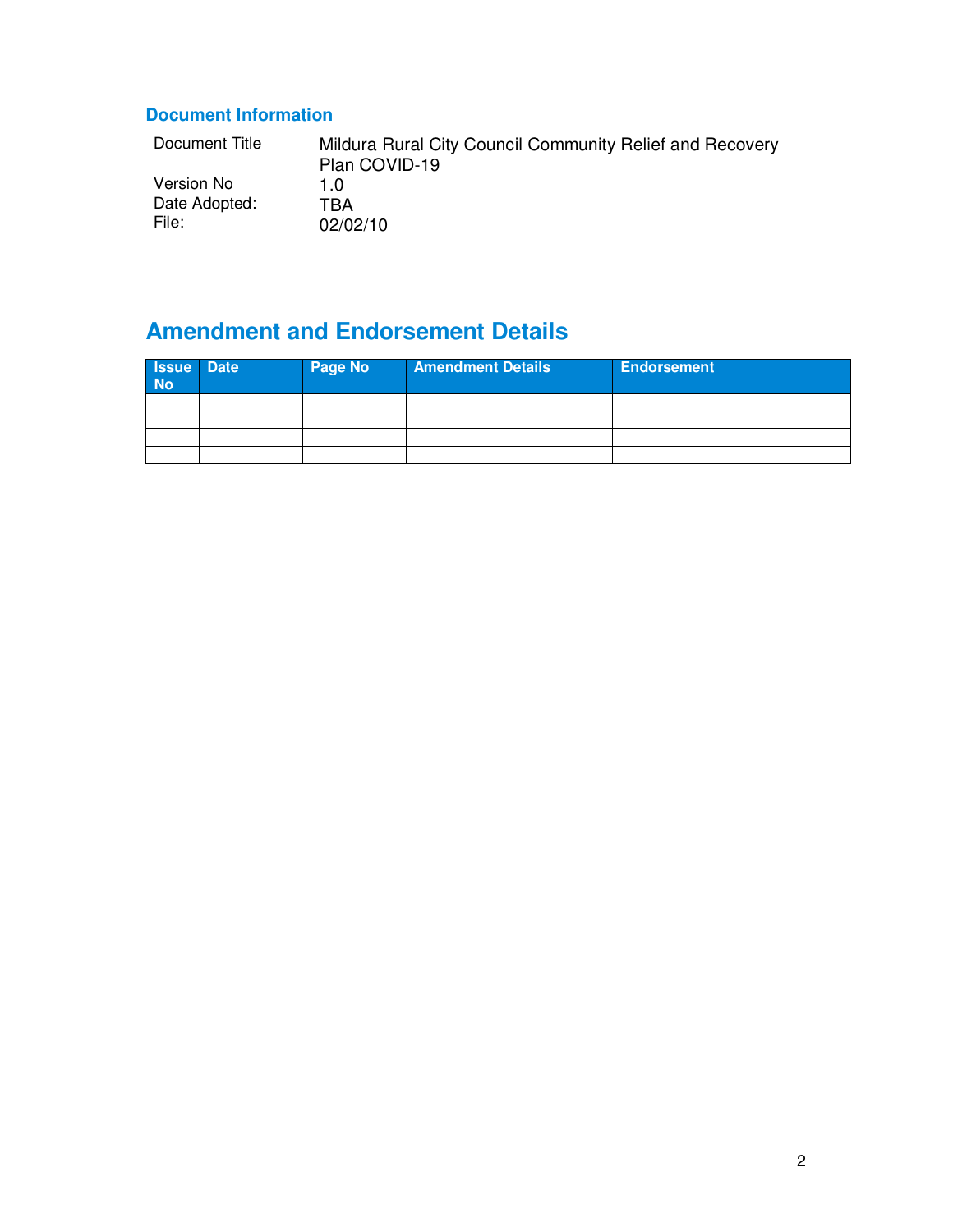## **Table of Contents**

| 6.0 Response, Relief and Recovery - A Community-Focused Relief Model 12    |  |
|----------------------------------------------------------------------------|--|
|                                                                            |  |
|                                                                            |  |
|                                                                            |  |
|                                                                            |  |
| 7.0 Council's Roles and Responsibilities in Recovery Planning 14           |  |
|                                                                            |  |
|                                                                            |  |
|                                                                            |  |
|                                                                            |  |
|                                                                            |  |
| 10.3 Local, Regional and State Roles and Responsibilities 16               |  |
|                                                                            |  |
|                                                                            |  |
| 10.6 Community Relief and Recovery Executive Committee (CRREC) 18          |  |
|                                                                            |  |
|                                                                            |  |
|                                                                            |  |
|                                                                            |  |
| 12.0 Recovery Information, Communication and Community Liaison  23         |  |
| 13.0 The Municipal Relief and Recovery Action Plan - A Working Document 24 |  |
|                                                                            |  |
|                                                                            |  |
|                                                                            |  |
|                                                                            |  |
|                                                                            |  |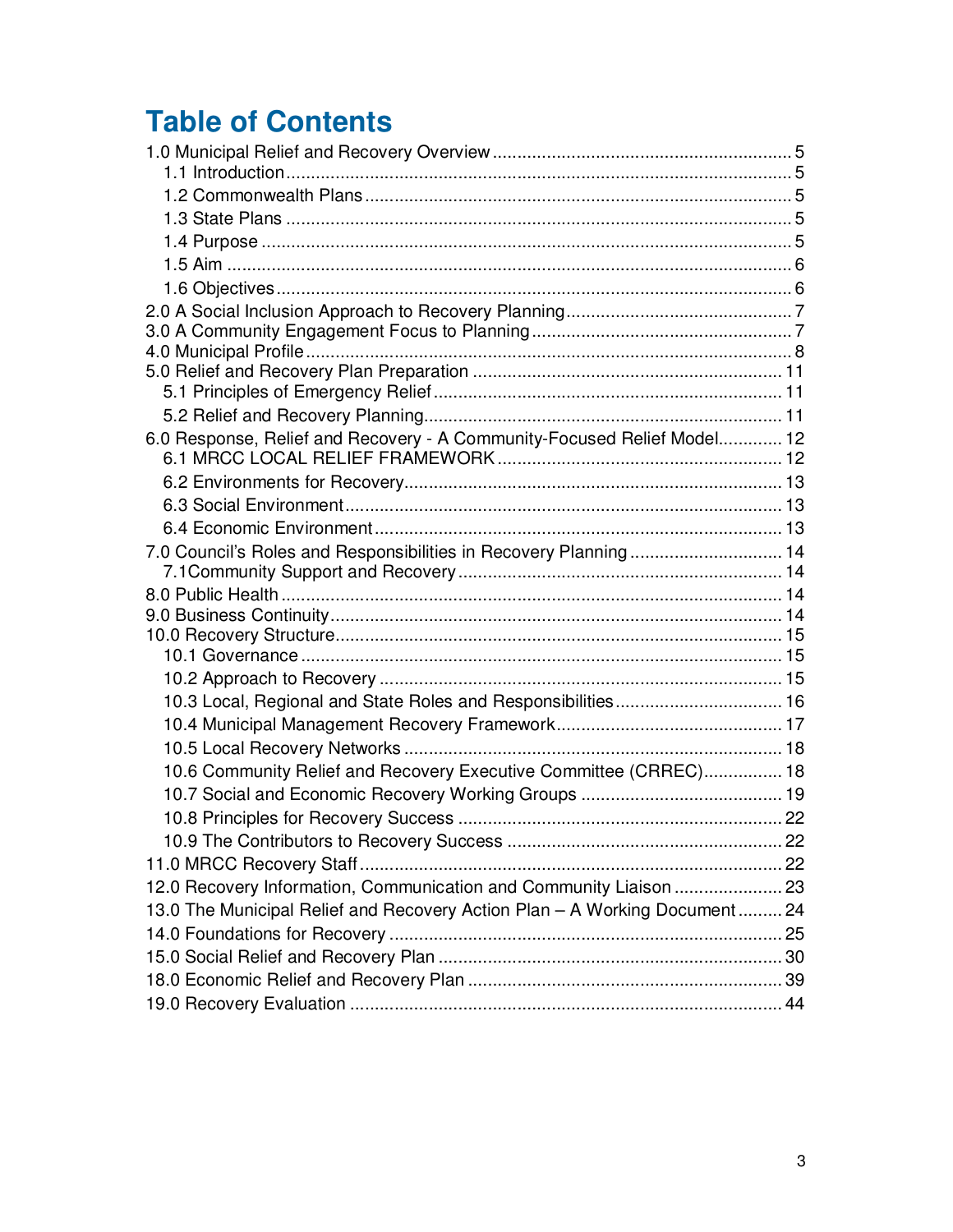## Glossary of Acronyms

| <b>DHHS</b>      | Department of Health and Human Services                          |
|------------------|------------------------------------------------------------------|
| CHO              | <b>Chief Health Officer</b>                                      |
| <b>MRCC</b>      | Mildura Rural City Council                                       |
| <b>LGA</b>       | <b>Local Government Area</b>                                     |
| <b>MEMP</b>      | Municipal Emergency Management Plan                              |
| <b>EMV</b>       | <b>Emergency Management Victoria</b>                             |
| <b>CRREC</b>     | <b>Community Relief and recovery Executive Committee</b>         |
| <b>MRM</b>       | Municipal Recovery Manager                                       |
| <b>SCHS</b>      | <b>Sunraysia Community Health Services</b>                       |
| DET              | Department of Education and Training                             |
| HUM              | Hands Up Mallee                                                  |
| <b>GEAS</b>      | Gender Equity Action Sunraysia                                   |
| <b>SMECC</b>     | Sunraysia Mallee Ethnic Communities Council                      |
| <b>MSAU-MDVS</b> | Mallee Sexual Assault Service – Mallee Domestic Violence Service |
| <b>DJR</b>       | Department of Justice and Community Safety                       |
| MASP             | Mallee Accommodation and Support Service                         |
| <b>MDAS</b>      | <b>Mallee District Aboriginal Service</b>                        |
| MBPH CYMHS       | Mildura Base Public Hospital Child Youth Mental Health Service   |
| <b>MCH</b>       | Mildura City Heart                                               |
| <b>ERG</b>       | <b>Economic Recovery Group</b>                                   |
| <b>SunFRCS</b>   | Sunraysia Rural Financial Counselling Services                   |
| <b>RDV</b>       | Regional Development Victoria                                    |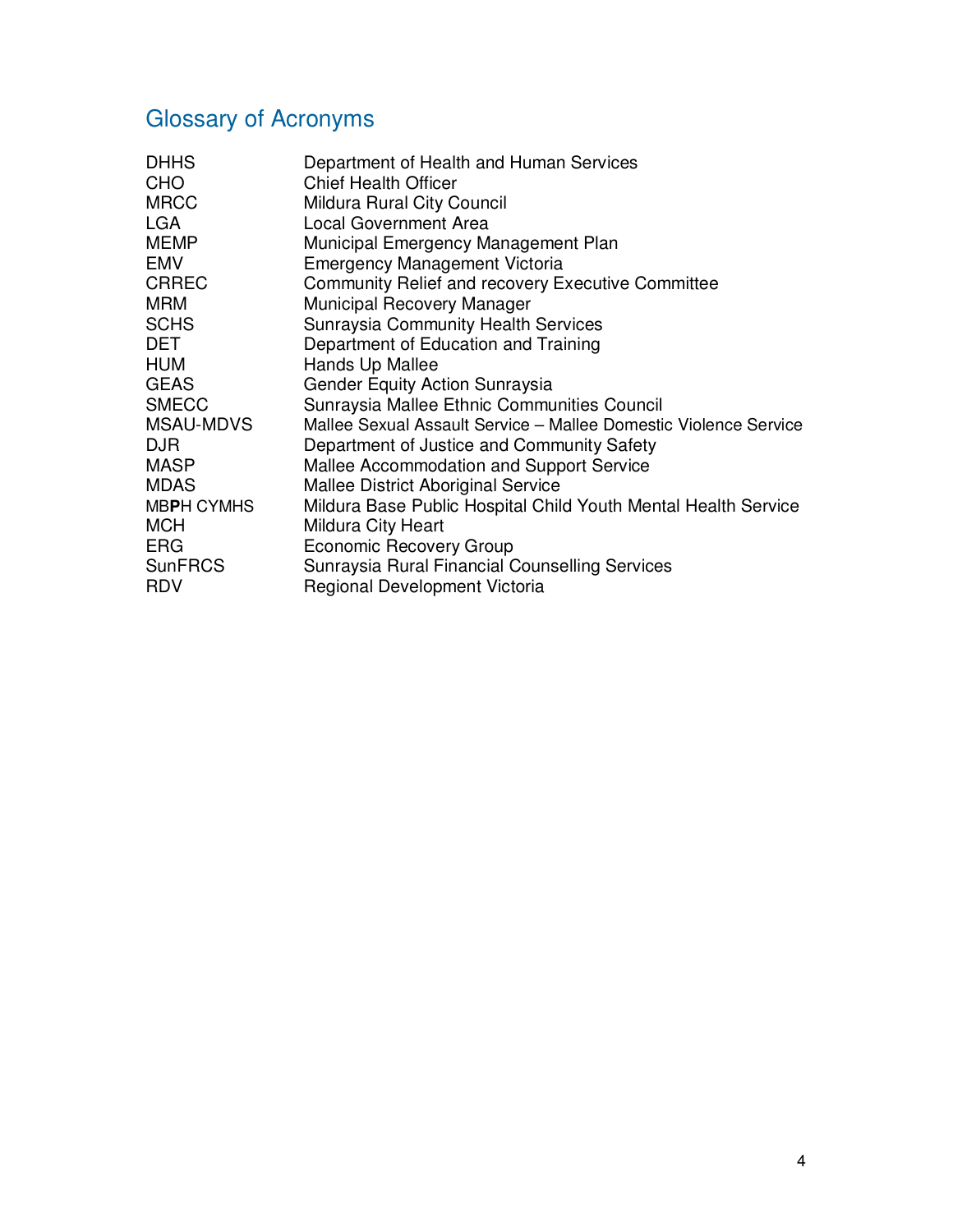## 1.0 Municipal Relief and Recovery Overview

## 1.1 Introduction

The World Health Organisation declared COVID-19 (Novel Corona Virus 19) as a Global Pandemic on Thursday 12 March 2020. The Victorian State Government declared a State of Emergency on Monday 16 March 2020. A pandemic constitutes an emergency under the *Emergency Management Act 1986*. The Emergency Management Manual Victoria details the emergency roles and responsibilities of agencies in relation to the prevention, mitigation, and risk reduction, response and recovery components of emergencies.

The Department of Health and Human Services (DHHS) is the control agency for human illness/epidemics. The *Victorian Health Management Plan for Pandemic October 2014* is a sub-plan of the DHHS public health emergency management arrangements, such as pandemic, lies with the Chief Health Officer (CHO) through the Communicable Disease Control Unit of DHHS. The CHO also has a range of powers under the *Public Health and Wellbeing Act 2008.* 

As highlighted in the Plan's introduction, further federal and state plans are currently being developed in light of the current Coronavirus pandemic. This document aligns to the relevant framework and plans listed, with flexibility to incorporate future plans as they become available.

## 1.2 Commonwealth Plans

- Australian Health Sector Emergency Response Plan for Novel Coronavirus (COVID-19) February 2020
- National Action Plan for Human Influenza Pandemic Council of Australian Governments April 2011
- Australian Health Management Plan for Pandemic Influenza Australian Government Department of Health and Ageing August 2019

## 1.3 State Plans

- COVID-19 Pandemic plan for the Victorian Health Sector Victorian Government March 2020
- Victorian Action Plan for Human Influenza Pandemic Victorian Government 2015
- Community Support and Recovery Sub Plan Victorian Department of Human Services March 2008
- Victorian Health Management Plan for Pandemic Influenza Victorian Department of Health & Human Services October 2014
- Emergency Management Manual Victoria Victorian Government.

## 1.4 Purpose

The Mildura Rural City Council (MRCC) Community Relief and Recovery Plan COVID-19 has been developed as a supporting document to the MRCC Municipal Emergency Management Plan (MEMP). It is designed to provide clarity on the responsibilities, expectations and arrangements to effectively coordinate relief and recovery services across the municipality.

The Community Relief and Recovery Plan COVID-19 is a high level document and is intended as an overarching guide to inform more detailed planning at individual practice and organisational level.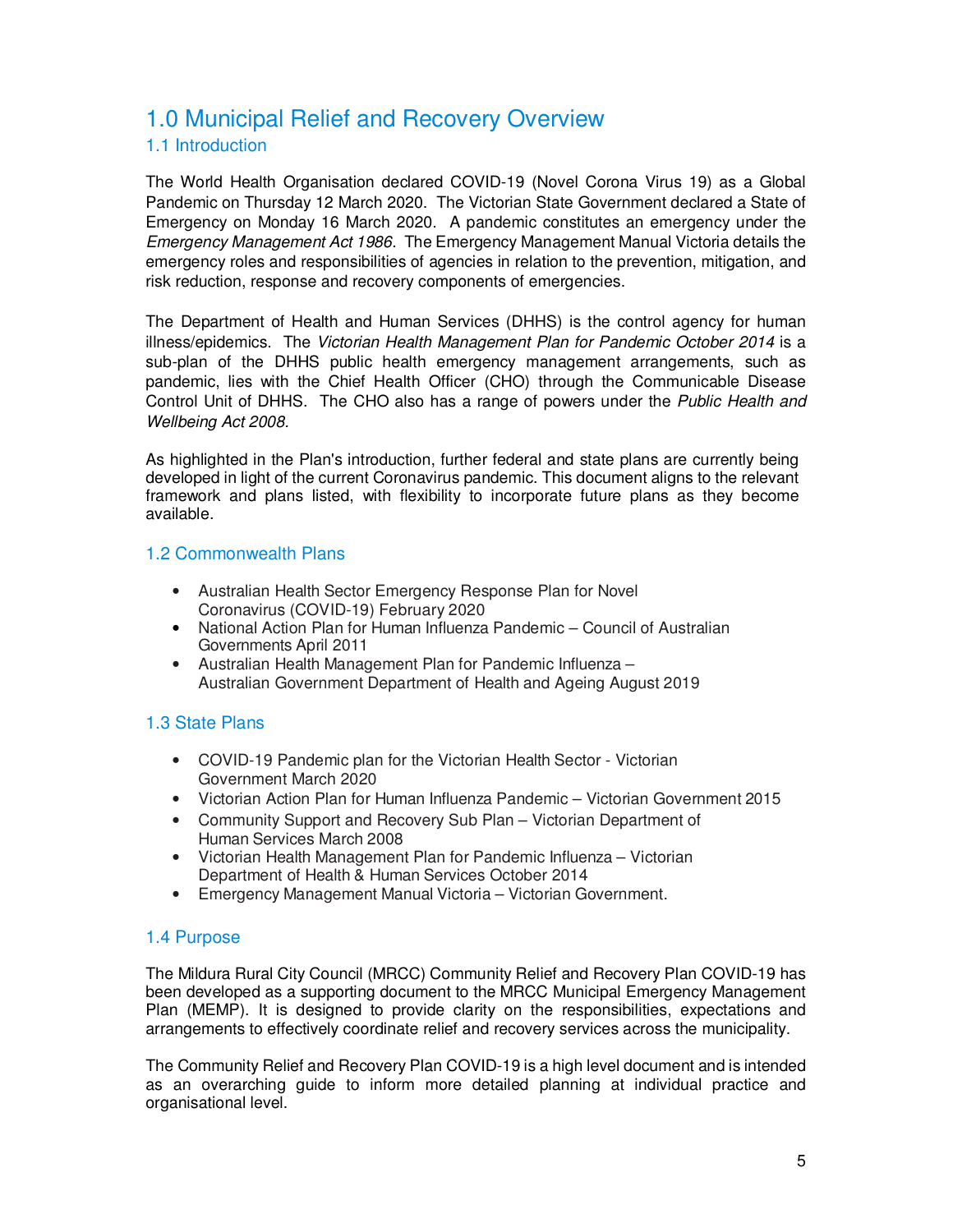The aim of relief and recovery is to support community safety and resilience by successfully navigating the impacts of an emergency. MRCC has responsibility for the coordination and delivery of relief and recovery at a Municipal level. This plan will focus particularly on the social and economic environments which are most impacted in this pandemic.

## 1.5 Aim

The Community Relief and Recovery Plan COVID-19 will focus on providing deliverables at a Municipal level which includes:

- o Alignment of arrangements with the State and Regional Relief and Recovery Plans.
- o A localised relief and recovery framework that details the arrangements, expectations, roles and responsibilities of:
	- Mildura Rural City Council (MRCC)
	- Relief and recovery agencies
	- Community

## 1.6 Objectives

| <b>Preparedness</b>                         | Have arrangements and actions been put in place to reduce<br>the pandemic impact.                                                                                              |
|---------------------------------------------|--------------------------------------------------------------------------------------------------------------------------------------------------------------------------------|
| <b>Containment</b>                          | Prevent transmission, implement infection control measures,<br>and provide support services to people within the municipality<br>(as directed).                                |
| <b>Maintain essential</b><br>services       | Provision for business continuity in the face of staff<br>absenteeism and rising demands on local government<br>services.                                                      |
| <b>Mass vaccination</b>                     | Assist in providing vaccination services to community and to<br>our contracted councils/agencies (as directed) when a<br>pandemic vaccine becomes available.                   |
| <b>Communication</b>                        | Develop media and communication messages, in line with<br>whole of government messages. Inform the community and<br>staff of any changes to normal municipal service delivery. |
| <b>Community</b><br>support and<br>recovery | Ensure a comprehensive approach to emergency recovery<br>planning in the municipal emergency management plan, with<br>specific focus on a pandemic.                            |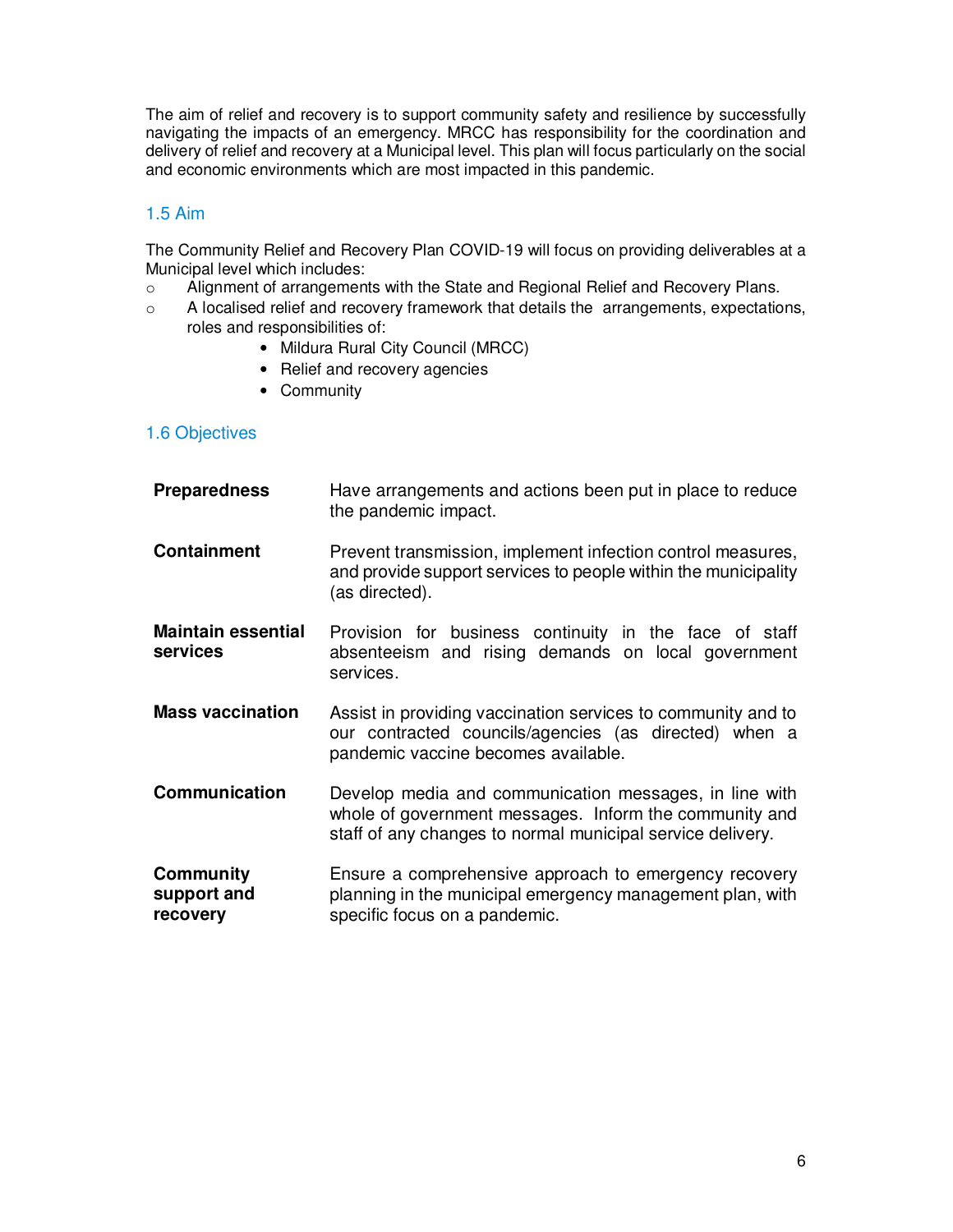## 2.0 A Social Inclusion Approach to Recovery Planning

According to the United Nations Department of Economic and Social Affairs, the COVID-19 outbreak affects all segments of the population but will be particularly detrimental to members of those social groups in the most vulnerable situations. This includes people living in poverty situations, Aboriginal and Torres Strait Islanders, Culturally and Linguistically Diverse communities, women, older persons, people with a disability, youth, children and other vulnerable communities. We must be mindful of intersectionality when planning, as we recognise that identity markers (e.g. "woman" and "black") do not exist independently of each other, and that each informs the others.

Early evidence indicates that the health and economic impacts of the virus are being experienced disproportionately by people on lower incomes. People experiencing homelessness may be unable to safely shelter and are therefore highly exposed to the danger of the virus. Refugees, migrants, or people who are displaced also stand to suffer disproportionately both from the pandemic and its aftermath. Those who are impacted by domestic violence or child maltreatment will in many cases have their issues compounded by social isolation and other impacts of COVID-19.

Addressing the gendered impacts of the pandemic is critical to ensuring that the limited gains made in the past decades toward gender equality are not rolled back. Research about the impact of disaster across the globe and in Australia following the Black Saturday Bushfires, has highlighted how gender roles become more rigidly adhered to during disaster. Mental and physical health is impacted as well as safety consequences for both men and women, including higher incidents of conflict and violence.

If not properly addressed through policy, the social crisis created by the COVID-19 pandemic may increase inequality, exclusion, discrimination and global unemployment in the medium and long term.

This plan aims to ensure that we take into account these factors and include them in the planning and delivery of the Relief and Recovery Plan.

Exerts from this section are taken from the following article and adapted for our community. https://www.un.org/development/desa/dspd/everyone-included-COVID-19.html

## 3.0 A Community Engagement Focus to Planning

Mildura Rural City Council has a commitment to accountable, transparent and responsive decision making, which is informed by consistently well-planned communication, consultation and engagement between community and Council.

Council are legislated to conduct effective community engagement in accordance with the *Victorian Local Government Act 2020* and we have a commitment to community centered practice through systematic consultation and engagement processes.

Community engagement and consultation will be a focus of the Relief and Recovery Plan development and delivery and we make a commitment to engage with our community, particularly those most impacted by COVID-19, organisations, businesses, services and stakeholders to ensure all voices are heard.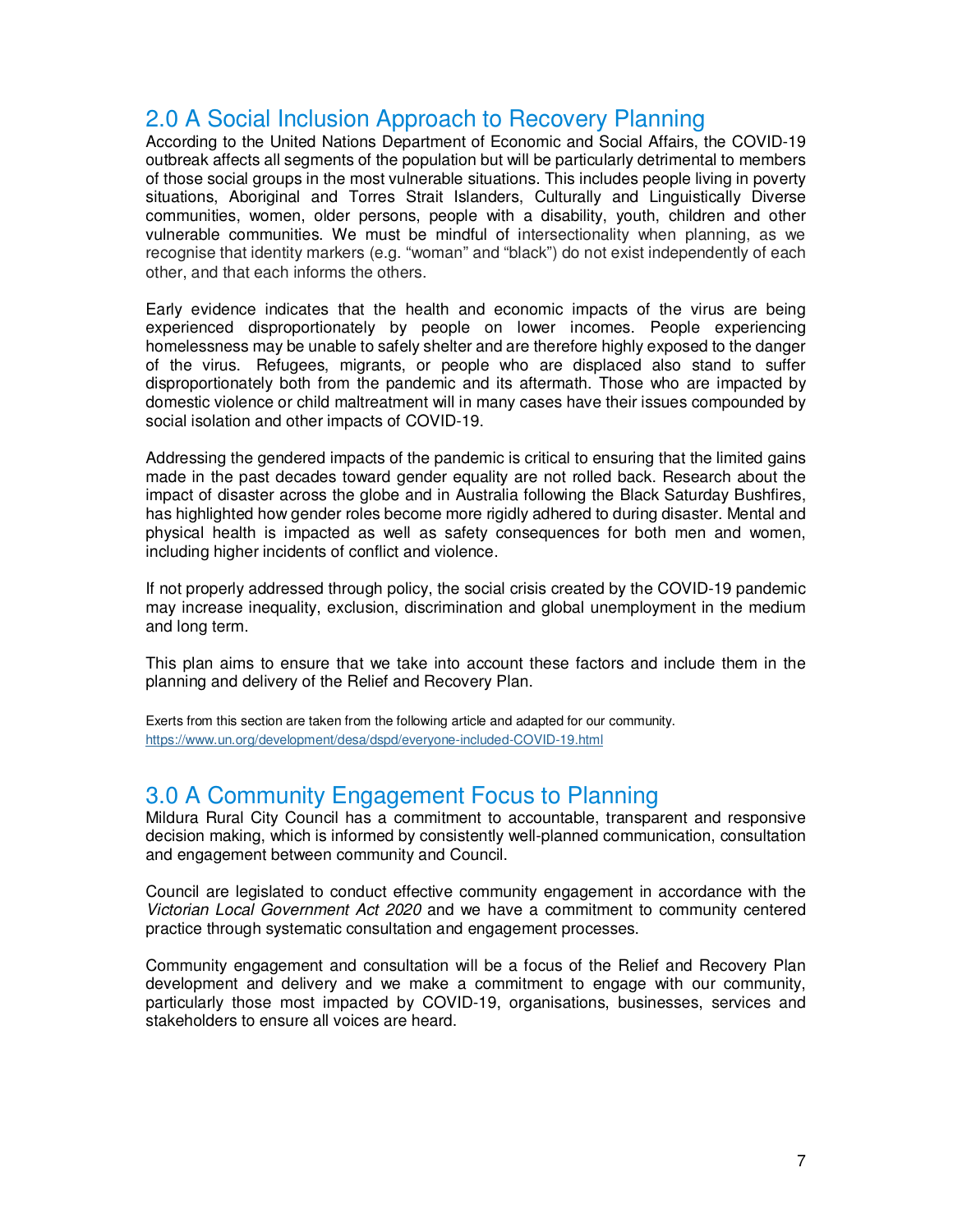## 4.0 Municipal Profile

Situated in Victoria's North West at the intersection of South Australia and New South Wales, Mildura Rural City Council covers around 10 per cent of the state's area or 22,000 square kilometers and incorporates the major regional centre of Mildura and a number of outlying communities



#### **MRCC MUNICIPAL MAP**

Mildura is the major service centre for towns and communities in our region including those across the border into New South Wales. The majority of the population resides in the Mildura City area (30,647) or one of the key satellite townships of Irymple (5,015), Red Cliffs (4,626), Merbein (2,671) or Nichols Point (1,463). Ouyen (1,083) is the largest rural town and the central business centre for residents living across the Mallee Track. The remaining population is dispersed across rural communities and on farming properties with populations less than 1,000. This includes the remaining townships of the Mallee Track (Murrayville, Underbool, and Walpeup etc.), the Millewa (Cullulleraine, Meringur and Werrimull) and other small towns such as Merbein South, Cabarita, Cardross, Koorlong, Nangiloc, Colignan, and Yelta.

Mildura Rural City Council has a diverse and aging population of 53,878 (2016 census data). The Australian Bureau of Statistics (ABS) 2016 Census shows 3.8 per cent of our Municipality's local population are Aboriginal or Torres Straits Islander, compared to 2.8 per cent of the Australian and 0.2 per cent of the Victorian population.

Of those residing in the LGA, 10.8 per cent (5,813) of the population were born overseas, representing 74 different countries. In comparing our Local Government Area's (LGA's) level of overall social advantage and disadvantage compared to all 79 LGAs in 2015, Mildura is ranked fifth highest in regards to disadvantage.

For many years, certain cohorts within the Mildura Local Government Area (LGA) have been experiencing significant levels of entrenched socio-economic disadvantage in terms of income, education, occupation, wealth, and living conditions. Based on the 2016 ABS Census of Population and Housing the Mildura LGA was allocated an Index of Relative Socio-Economic Disadvantage score of 935 compared to the Victorian average of 1,000 (where a lower score represents greater levels of disadvantage). This 'score' sees the Mildura LGA ranked as the 5th most disadvantaged LGA of the 79 LGAs in Victoria. These figures have remained constant between the 2011 and 2016 Census periods. The high level of disadvantage essentially means there will be a higher proportion of the population who are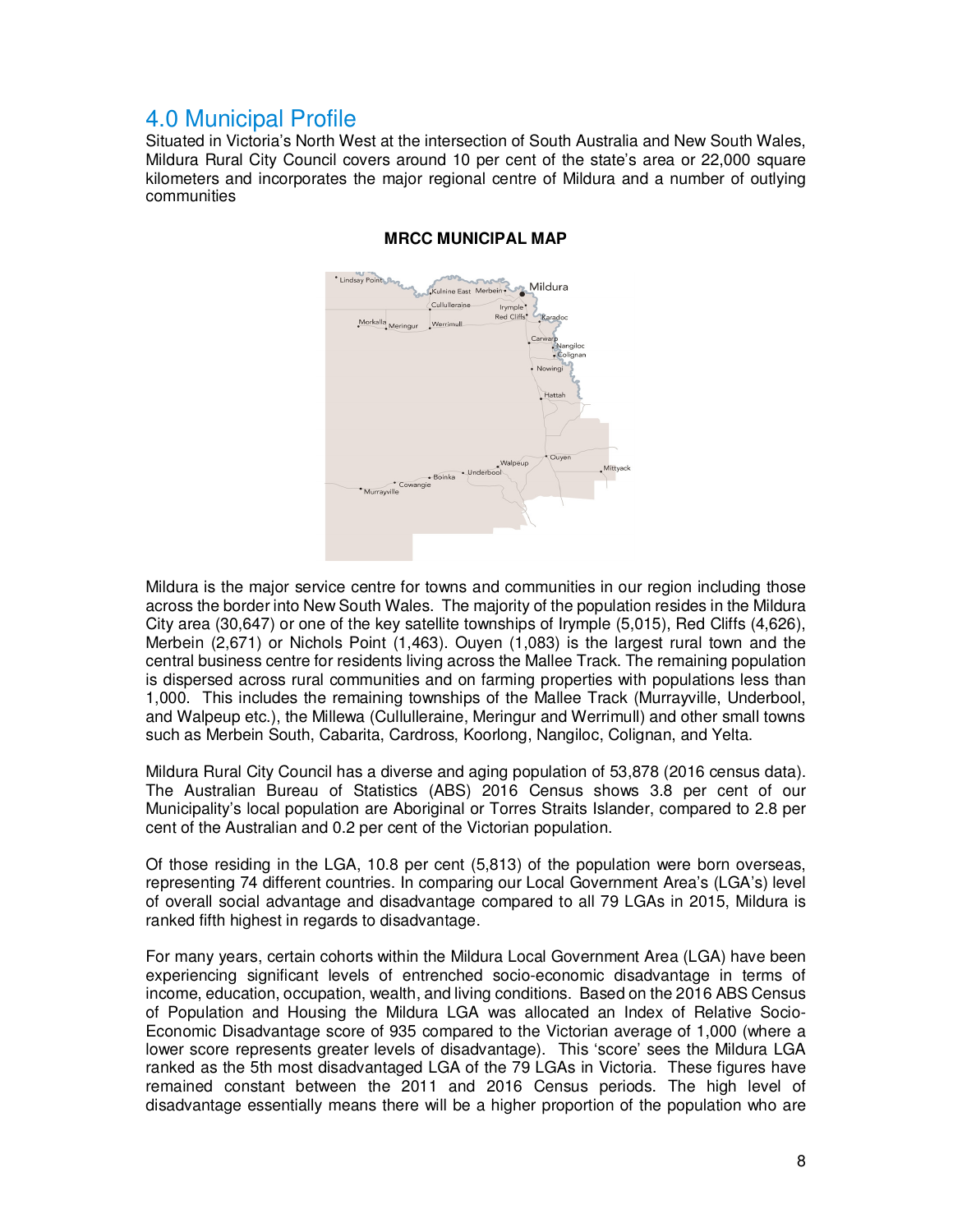more vulnerable to both the health and economic impact of a pandemic resulting in poor health and wellbeing outcomes in both the emergency and recovery phase.

Additionally, the Mildura LGA is not reaching the Victorian standards in preventing chronic disease, has low measures of self-reported good health and are below comparable measures in over 100 indicators in the Victorian Health Domain measures, aimed at improving the health and wellbeing of all Victorians.

Industries identified as key drivers of the local economy include the primary production of wool, cereal crops, viticulture and horticulture and associated production industries such as wineries and fruit and vegetable processing. Many of the local townships and communities are dependent on these primary industries for their sustainability and growth.

The tourism industry is emerging as a major generator of income particularly in the regional centre of Mildura and adjoining areas. More recently the region is experiencing growing investment in renewable energy production.

#### Preliminary Emerging Impacts of COVID-19 on the Municipality

#### **Social Indicators (already entrenched disadvantage)**

Poor Social indicator levels significantly limits a communities capacity to pay for services, infrastructure and to engage effectively with one another. Through preliminary conversations and data obtained since the beginning of the pandemic, our community are already seeing impacts in areas of homelessness, family violence, impacts in our Aboriginal communities and the disability community. These are not new issues for our community, but the pandemic in compounding and increasing the numbers and intensity of issues.

#### **Tourism**

Visitor tourism is very significant to the Mildura LGA economy and accounts for over 229,000 visits per year, with an annual spend around \$320M. With an expected estimated 80 per cent plus reduction in visitation numbers this number could be as low as 46,000 for the next 12 months, with a corresponding impact of over \$255M from the region's economy.

#### **Sports Tourism**

The Mildura region stages over 100 events and festivals ranging from civic, community, arts and culture, leisure and sporting events.

Approximately 22 per cent of events in Mildura Rural City Council are sporting events In March-May 2020 alone, twelve annual sport tourism events were cancelled due to COVID-19. Tourism Research Australia calculates the overnight regional Victoria nightly spend rate of \$172 p/p p/n to measure the economic impact of an event. Based on previous vear's attendance figures, these four sporting tourism events alone, had a negative impact of over \$2.5M on the Mildura economy.

- Mildura Ski Club Mildura 100 Ski Race approx. \$2M per year
- Mildura Rowing Club Mildura Easter Rowing Regatta approx. \$165K per year
- Mildura Lawn Tennis Club Mildura Easter Tennis Tournament approx. \$206K per year.
- Sunraysia Drag Racing Club Easter event. Approx. \$165,000 per year.

#### **Poverty**

Mildura's median weekly household income (above) is just over \$150/week above this poverty line, with over a quarter (27 per cent) of our households significantly below this figure at \$650/week.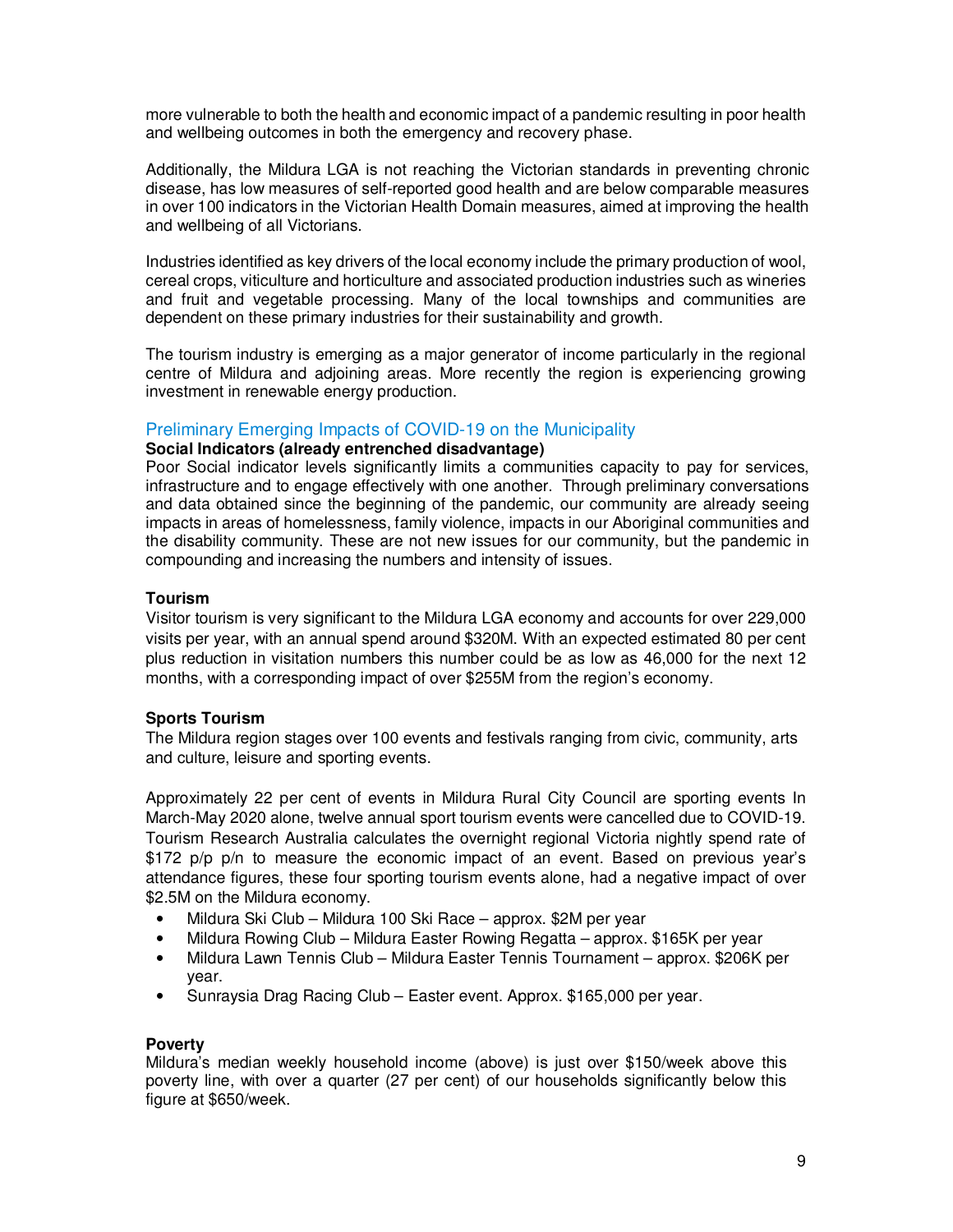More than 30 per cent of persons living in the Mildura LGA are in rental accommodation, compared to 28.7 per cent for the Victorian average.

#### **Unemployment**

Mildura almost exclusively over the previous 10 year period, has displayed a higher than average unemployment rate, relative to Australia. As a result of the Covid restrictions, unemployment soared between March-May. The region had an additional 1,500+ people claiming Jobseeker payments, with over 4,500 now on this benefit, which doesn't include those on Youth Allowance (almost 700 young people), which grew by 65 per cent. Over 2,500 jobs have been lost to date. As at the end of June, an article produced by Mildura Regional Development indicates an UE rate of 7.1 per cent. These figures do not highlight chronic underemployment, where the region relies on a casual, part time and weekend workforce, now severely affected as a cross border community, in terms of agricultural laboring positions, which are still not exempted under recent specialist exemptions from NSW.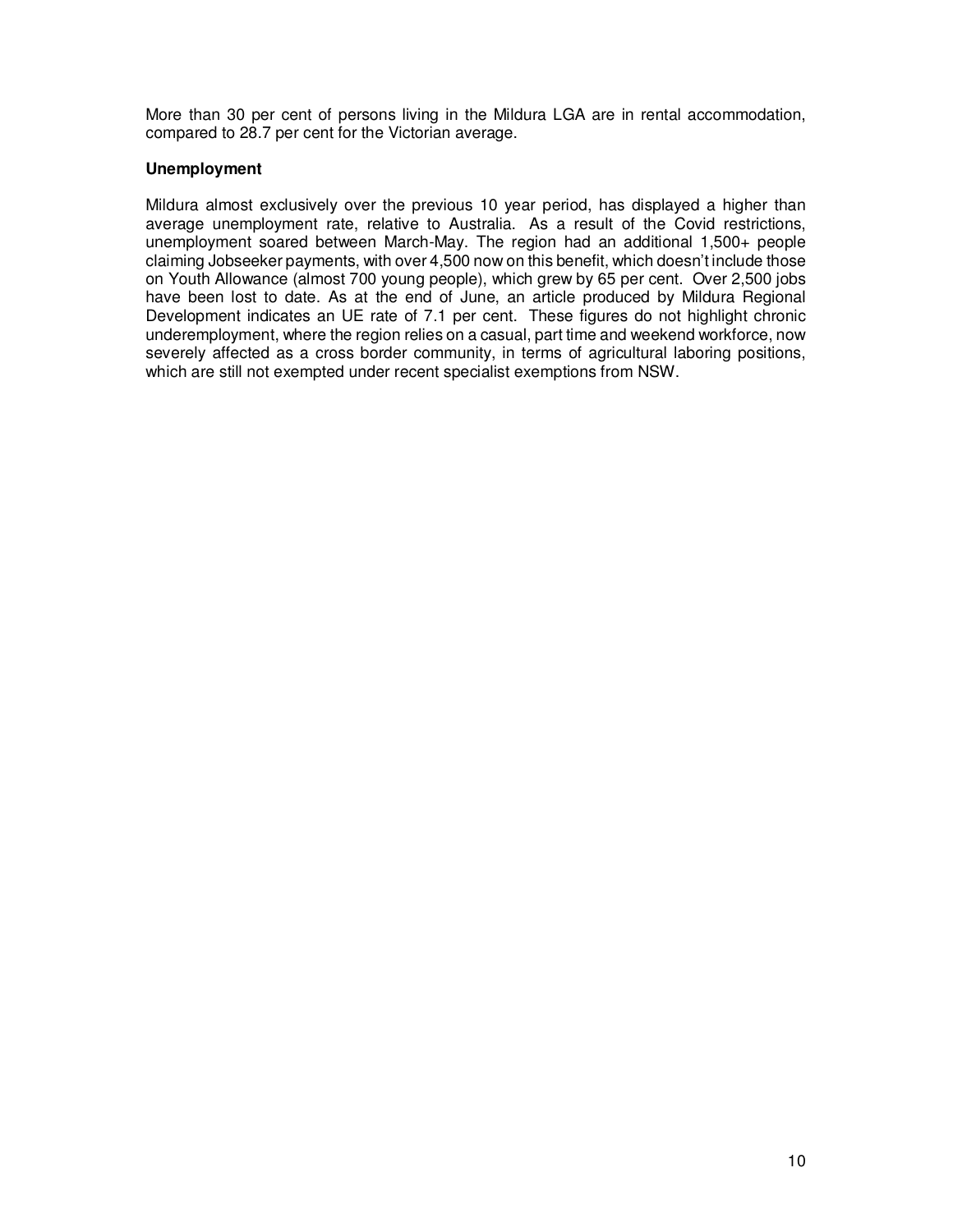## 5.0 Relief and Recovery Plan Preparation

## 5.1 Principles of Emergency Relief

This plan reflects the municipality's commitment to implementing relief services in alignment with the Victorian principles for the coordination and delivery of relief services. The principles provide context for relief preparations, clarity of the expectations surrounding relief during an event and a benchmark for the evaluation of relief following an emergency/pandemic.

The principles for the coordination and delivery of relief are:

- $\circ$  Emergency/pandemic affected communities receive essential support to meet their basic and immediate needs
- o Relief assistance is delivered in a timely manner
- $\circ$  Relief promotes community safety and minimises further physical and psychological harm
- $\circ$  Relief and response agencies communicate clear, relevant, timely and tailored information and advice to communities about relief services, through multiple appropriate channels.
- o Relief services recognise community diversity
- o Relief is adaptive, based on continuing assessment of needs
- o Relief supports community responsibility and resilience
- o Relief is coordinated, with clearly defined roles and responsibilities
- $\circ$  Relief services are integrated into emergency management arrangements

\*Reference-MRCC Municipal Emergency Management Plan (MEMP)

## 5.2 Relief and Recovery Planning

The response phase of an emergency can be a whole of government, integrated tiered approach that requires transparency, cooperation and collaboration across the major stakeholders. This includes those agencies identified with responsibilities under the Act, as well as those who provide essential support and services.

To activate and deliver services in a coordinated manner that has the most value to each unique emergency situation, it is essential that an agreed understanding and a strong commitment to the stages of preparedness, response and relief/recovery is clearly articulated and demonstrated between the key response, relief/recovery agencies and support services.

At a Municipal level this includes developing and maintaining relationships, processes and protocols that cover the phases and scale of possible events and identifies the probable impacts on local relief and recovery.

When transitioning from relief to recovery, planning will focus on an assessment of the incident impacts to determine the influences on the recovery environment and functions.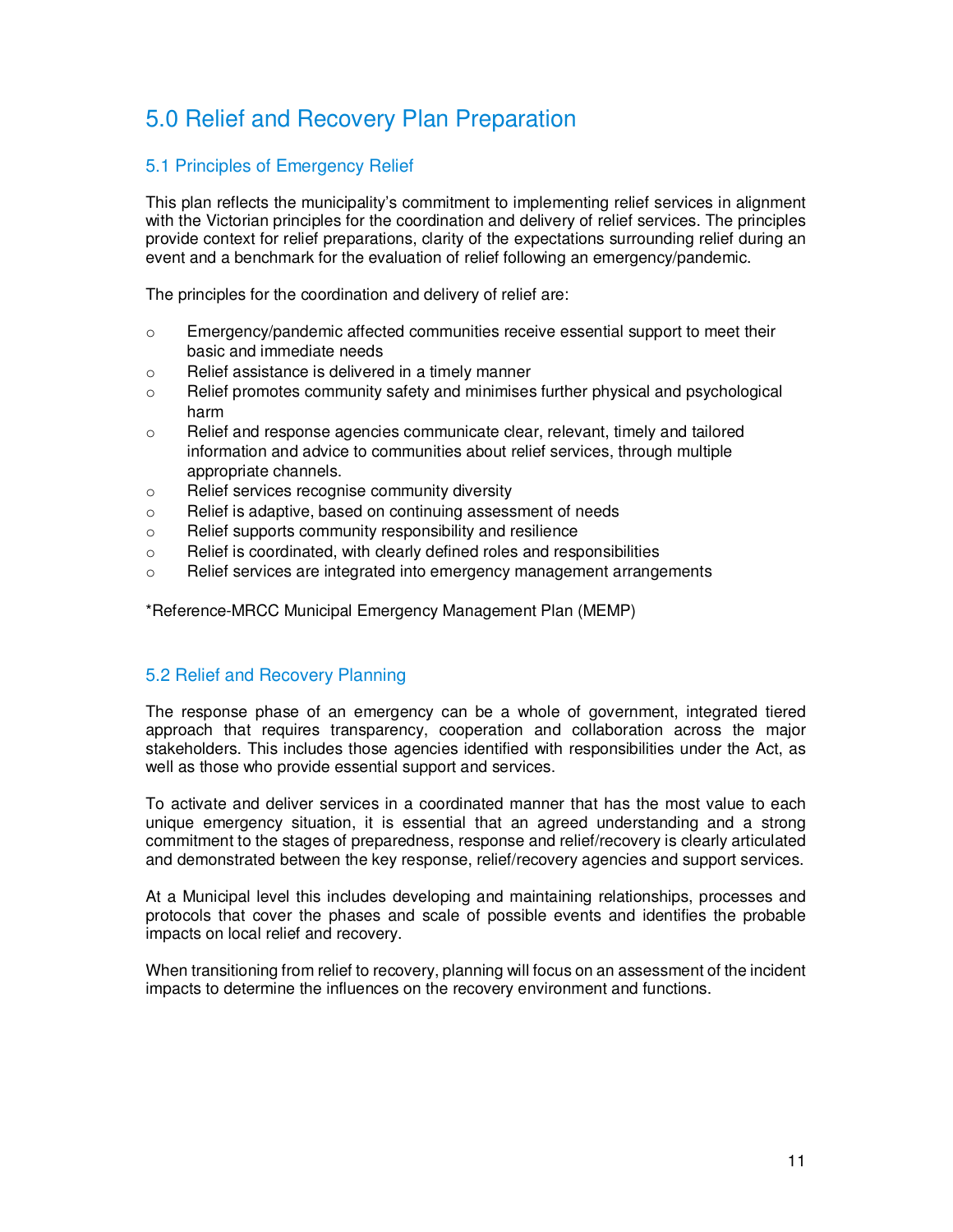## 6.0 Response, Relief and Recovery Interface - A Community-Focused Relief Model

The image below models the overlapping phases of an emergency event and can be used as a guide in preparedness, response and relief/recovery emergency management planning. It is utilised at a state and regional emergency management planning level and therefore provides consistency across all tiers in managing the emergency.

This plan acknowledges that relief is a shared responsibility that requires a community centered approach. It recognises all communities have valuable insight into their levels of resilience in preparing for, experiencing and moving on from an emergency.

### 6.1 MRCC Local Relief Framework

| <b>Individuals</b>                                                                                                                                                                                                                                                                                                                                                                                                                                        | <b>Community</b>                                                                                                                                                                                                                                                                                                                                                                                                                                                                                                                   |
|-----------------------------------------------------------------------------------------------------------------------------------------------------------------------------------------------------------------------------------------------------------------------------------------------------------------------------------------------------------------------------------------------------------------------------------------------------------|------------------------------------------------------------------------------------------------------------------------------------------------------------------------------------------------------------------------------------------------------------------------------------------------------------------------------------------------------------------------------------------------------------------------------------------------------------------------------------------------------------------------------------|
| Develop personal resilience<br>Have 'Readiness' plans and prepare<br>Communicate with at risk and vulnerable<br>neighbours<br><b>Seek information</b><br>Connect with family and friends<br>Stay in touch<br>Activate community networks                                                                                                                                                                                                                  | Develop community based resilience<br>Activate community networks<br><b>Engage community leaders</b><br>Harness local knowledge and skills<br>Active involvement in and ownership of relief<br>actions and communications<br>Plan for transition to recovery                                                                                                                                                                                                                                                                       |
| <b>Business</b>                                                                                                                                                                                                                                                                                                                                                                                                                                           | <b>Agencies</b>                                                                                                                                                                                                                                                                                                                                                                                                                                                                                                                    |
| Have business continuity plans in place<br>Provide access to essential services, goods<br>and resources<br>Provide technical skills and knowledge<br>Support community and consider affected<br>peoples situations<br>Activate industry networks<br>Plan for transition to recovery<br>Collaborate with emergency services and<br>community                                                                                                               | Lead and coordinate response to emergencies<br>(Control Agency)<br>Provide specialist skills, supports and services<br>Sharing valuable information and data<br>Activate networks and community connections<br>Communicate key messages<br>Share information and knowledge<br>Fulfil emergency relief responsibilities and/or<br>commitments<br>Participate in preparation and mitigation<br>Have appropriate policies, process and<br>procedures in place<br>Support community-led activities<br>Plan for transition to recovery. |
| <b>Non - Government Organisations</b>                                                                                                                                                                                                                                                                                                                                                                                                                     | <b>Government</b>                                                                                                                                                                                                                                                                                                                                                                                                                                                                                                                  |
| <b>Engage volunteers</b><br>Provide specialist skills, supports and services<br>Utilise networks and community connections<br>Communicate key messages<br>Share information and knowledge<br>Fulfil emergency relief responsibilities and/or<br>commitments<br>Participate in preparation and mitigation<br>Have appropriate policies, processes and<br>procedures in place<br>Support community-led relief activities<br>Plan for transition to recovery | Lead local preparation, mitigation and<br>coordination of relief services<br>Activate and monitor relief services and needs<br>Communicate with, connect and listen to<br>individuals, families, community, businesses,<br>agencies and organisations<br>Have appropriate arrangements, policies,<br>processes and procedures in place<br>Fulfilling emergency relief responsibilities and/or<br>commitments<br>Implement legislative requirements<br>Support community-led activities<br>Plan for transition to recovery          |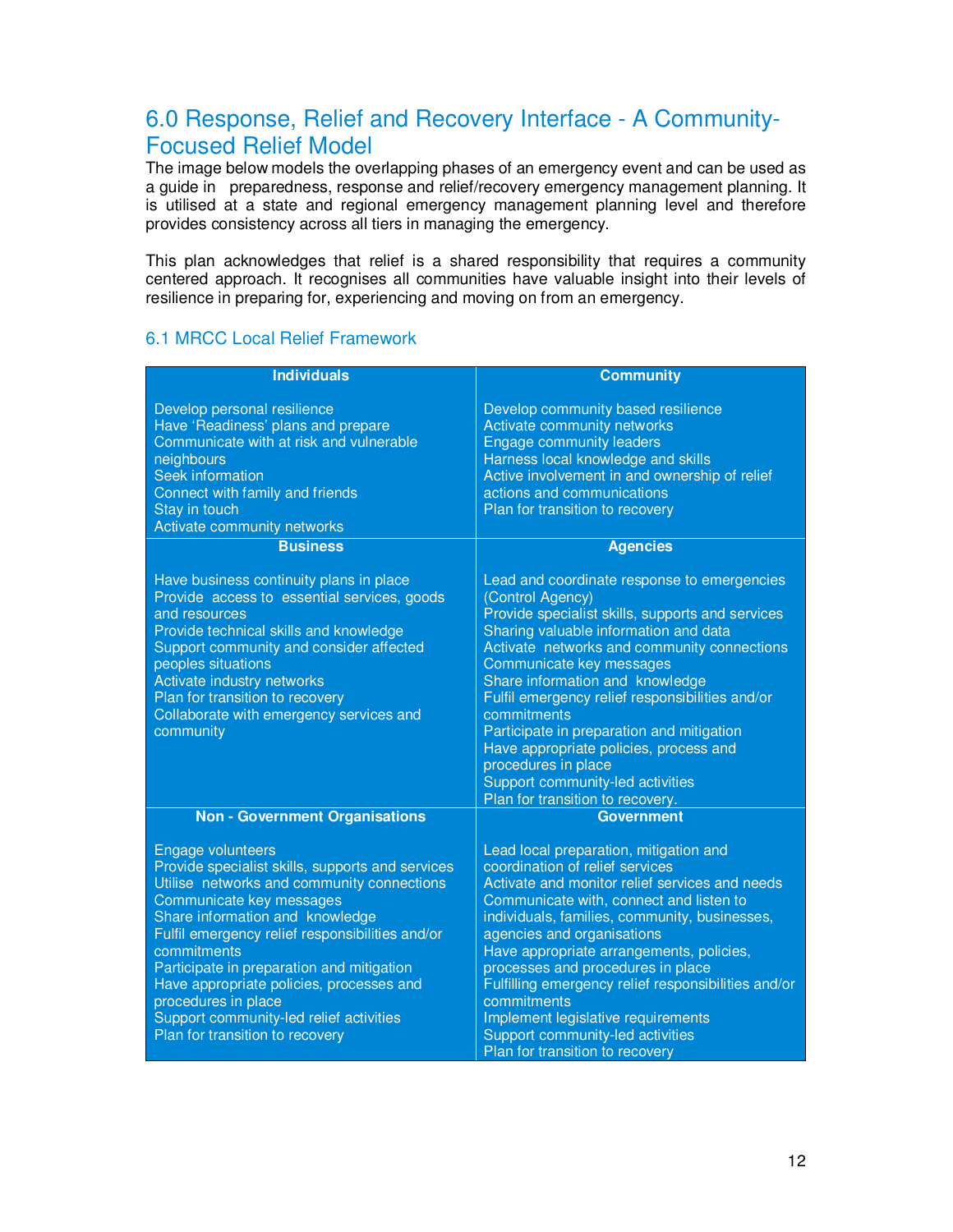### 6.2 Environments for Recovery

The Emergency Management Victoria Environments Disaster Recovery Toolkit for Local Government recommends the following environments to assist to provide the scope of recovery planning and coordination at a functional level in the following:

- o Social Environment
- o Built Environment
- o Natural Environment
- o Economic Environment
- o Agricultural Environment.

The LGA's recovery actions and activities as described in this document align with two areas of recovery - Economic and Social. These Environments have been heavily impacted in the pandemic and have been chosen as the priority areas of focus. The Environments will be detailed later in this plan but below is an overview of each.

#### 6.3 Social Environment

The people, social, health and community environment refers to the impact that an emergency may have on the health and wellbeing of individuals, families, neighbourhoods and the community fabric. This includes the main elements of safety and wellbeing, health and medical, psychosocial support, targeted programs for specific groups including children, youth, men and women, individualised support programs and community support programs.

#### 6.4 Economic Environment

The Economic Environment considers the direct and indirect impacts that the event may have on business, production and the broader regional economy. Economic recovery can operate at a number of levels, ranging from; Microeconomic that addresses the needs of individuals and households, Enterprise-level activities which assist business and industry and macroeconomic where consequences of the economic impact of the emergency on the broader economy are monitored and addressed by both government and the private sector.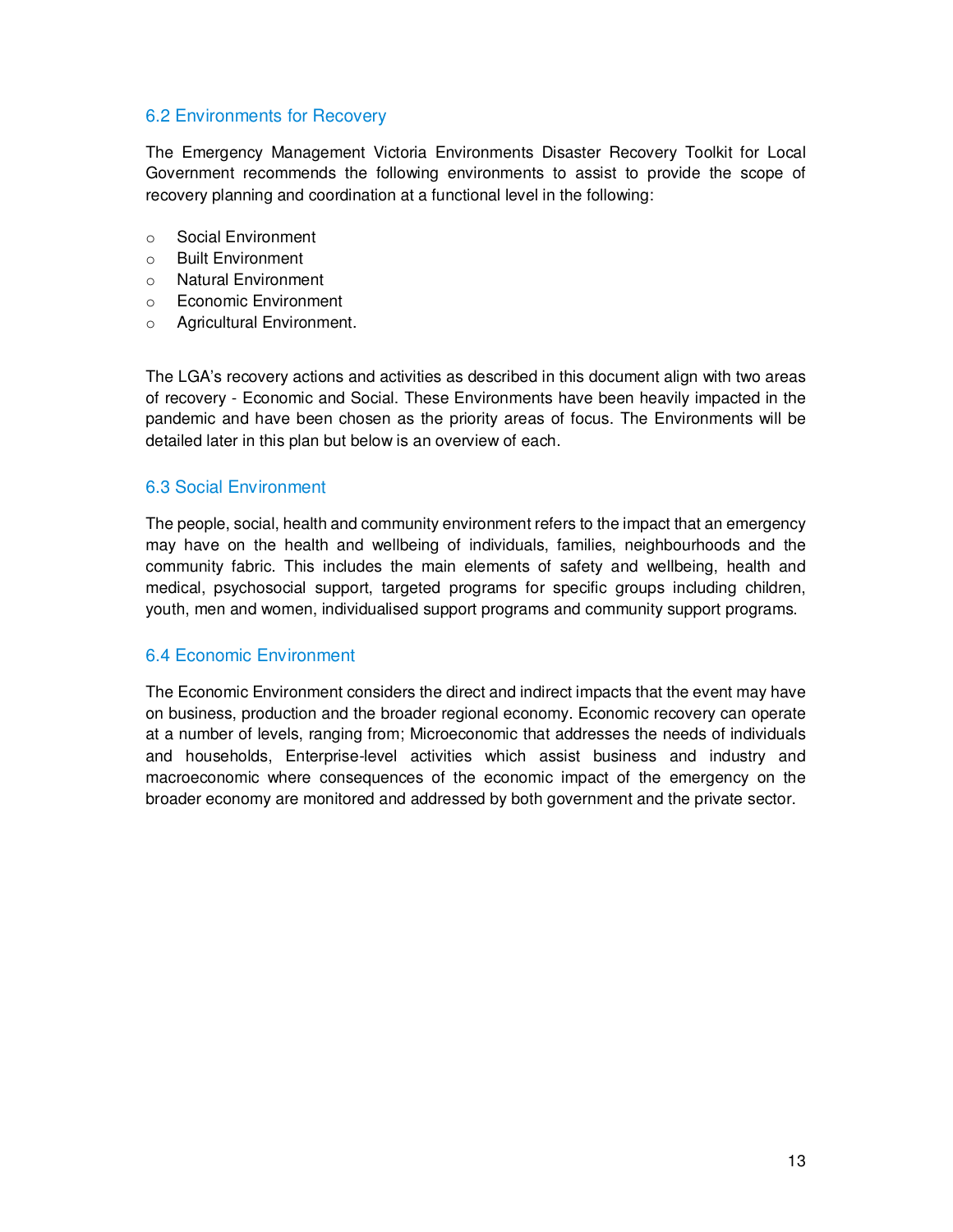## 7.0 Council's Roles and Responsibilities in Recovery Planning 7.1Community Support and Recovery

The key recovery activities to be carried out in the event of a human pandemic by Council are:

- Keeping the community informed e.g. information lines, newsletters, websites and other means, as appropriate
- **E** Establishing and staffing recovery/information centre(s)
- **Forming and leading Municipal/Community Recovery Committee(s)**
- **Providing and managing community development services**
- **Providing and/or co-ordinating volunteer helpers**
- **Providing personal support services, such as counselling and advocacy**
- **Providing material aid and a range of in-home assistance**
- **Assisting with public appeals**
- Post-impact assessment evaluate progress to improve effectiveness.

DHHS has developed a *Victorian Action Plan for Human Pandemic: Community Support and Recovery Plan*, which places emphasis on the vital role that municipalities will play in supporting communities during a human influenza pandemic.

## 8.0 Public Health

Local government performs important public health roles during normal day-to-day business. During a human pandemic this role may be escalated to include:

- Conducting extraordinary vaccination sessions
- Distributing public information and advice
- Assessing the impact of the pandemic in the municipality and assisting the State Government to develop and implement strategies to maintain public health

## 9.0 Business Continuity

Municipalities need to ensure they are able to continue to deliver essential local services subsequently impacting on our communities.

During a pandemic, Council will need to ensure important community support services are maintained, such as home and community care programs, maternal and child health services, waste management and other regulatory services

Council acknowledges that emergency recovery can continue long after the event and that emergencies/pandemics impact and disrupt the normal relationships between communities and service providers, this includes Council's relationship with residents.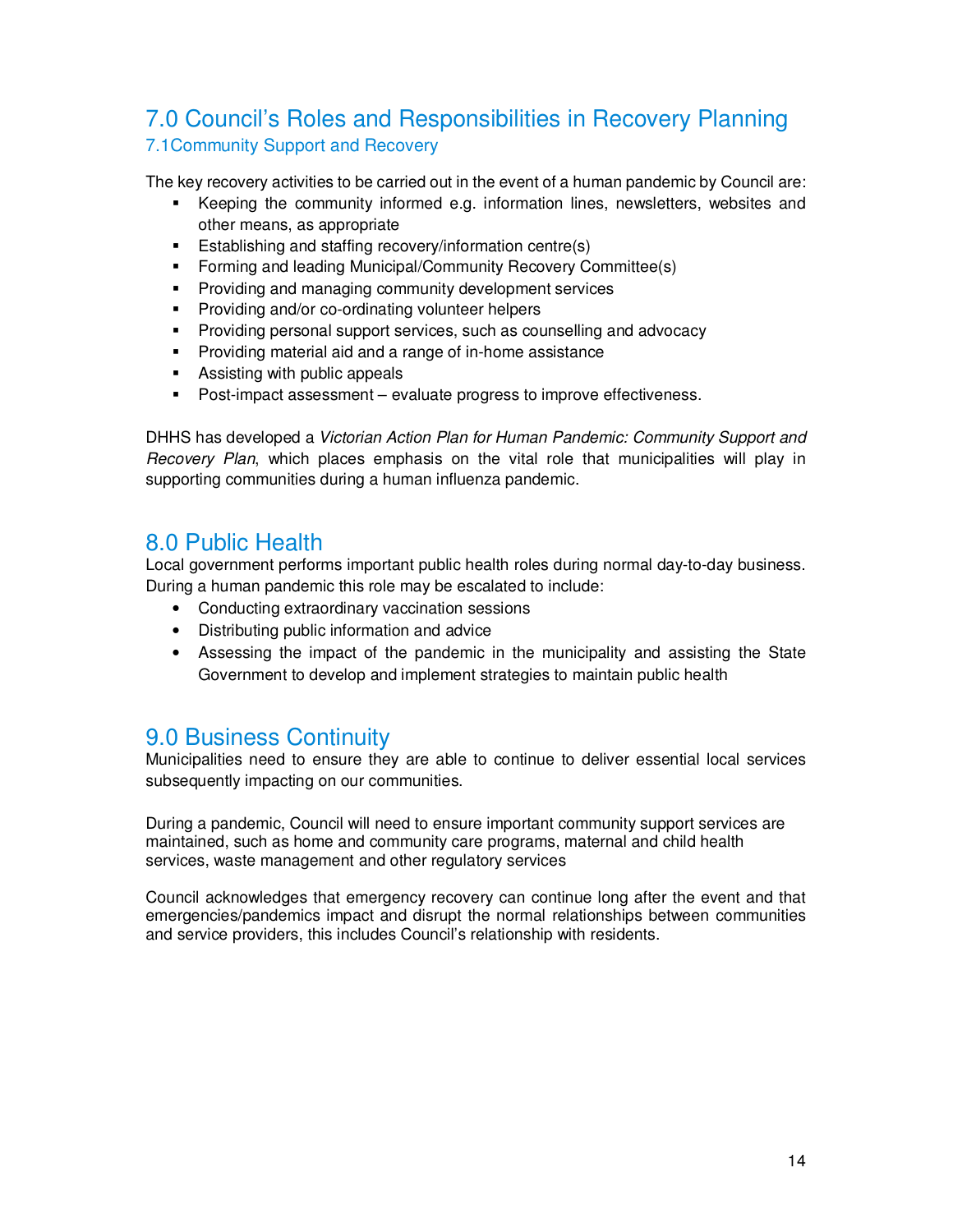## 10.0 Recovery Structure

## 10.1 Governance

Under the Emergency Management Manual Victoria Part 7, the Department of Health and Human Services (DHHS) is the nominated control agency for public health emergencies in Victoria and has appointed a State Controller – Health.

Under the Emergency Management Manual Victoria, Emergency Management Victoria (EMV) and DHHS have responsibility for coordination of emergency relief at state and regional levels respectively; and local governments have responsibility at the local level. Support agencies including Australian Red Cross, The Salvation Army, Victorian Council of Churches Emergencies Ministry and Foodbank Victoria play a critical role in supporting provision of emergency relief to Victorian people with needs due to COVID-19.

## 10.2 Approach to Recovery

The recovery structure is implemented and led by Council who will facilitate the Municipal coordination of recovery by activating a multi-agency and integrated approach. This approach will:

- Ensure agencies and organisations involved in the management, coordination and service delivery undertake recovery operations in a planned, coordinated and adaptive framework.
- Recognise the complex and dynamic nature of the incident in conjunction with other recent incidents and the impacts on affected individuals, families and communities.
- Support and build on community, individual and organisational capacity.
- Be community focused and consequence driven across the five environments as outlined above.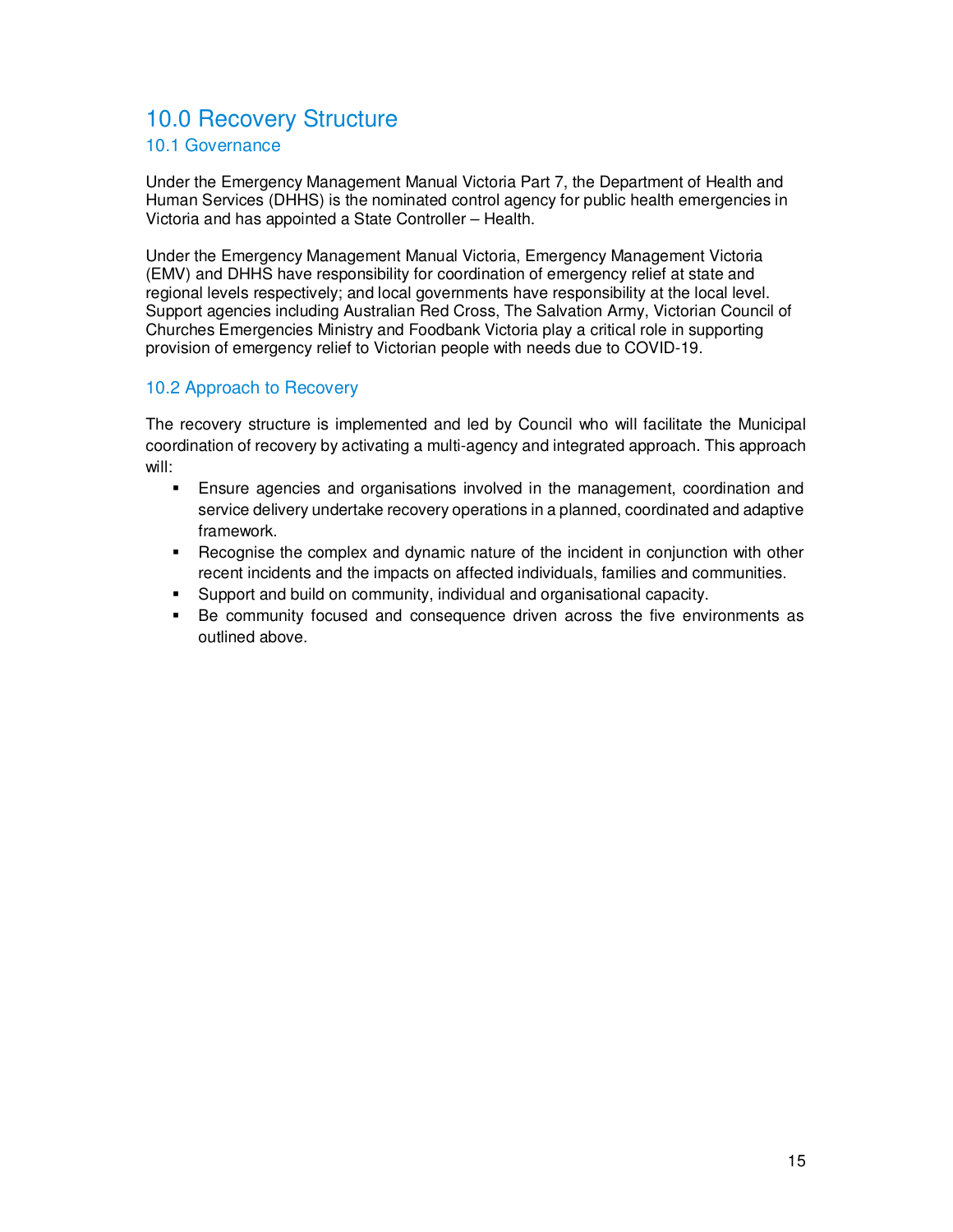| <b>Tier</b>  | <b>Key Agencies</b>                                                                        | <b>Roles and Responsibilities</b>                                                                                                                                                                                                                                                                                                                                                                                                                                                                                                                                                                                                  |
|--------------|--------------------------------------------------------------------------------------------|------------------------------------------------------------------------------------------------------------------------------------------------------------------------------------------------------------------------------------------------------------------------------------------------------------------------------------------------------------------------------------------------------------------------------------------------------------------------------------------------------------------------------------------------------------------------------------------------------------------------------------|
| Local        | Councils<br>and<br>Agency relief<br>partners                                               | Provision and/or coordination of relief services at the local level<br>Community engagement activities<br>٠<br>Coordination of local groups and volunteers<br>П<br>Provision of local advice, direction, information and<br>п<br>Services through local communication channels as a<br>$\blacksquare$<br>primary source of information.<br>Provide regular information and report identified<br>п<br>issues to region<br>п<br>Provision of animal welfare services<br>$\blacksquare$                                                                                                                                               |
| Regional     | As per the State<br>Operational<br>Arrangements<br>COVID-19                                | Regional coordination<br>$\blacksquare$<br>Issues discussion/resolution and escalation<br>п<br>Information and communications flow relating to<br>П<br>relief and recovery<br>Reporting of identified issues and analysis to state<br>п<br>Assurance<br>$\blacksquare$<br>Capacity monitoring<br>$\blacksquare$                                                                                                                                                                                                                                                                                                                    |
| <b>State</b> | <b>State Control Centre</b><br>As per the State<br>Operational<br>Arrangements<br>COVID-19 | Strategic emergency operation coordination<br>п<br>Coordination of state-based emergency activity (i.e.,<br>п<br>food packages, PFA and accommodation)<br>$\blacksquare$<br>Liaison with Regional Recovery Coordinators<br>$\blacksquare$<br>Coordination of State Relief and Recovery Team<br>П<br>meetings<br>Monitoring Emergency Relief plan actions<br>$\blacksquare$<br>SCT strategic discussion (information flow) and<br>٠<br>management of residual risks for resolution<br>Collation and dissemination of reporting<br>п<br>Ensuring the stability of supply chains<br>п<br>Coordination of animal welfare partners<br>П |

## 10.3 Local, Regional and State Roles and Responsibilities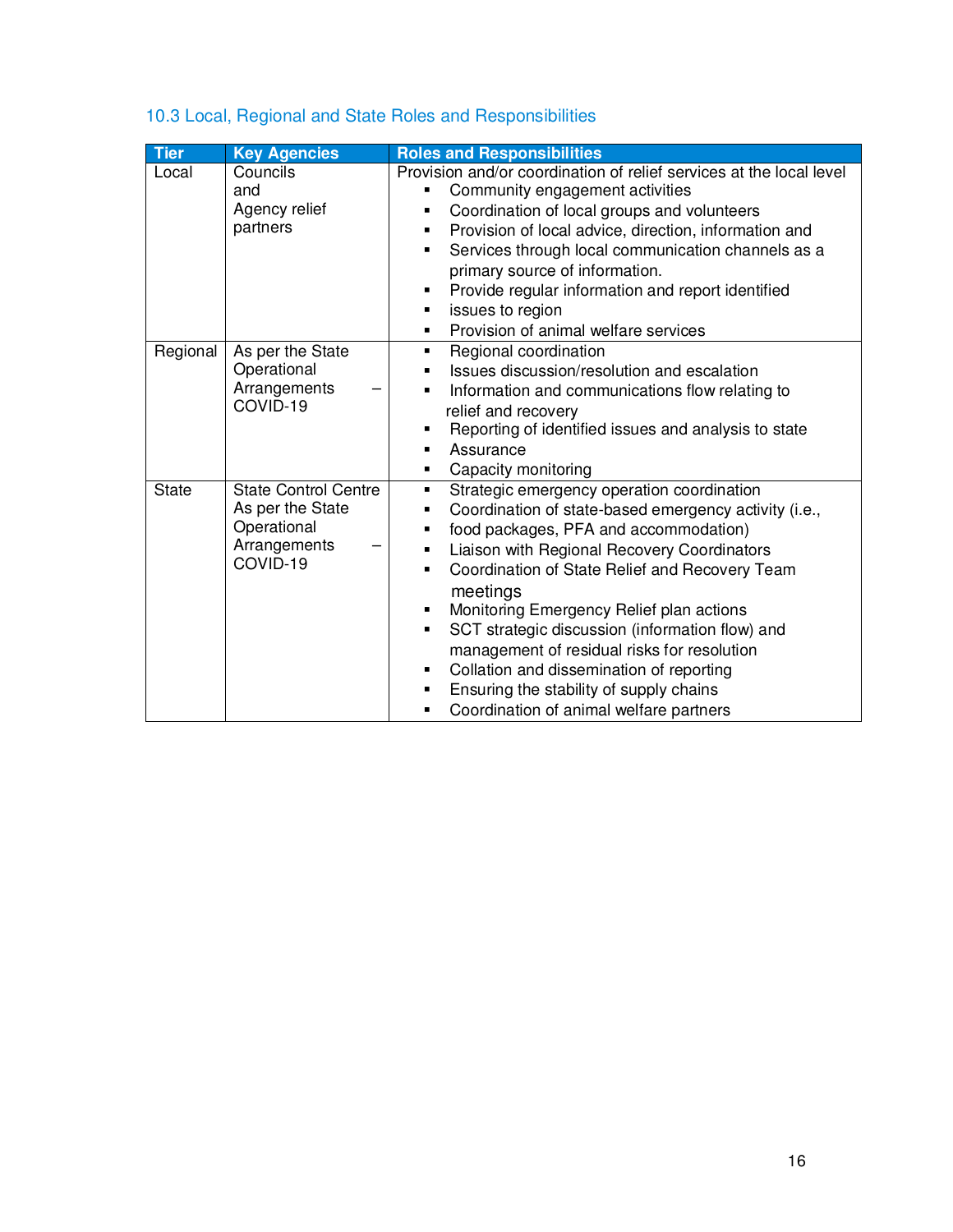## 10.4 Municipal Management Recovery Framework



\*Reference- Disaster Recovery Toolkit For Local Government 02 Recovery: Readiness: preparation for recovery before a disaster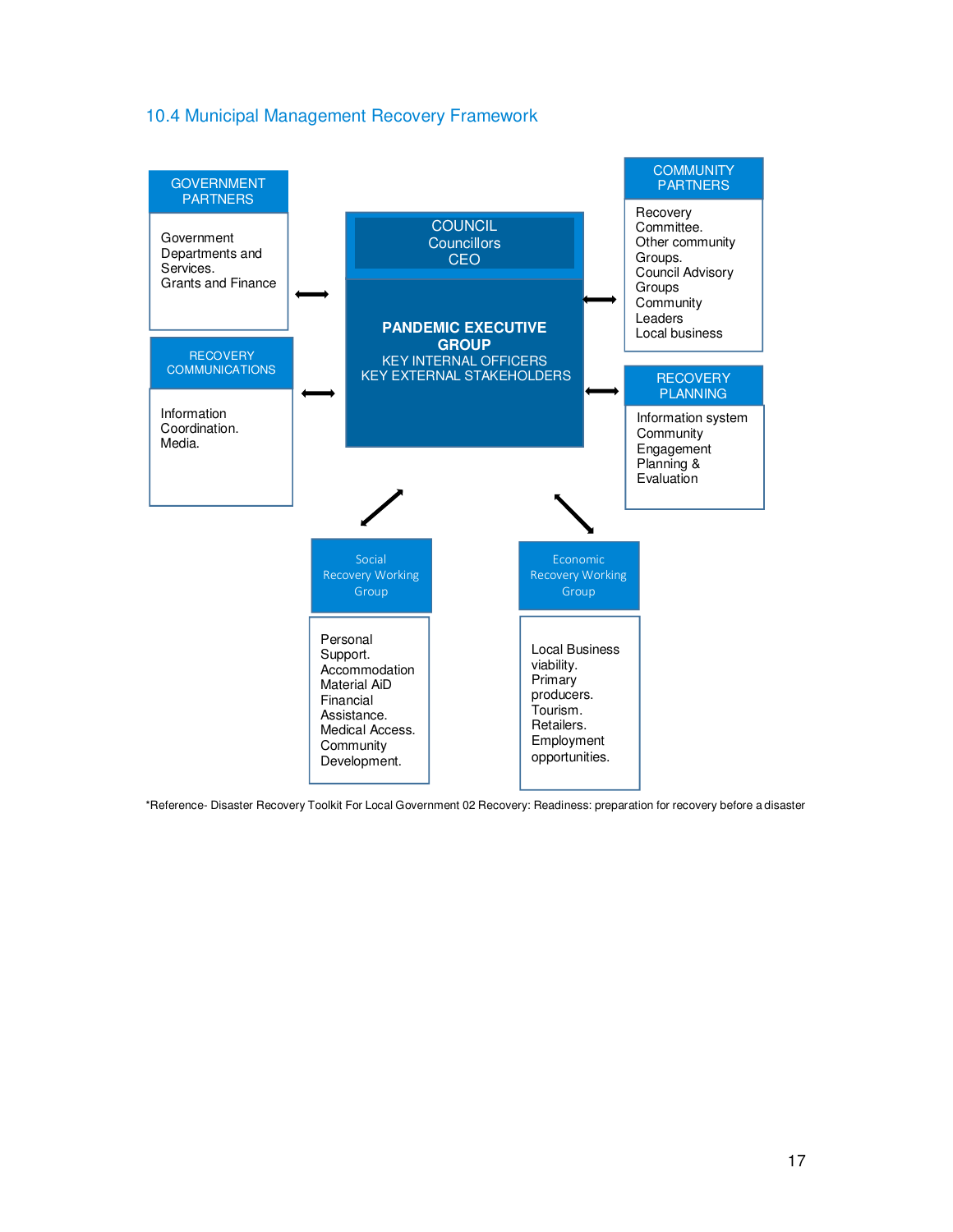## 10.5 Local Recovery Networks

Council is dependent on robust and resilient local services, community and business networks that can be activated and engaged in the recovery process.

The Community Relief and Recovery Executive Committee and the Social and Economic Recovery Working Groups include an identified group of agencies, organisations, businesses and community groups that are invited to support recovery planning, coordination and service delivery. Some or all, may be engaged to provide expertise, resources or services as required. Some do have statutory roles and responsibilities, however all are valuable potential partners.

Attention will deliberately be drawn to gender equity when establishing the membership of the action teams to ensure women are represented and a gendered lens is applied when developing the actions and implementing the work. Emerging information is revealing that women are over-represented regarding the impact of the pandemic and underrepresented in Federal and State Response and Recovery Planning.

## 10.6 Community Relief and Recovery Executive Committee (CRREC)

The CRREC will provide a strategic leadership platform that adopts a collaborative multi agency approach to address the current and accumulative impacts within each community and interest group. The committee will also address the recovery support and assistance needs of those impacted by the event.

A Terms of Reference for the CRREC would include, but are not limited to:

- Support the transition from response/relief to recovery ensuring agencies and organisations involved in the management, coordination and service delivery undertake recovery operations in a planned, coordinated and adaptive framework
- Ensure linkages between stakeholders for effective information sharing and relationships (Municipal and Community)
- **Ensure that priority issues are escalated to the most appropriate body or authority and** their responses are communicated to relevant stakeholders. The MRM will be responsible for providing regular feedback and situational updates on recovery to the delegated team
- Ensure stakeholders implement the adopted communication and engagement strategies. Develop a resourcing plan for the recovery process
- Act on items and actions in the Relief and Recovery Plan
- Monitor recovery progress in the affected communities, gather information and provide feedback
- Liaise, consult, negotiate and lobby the various levels of government on behalf of the community in relation to items and actions in the Plan
- Undertake specific recovery activities as determined by the circumstances
- **Provide reports to the MRCC and other nominated representatives as required**

Representation on the Community Relief and Recovery Executive Committee (originally the Pandemic Co-ordination Executive Group) will initially be made up of CEO/Managers from the following organisations;

- **Mildura Rural City Council (MRCC)**
- **•** Department Health Human Services (DHHS)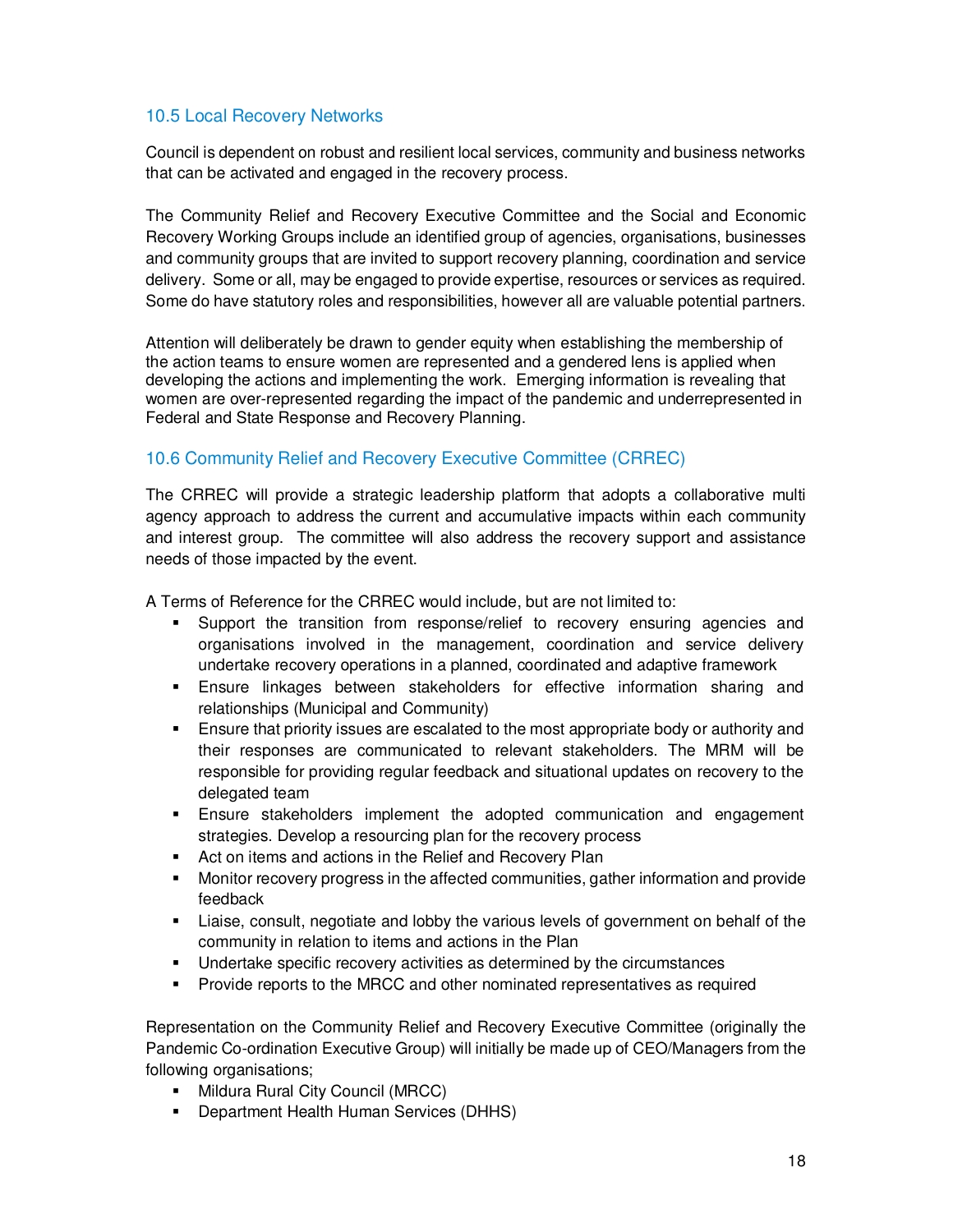- **Victoria Police (VicPol)**
- Northern Mallee Primary Health Network (PHN)
- **Sunraysia Community Health Services (SCHS)**
- **Mildura Base Hospital (MBH)**
- **Mallee District Aboriginal Services (MDAS)**

## 10.7 Social and Economic Recovery Working Groups

The Social and Economic Recovery Working Groups will report directly to the CRREC. Membership will be determined by the CRREC and will include representatives of organisations likely to be involved in the recovery process, including government agencies, industry groups, small business and non-government agencies.

Terms of Reference for the Social and Economic Recovery Working Groups may include, but is not limited to:

- Act on items and actions in the Relief and Recovery Plan.
- Monitor recovery progress in the affected communities, gather information and provide feedback.
- **IDENTIFY COMMUNITY 1988 and resource requirements and make recommendations to resolutions** the Community Relief and Recovery Executive Committee (CRREC), recovery agencies and service providers on short and longer term actions, activities and plans with reference to community preparedness, recovery and resilience.
- Liaise, consult, co-ordinate and negotiate where appropriate, on behalf of the community with recovery agencies, government departments, recovery service providers and MRCC in order to implement recovery programs and initiatives.
- Undertake specific recovery activities as determined by the circumstances.
- **I dentify community and service needs and resource requirements and make** recommendations to include in the plan for the short and longer term actions, activities and plans with reference to community preparedness, recovery and resilience.
- Liaise, consult, co-ordinate and negotiate where appropriate, on behalf of the community with recovery agencies, government departments, recovery service providers and MRCC in order to implement recovery programs and initiatives.
- **Advocate/lobby where appropriate with recovery agencies, government departments** and MRCC in order to implement recovery programs and initiatives and make recommendations.
- Provide reports to the CRREC and other nominated representatives as required.
- Particular attention will be drawn to gender equity, to ensure women are represented on all groups to ensure a gender lens is applied to relief and recovery.

Specific Goals of the **Social Recovery Working Group** in recovering from a pandemic are;

- To activate and implement strategic recovery planning and monitor medium to long term recovery
- To identify emergency social issues for incorporation into medium and long term recovery plan.
- $\blacksquare$  To assist those affected with access and referral to personal support and counselling.
- To support communities define and prioritise recovery needs and activities that will further support resilience building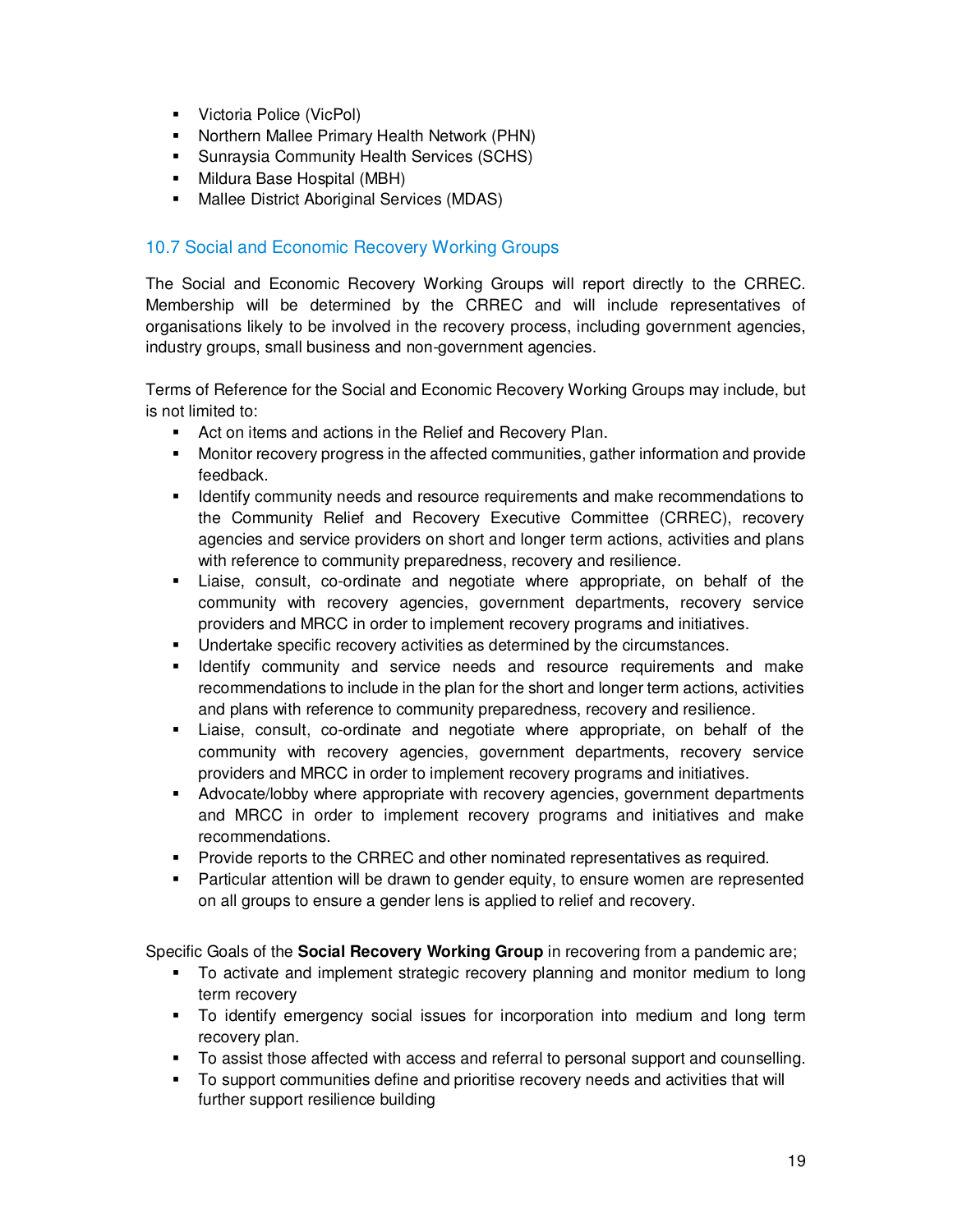- To assist those affected with access to safe accommodation, suitable to their needs
- To provide access to timely information about post disaster circumstances and recovery activities.
- To assist with the coordination and distribution of material relief to those affected.
- To reduce risk to public health following the disaster
- To build trust between Council, agencies and communities

Specific goals for the **Economic Recovery Working Group** in recovering from a pandemic are:

- To identify emergency economic issues for incorporation into medium and long term recovery plan.
- To assist those affected by economic issues with access and referral to personal support and counselling.
- To support the business community define and prioritise recovery needs and activities that will further support resilience in the local economy.
- To provide access to timely information about pandemic circumstances and recovery activities.
- To assist with the coordination of distribution of material relief to those affected.
- To reduce risk to public health during and post pandemic economic recovery.
- To build trust between Council, agencies and the business community.

Agencies and organisations will be invited to attend the Social and Economic Recovery Working Groups as their expertise and local knowledge is required. These organisations/services include but are not limited to:

Social

- Northern Mallee Community Care Partnership / Hands Up Mallee (NMCP)
- **Salvation Army**
- St Vincent DePaul
- Sunraysia Mallee Ethnic Communities Council
- **Centrelink**
- Mallee Accommodation and Support Services (MASP)
- Haven Home Safe
- MDAS
- MFC
- **•** Christie Centre
- Sun Assist
- Orange Door
- MSAU-MDVS
- **Mallee Track Health and Community Services**
- **•** Department of Justice and Regulation
- **•** Department of Education and Training
- **Centacare**
- Department of Health and Human Services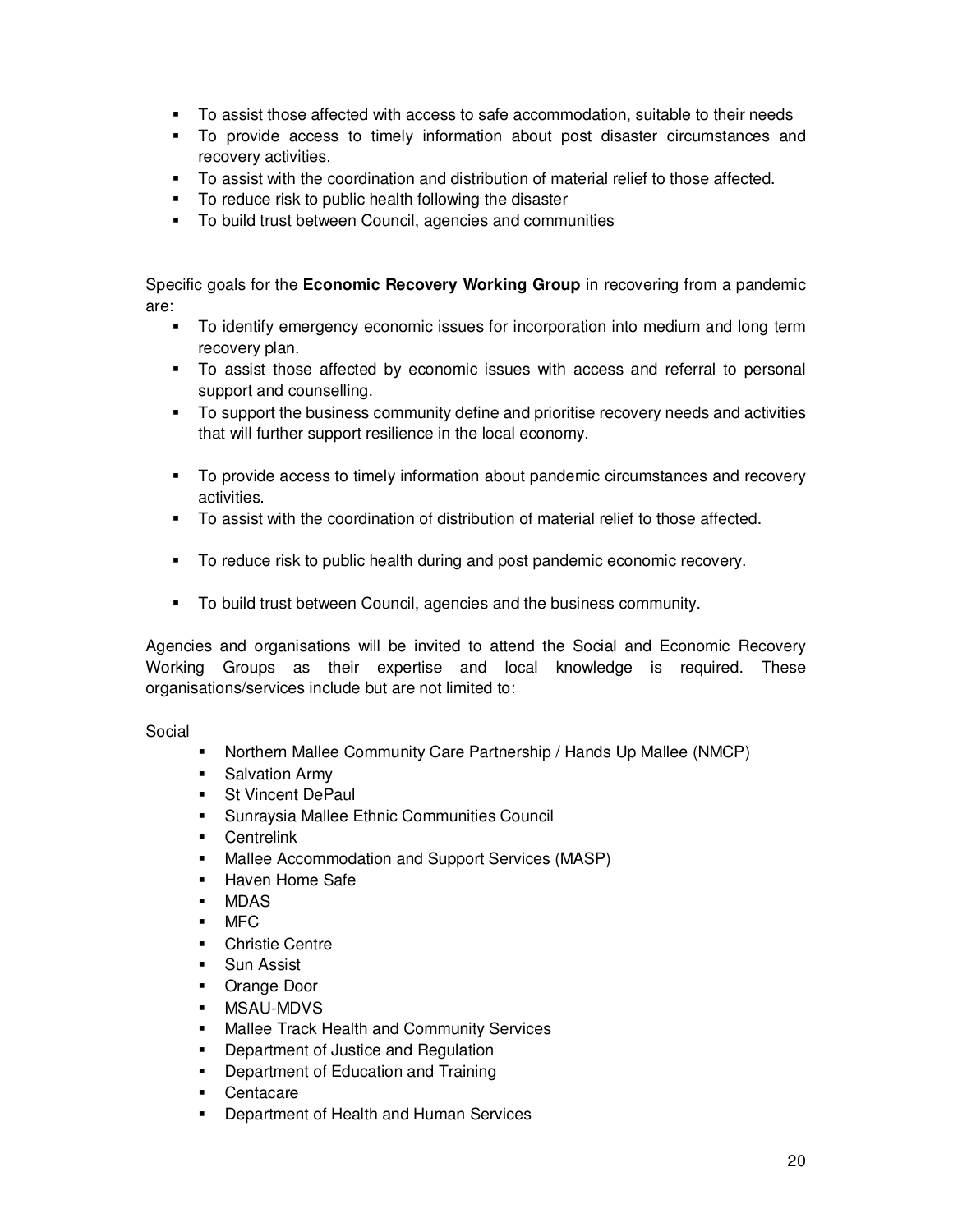- Australian Red Cross (ARC)
- Sunraysia Mallee Ethnic Communities Council (SMECC)
- **Aboriginal Covid-19 Response Network**
- **Centrelink**
- Gender Equity Action Sunraysia (GEAS)
- **•** Victoria Police
- **Mildura Regional Development (MRD)**
- **•** Victorian Legal Aid
- **Mildura Base Public Hospital**

#### Economic

- **Nildura City Heart**
- **-** Regional Development Victoria
- **Agriculture Victoria**
- **Sunraysia Rural Counselling Service**
- **Nildura Airport Board**
- **Local employment and Training Organisations** 
	- o SuniTAFE
	- o MADEC
	- o Northern Mallee Leaders
- **Tourism Sector**
- **-** Hospitality Sector
- **Local members of Parliament** 
	- o Ali Cupper
	- o Anne Webster

Other key stakeholders as appropriate.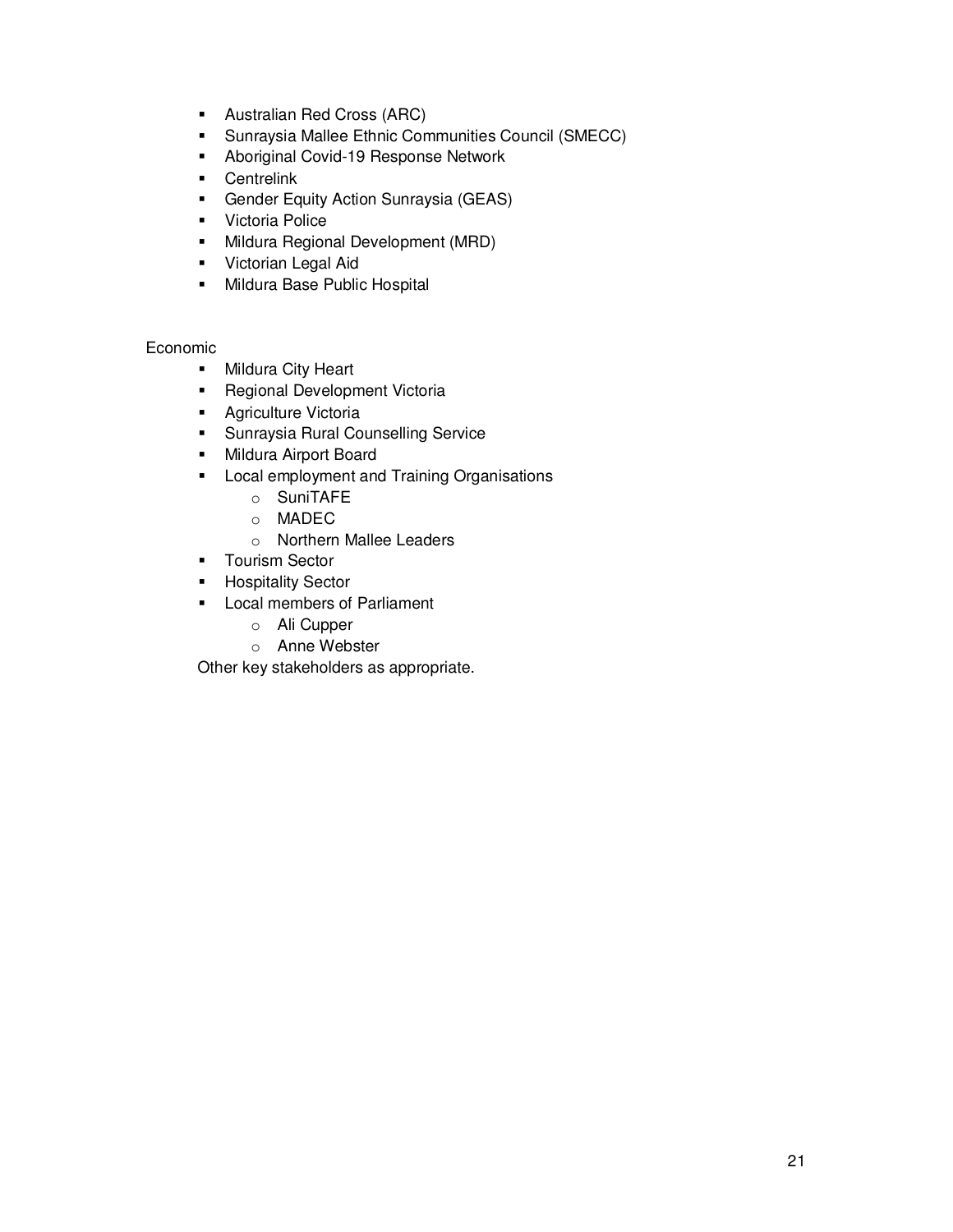#### 10.8 Principles for Recovery Success

As the immediate emergency ends the Principles of Relief transition to Contributors to Recovery Success. Apart from the focus on the two environments, Council acknowledges the importance of a localised recovery framework that is based on the following contributors are essential for success. These provide the foundations for a coordinated approach to recovery aimed at bringing back order and reasserting normal community aspirations.

## 10.9 The Contributors to Recovery Success

#### **Community focus:**

Recovery is driven by community needs and led by the community members, engaging local people and business affected by events.

#### **Leadership and coordination:**

Recovery is supported by effective management structures and processes to enable the coordination of recovery efforts by all Council departments, the community and other stakeholders.

#### **Informed decision making:**

Decisions about recovery actions are clearly stated and based on the best available information, data and identified community needs.

#### **Communication:**

Recovery is supported by clear, timely and reliable two-way communication with the community and stakeholders.

#### **Capacity building:**

Adequate resources are directed to recovery and personnel within Council, communities and other stakeholders are supported to increase their skills and experience to contribute to effective recovery outcomes.

o \*Reference- Disaster Recovery Toolkit For Local Government 02 Recovery: Readiness: preparation for recovery before a disaster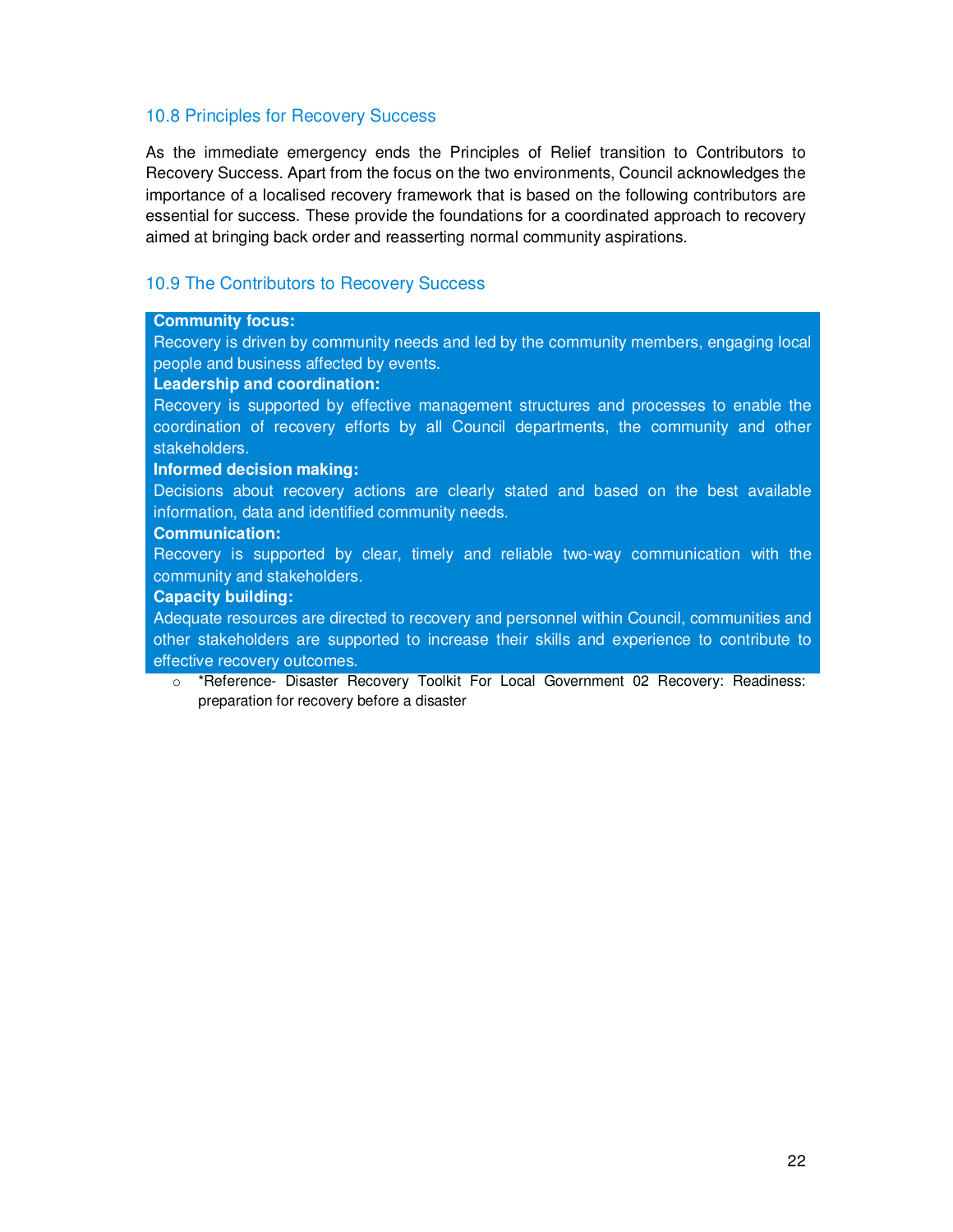## 11.0 MRCC Recovery Staff

When the transition document is signed for ongoing recovery management, MRCC may appoint dedicated recovery staff to lead and manage the implementation of the recovery component of this plan with a focus on municipal community recovery.

Responsibilities of the recovery staff will include (but are not limited to):

- $\circ$  Working with available resources to deliver the outcomes identified in the Community Recovery Plan.
- $\circ$  Development of further sub-plans that may be required to support the overarching Community Recovery Plan.
- $\circ$  Identifying and addressing relevant issues that may not have been captured in the Community Recovery Plan.
- o Provision of regular progress/milestone reports to General Manager Community, the MRCC CRREC and other entities as required.
- $\circ$  Gaining the support and cooperation of key agencies and service providers to achieve the objectives of the Community Recovery Plan.
- $\circ$  Manage budgets, people and other resources to ensure the best possible outcomes are achieved in line with the Community Recovery Plan.
- $\circ$  Conduct an evaluation of municipal recovery activities following any activation of the arrangements of the plan and communicate those outcomes to the Regional Recovery Coordinator.

## 12.0 Recovery Information, Communication and Community Liaison

Information is recognised as one of the most important requirements and services to assist recovery. Communication is the way that the information can be delivered and coordinated. Through information and communication strategies the MRRP seeks to:

- Help people manage their expectations and assumptions about recovery including how long things take and how complex recovery is.
- Address issues of complexity, duplication and overload that are affecting the communication of information.
- Provide information in a variety of ways to suit the different needs of how people relate to, access, and receive information and knowledge.
- Address the many challenges to people accessing and making meaning of the information that will help their recovery (e.g. language, disability, isolation, dislocation, resources, and stress factors).
- Target particularly vulnerable groups in the community including low socioeconomic groups, elderly, disabled, unemployed, families, people who are socially isolated and/or displaced from their community, people with poor English speaking abilities, people with mental health challenges and people who are homeless or at risk of homelessness (including those living in caravan parks).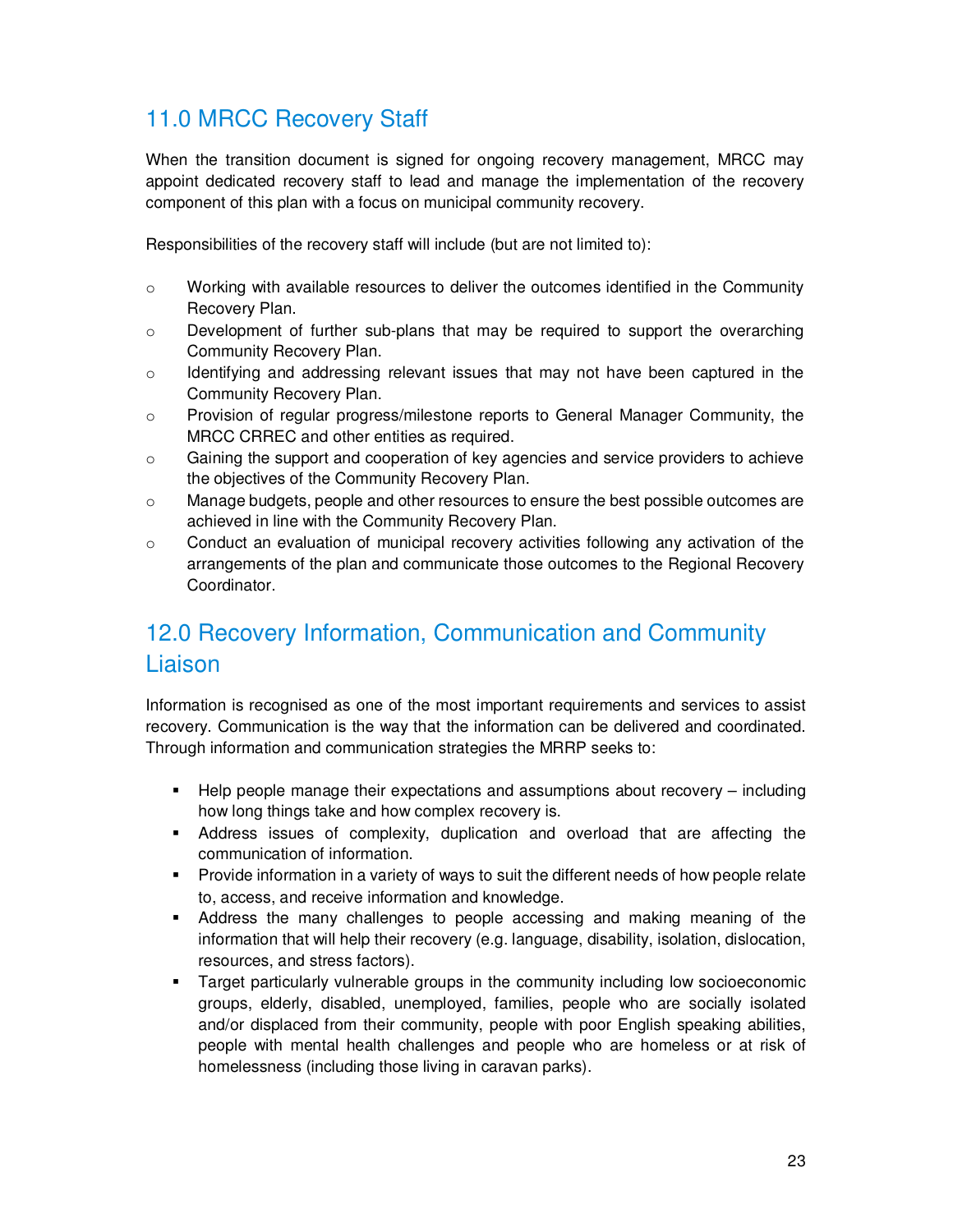- **The strengths to draw on in relation to these Information and Communication strategies** include the good intention of services to work together and an abundance of information. There are particular opportunities to:
	- o Share information and resources.
	- $\circ$  Identify services and gaps to prevent duplication or overflow of information.
	- o Use information to build resilience and community connections.
	- o Strengthen capacity of networks.
	- o Create a structure to continue and expand existing networks.

## 13.0 The Municipal Relief and Recovery Action Plan – A Working Document

Council has begun to formulate a recovery plan with actions based on the listed recovery goals for each of the recovery environments. Individual actions can be added to, deleted or modified over time to reflect the nature and consequences of the pandemic, ensuring the recovery plan meets community needs and expectations wherever possible.

Please read these actions with the mindset that this is the beginning of a pandemic plan and guide only. Actions will be added to and refined when consultation has taken place with services and community.

Where the plan is unable to achieve the identified goals the CRREC and/or MRM may escalate issues to other levels of government for assistance or support. The CRREC will review the plans as required.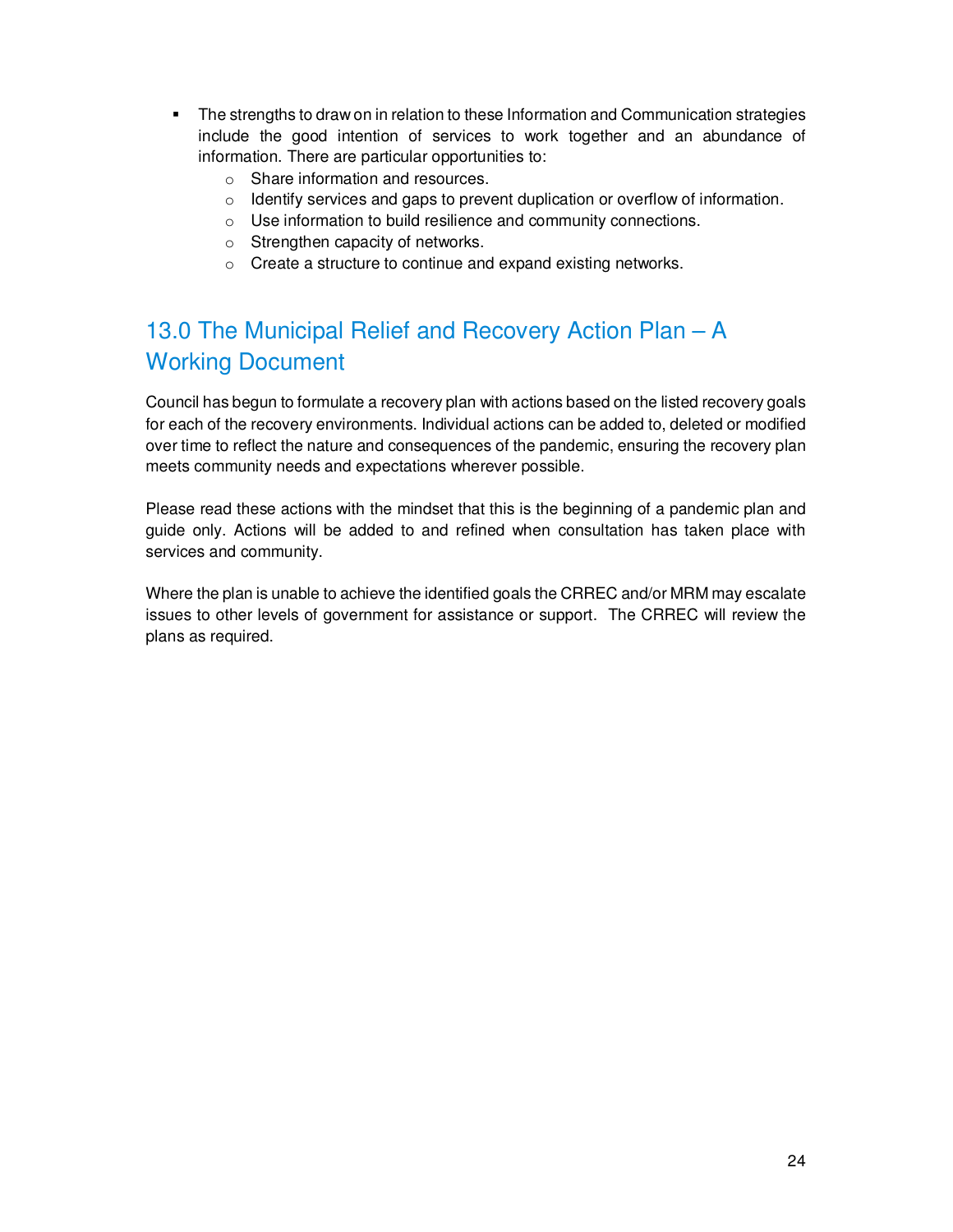| <b>THEMES</b> | <b>ACTIONS</b>                                                                                                                                                                                                  | <b>RESPONSIBILITY</b>                        | <b>PARTNER</b>                                          | <b>TIMELINE</b>                                                                            |
|---------------|-----------------------------------------------------------------------------------------------------------------------------------------------------------------------------------------------------------------|----------------------------------------------|---------------------------------------------------------|--------------------------------------------------------------------------------------------|
|               | What projects and initiatives will achieve goals?                                                                                                                                                               | Who is the potential lead<br>for the action? | Would your organisation be a<br>partner in this action? | What are the<br>timeframes?                                                                |
| Governance    | Activate Municipal Recovery Management<br>governance structure and support arrangements<br>including:<br>Sub-committees and Working Groups to address<br>specific recovery needs and;<br>Recovery Action Plans. | <b>MRCC</b><br><b>MRD</b>                    | Haven<br><b>DHHS</b><br><b>SCHS</b>                     | <b>June 2020</b><br>(economic and<br>social recovery<br>workgroup<br>meetings<br>commence) |
|               | Activate the local recovery networks, services and<br>agencies.                                                                                                                                                 | <b>MRCC</b><br><b>MRD</b>                    | <b>DET</b><br><b>DHHS</b>                               | <b>Jul-20</b>                                                                              |
|               | Undertake initial impact assessment with response<br>agencies to help inform relief activities.                                                                                                                 | <b>MRCC</b><br><b>MRD</b>                    | Haven<br><b>DHHS</b>                                    | <b>Jul-20</b>                                                                              |
|               | Maintain essential services to the community<br>through Council's Business Continuity Plan.                                                                                                                     | <b>MRCC</b>                                  | Haven<br><b>DET</b><br><b>DHHS</b>                      | March 2020 -<br>ongoing                                                                    |
|               | Support businesses, organisations and groups with<br>advice specifically related to COVID-19<br>Restrictions including OH&S planning.                                                                           | <b>MRCC</b><br><b>MRD</b>                    | <b>DHHS</b><br><b>MCH</b>                               | March 2020 -<br>ongoing                                                                    |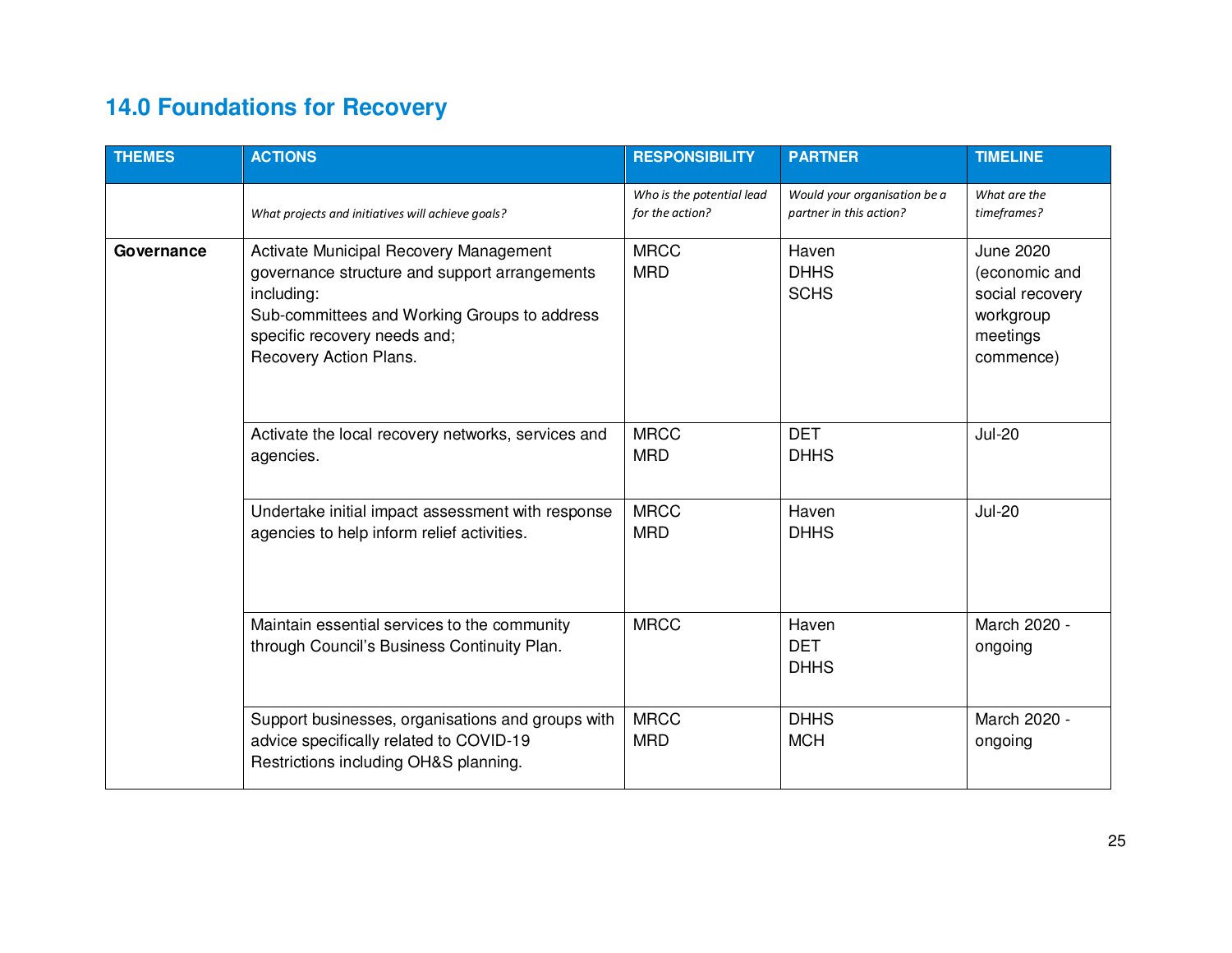| <b>THEMES</b>     | <b>ACTIONS</b>                                                                                                                                                                                                                                               | <b>RESPONSIBILITY</b>     | <b>PARTNER</b>                                                                         | <b>TIMELINE</b>            |
|-------------------|--------------------------------------------------------------------------------------------------------------------------------------------------------------------------------------------------------------------------------------------------------------|---------------------------|----------------------------------------------------------------------------------------|----------------------------|
|                   | Prepare necessary reports associated with the<br>Covid 19 response and track the progress, success<br>and performance of initiatives undertaken.                                                                                                             | <b>MRCC</b><br><b>MRD</b> | <b>DHHS</b>                                                                            | Ongoing                    |
| <b>Engagement</b> | Undertake detailed impact assessment and<br>engagement with identified organisations, services,<br>industries and business to determine emerging<br>needs at various times throughout the recovery<br>period.                                                | <b>MRCC</b><br><b>MRD</b> | <b>HUM</b><br>Haven<br><b>DET</b><br><b>DHHS</b><br><b>GEAS</b><br><b>All Partners</b> | <b>TBC</b>                 |
|                   | Undertake detailed engagement with business and<br>community (universal and targeted) particularly<br>with our most vulnerable in this pandemic, to<br>ensure their voice is heard in developing actions at<br>various times throughout the recovery period. | <b>MRCC</b><br><b>MRD</b> | <b>HUM</b><br><b>All Partners</b>                                                      | <b>TBC</b>                 |
|                   | Undertake mapping to identify what organisations,<br>services, industries and business are currently<br>delivering to highlight gaps, duplications and<br>emerging needs.                                                                                    | <b>MRCC</b><br><b>MRD</b> | <b>HUM</b>                                                                             | As required and<br>ongoing |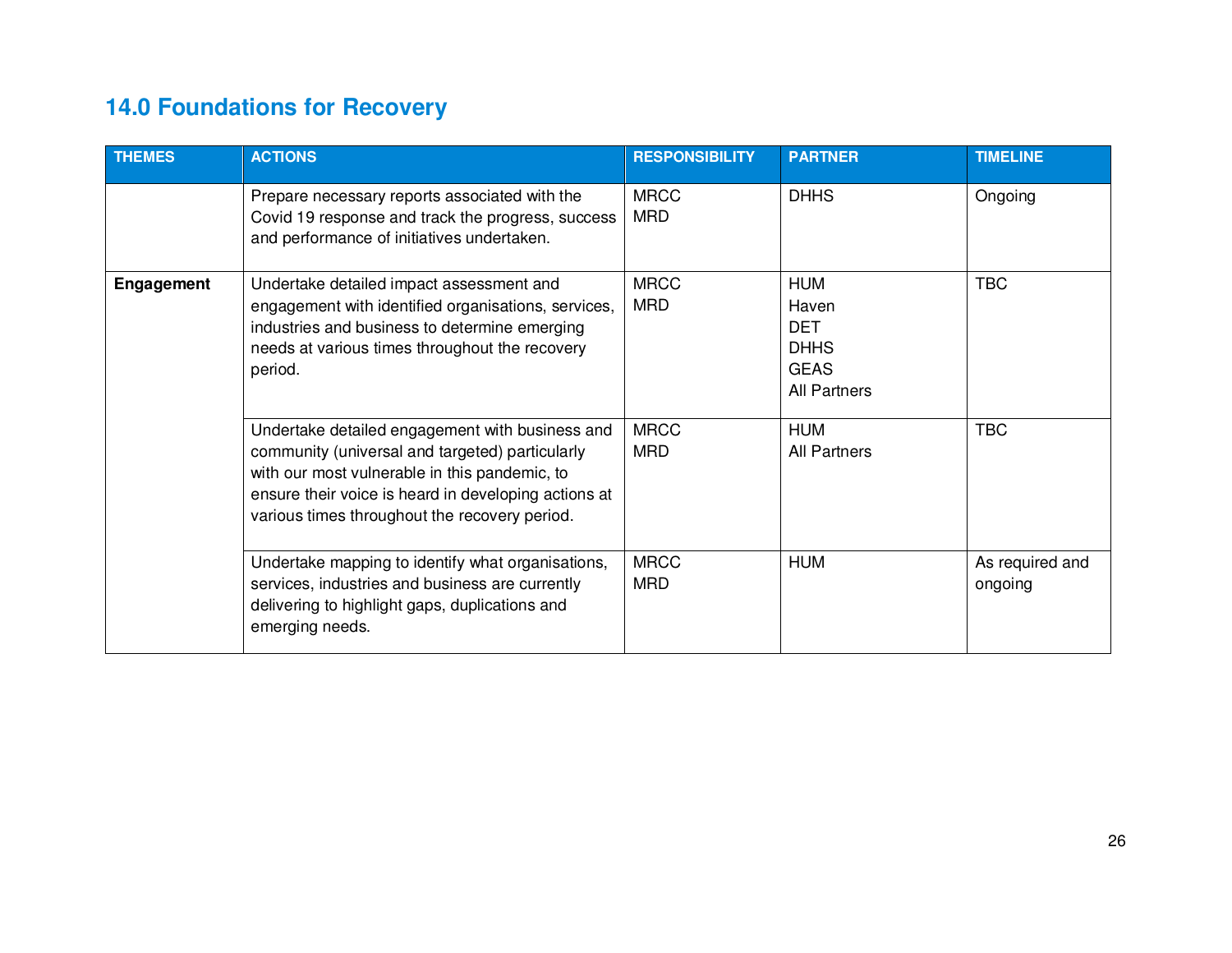| <b>THEMES</b> | <b>ACTIONS</b>                                                                                                                                                                                                                                                         | <b>RESPONSIBILITY</b>                    | <b>PARTNER</b>                      | <b>TIMELINE</b>          |
|---------------|------------------------------------------------------------------------------------------------------------------------------------------------------------------------------------------------------------------------------------------------------------------------|------------------------------------------|-------------------------------------|--------------------------|
|               | Use information from the impact assessment,<br>engagement and data to develop recovery<br>activities relating to economic and social wellbeing<br>of the community<br>*Establish priorities<br>*Identify partners<br>*Determine timelines<br>*Develop operational plan | <b>MRCC</b><br><b>MRD</b>                | <b>DHHS</b>                         | <b>TBC</b>               |
|               | Build relationships and provide support to<br>community groups, business community and<br>organisations delivering services to the community<br>during COVID-19.                                                                                                       | <b>All Partners</b>                      | Haven<br><b>DHHS</b>                | Immediate and<br>ongoing |
|               | Sustain and develop collaborative relationships<br>with local, state and federal government<br>organisations to ensure appropriate services are<br>delivered in response to COVID-19.                                                                                  | <b>All Partners</b>                      | Haven<br><b>DHHS</b><br><b>GEAS</b> | Ongoing                  |
| <b>Data</b>   | Develop a coordinated approach to identifying and<br>accessing local real time data from businesses,<br>services and government bodies to inform decision<br>making around social priorities.                                                                          | <b>MRCC</b><br><b>MRD</b>                | <b>HUM</b>                          | <b>TBC</b>               |
|               | Apply a gendered lens when analysing local data<br>to identify gendered impacts.                                                                                                                                                                                       | <b>MRCC</b><br><b>GEAS</b><br><b>MRD</b> |                                     | Immediate and<br>ongoing |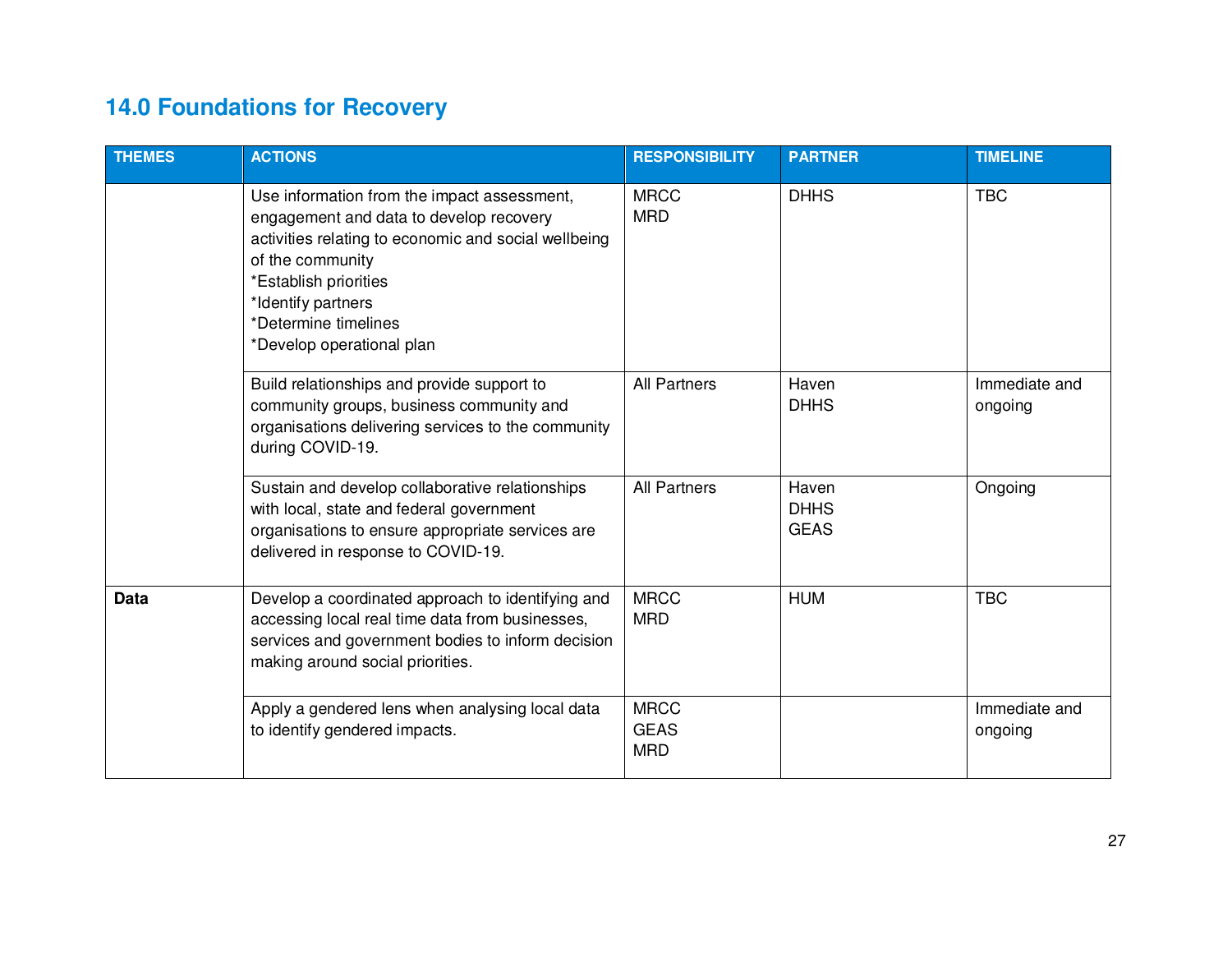| <b>THEMES</b>        | <b>ACTIONS</b>                                                                                                                                                                                                                    | <b>RESPONSIBILITY</b>      | <b>PARTNER</b>                                               | <b>TIMELINE</b>          |
|----------------------|-----------------------------------------------------------------------------------------------------------------------------------------------------------------------------------------------------------------------------------|----------------------------|--------------------------------------------------------------|--------------------------|
| <b>Communication</b> | Develop and implement a Communications Plan. -<br>Be Kind Approach                                                                                                                                                                | <b>MRCC</b><br><b>MRD</b>  | <b>Red Cross</b><br><b>DET</b><br><b>DHHS</b><br><b>SCHS</b> | Aug-20                   |
|                      | Disseminate public health information to support<br>community safety and reduce contagion.                                                                                                                                        | <b>MRCC</b><br><b>DHHS</b> | <b>Red Cross</b><br><b>DHHS</b><br><b>MASP</b>               | Ongoing                  |
|                      | Ensure all communications are accessible for all<br>community to access with particular focus on our<br>most vulnerable - Easy English (e.g. multicultural<br>groups, CALD, Indigenous, people with a disability,<br>$LGBTIQ+$ ). | <b>MRCC</b><br><b>MRD</b>  | Haven                                                        | Ongoing                  |
|                      | Align communication campaigns as community and<br>business specific needs arise eg Family Violence,<br>Safe to leave home messaging, masks, shopping<br>and eating out.                                                           | <b>MRCC</b><br><b>MRD</b>  | <b>DET</b><br>Orange Door<br><b>DHHS</b><br><b>GEAS</b>      | Ongoing                  |
|                      | Implement supports for those requiring assistance<br>with digital connectivity and literacy including<br>identified vulnerable groups.                                                                                            | <b>MRCC</b>                | <b>DET</b><br>SunAssist<br><b>DHHS</b>                       | Immediate and<br>ongoing |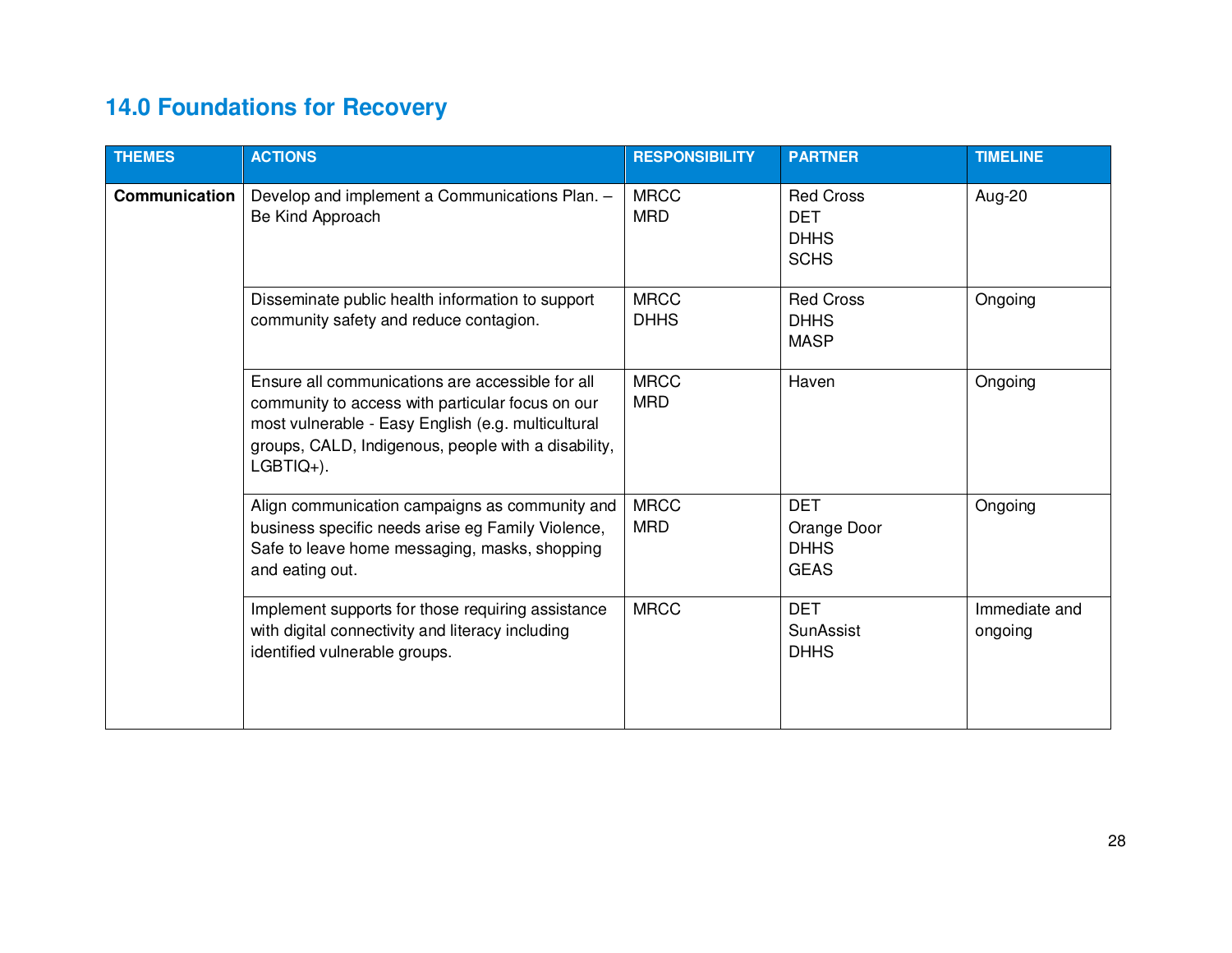| <b>THEMES</b>     | <b>ACTIONS</b>                                                                                                                                                                                                                         | <b>RESPONSIBILITY</b>     | <b>PARTNER</b>                             | <b>TIMELINE</b> |
|-------------------|----------------------------------------------------------------------------------------------------------------------------------------------------------------------------------------------------------------------------------------|---------------------------|--------------------------------------------|-----------------|
|                   | Ensure communication is delivered in appropriate<br>languages and that the information is understood<br>and being acted on by our CALD communities.                                                                                    | <b>SMECC</b>              |                                            | Ongoing         |
| <b>Funding</b>    | Develop a Council grant funding program to<br>support community recovery activities.                                                                                                                                                   | <b>MRCC</b>               |                                            | <b>TBC</b>      |
|                   | Be prepared to support, advocate and apply for<br>funding opportunities when they become available<br>for community projects that support recovery and<br>the needs of individuals, families, communities,<br>industries and business. | <b>MRCC</b><br><b>MRD</b> | <b>DHHS</b><br><b>GEAS</b><br>All Partners | Ongoing         |
| <b>Evaluation</b> | Develop an evaluation framework to capture the<br>process of the Relief and Recovery Planning<br>process.                                                                                                                              | <b>MRCC</b><br><b>MRD</b> | <b>DHHS</b>                                | <b>TBC</b>      |
|                   | Learn from the experiences of the pandemic and<br>share with each other.                                                                                                                                                               | <b>MRCC</b><br><b>MRD</b> | <b>DHHS</b><br><b>All Partners</b>         | Ongoing         |
|                   | Take measures to mitigate the impacts of future<br>emergencies on individuals, families and business.                                                                                                                                  | <b>MRCC</b><br><b>MRD</b> | <b>DHHS</b>                                | Long term       |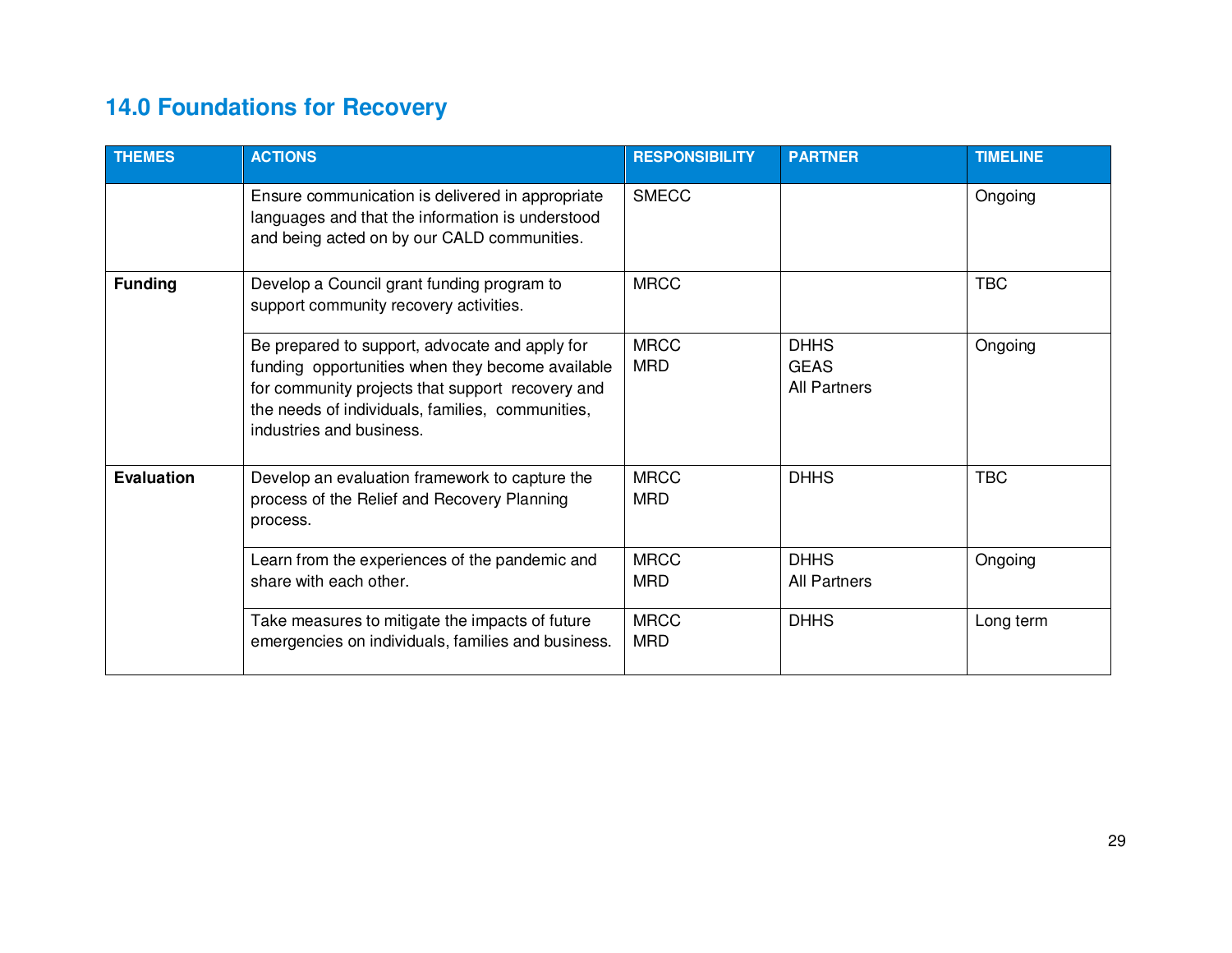## 15.0 Social Relief and Recovery Plan

|                                     | To activate and implement strategic recovery planning and monitor medium to long term recovery                              |
|-------------------------------------|-----------------------------------------------------------------------------------------------------------------------------|
|                                     | To identify emergency social issues for incorporation into medium and long term recovery plan.                              |
| $\blacksquare$<br><b>Pla</b>        | To assist those affected with access and referral to personal support and counselling.                                      |
| the                                 | To support communities define and prioritise recovery needs and activities that will further support resilience<br>building |
| ÷<br>$\overline{O}$                 | To assist those affected with access to safe accommodation, suitable to their needs                                         |
| $\overline{\mathbf{v}}$             | To provide access to timely information about pandemic circumstances and recovery activities.                               |
| $\overline{\mathbf{B}}$<br><b>ர</b> | To assist with the coordination of distribution of material relief to those affected                                        |
|                                     | To reduce risk to public health during and post pandemic                                                                    |
|                                     | To build trust between Council, agencies and communities                                                                    |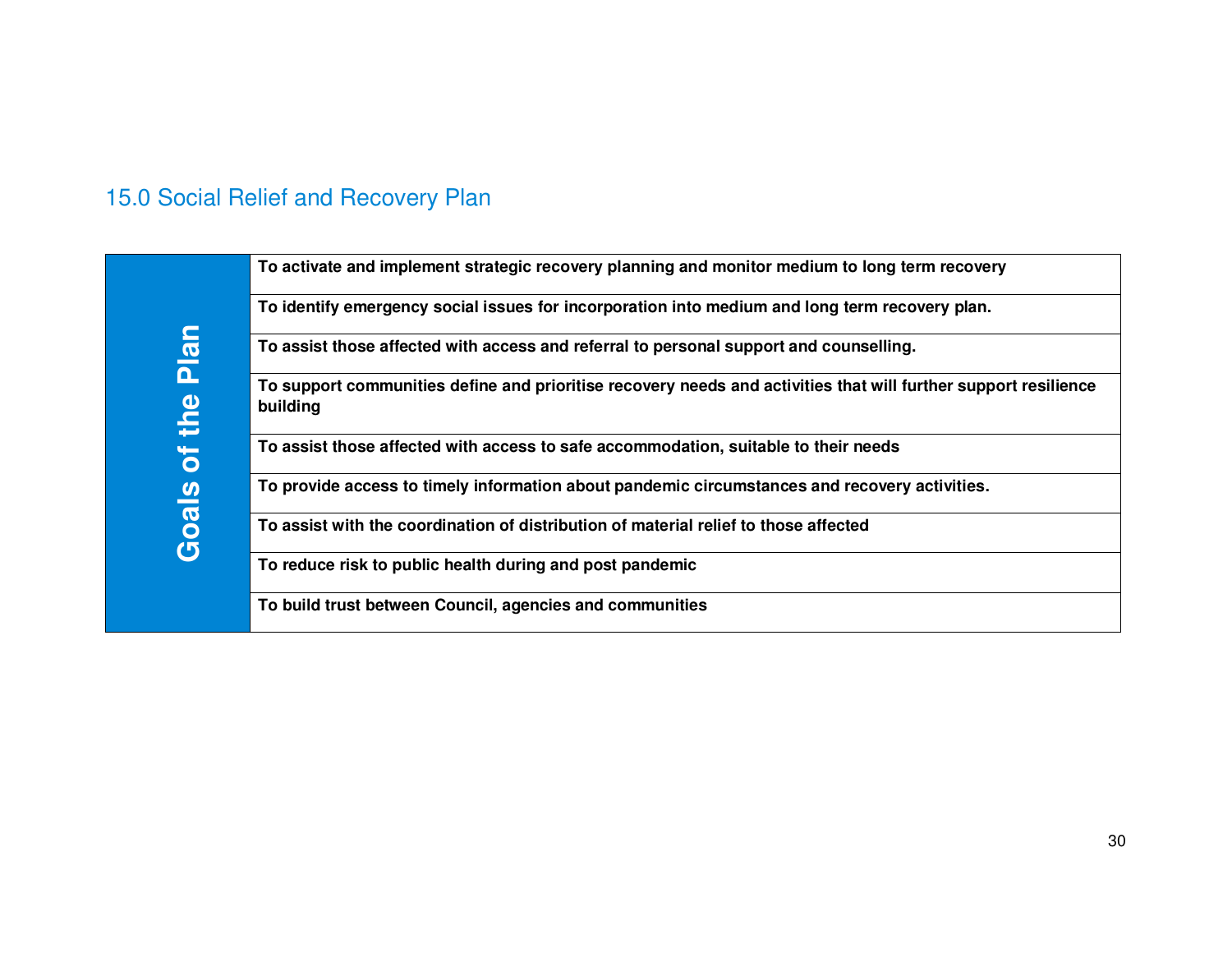| <b>SOCIAL</b><br><b>HEALTH</b><br><b>THEMES</b> | <b>ACTIONS</b>                                                                                                                                                                                                                                   | <b>RESPONSIBILITY</b>                          | <b>PARTNER</b>                                                                       | <b>TIMELINE</b>             |
|-------------------------------------------------|--------------------------------------------------------------------------------------------------------------------------------------------------------------------------------------------------------------------------------------------------|------------------------------------------------|--------------------------------------------------------------------------------------|-----------------------------|
|                                                 | What projects and initiatives will achieve goals?                                                                                                                                                                                                | Who is the potential<br>lead for the action?   | Would your<br>organisation be a<br>partner in this<br>action?                        | What are the<br>timeframes? |
| <b>Mental Health</b>                            | Provide immediate counselling and personal support<br>services to community.                                                                                                                                                                     | MRCC/SCHS                                      | <b>Red Cross</b><br>Haven<br><b>DET</b><br><b>DHHS</b><br><b>SCHS</b><br>Orange Door | Immediate and<br>ongoing    |
|                                                 | Undertake post pandemic needs assessment to<br>estimate the longer term psychosocial impacts on<br>community, displacement of people, the impact of<br>business disruption and on how members of community<br>live and connect with one another. | MRCC/SCHS                                      | <b>DHHS</b><br><b>GEAS</b>                                                           | $12 - 24$ months            |
|                                                 | Provide appropriate response and support to<br>community members affected by family violence and<br>family members using violence.                                                                                                               | <b>MSAU-MDVS</b><br>Orange Door<br><b>SCHS</b> | <b>DET</b><br><b>DHSS</b>                                                            | Immediate and<br>ongoing    |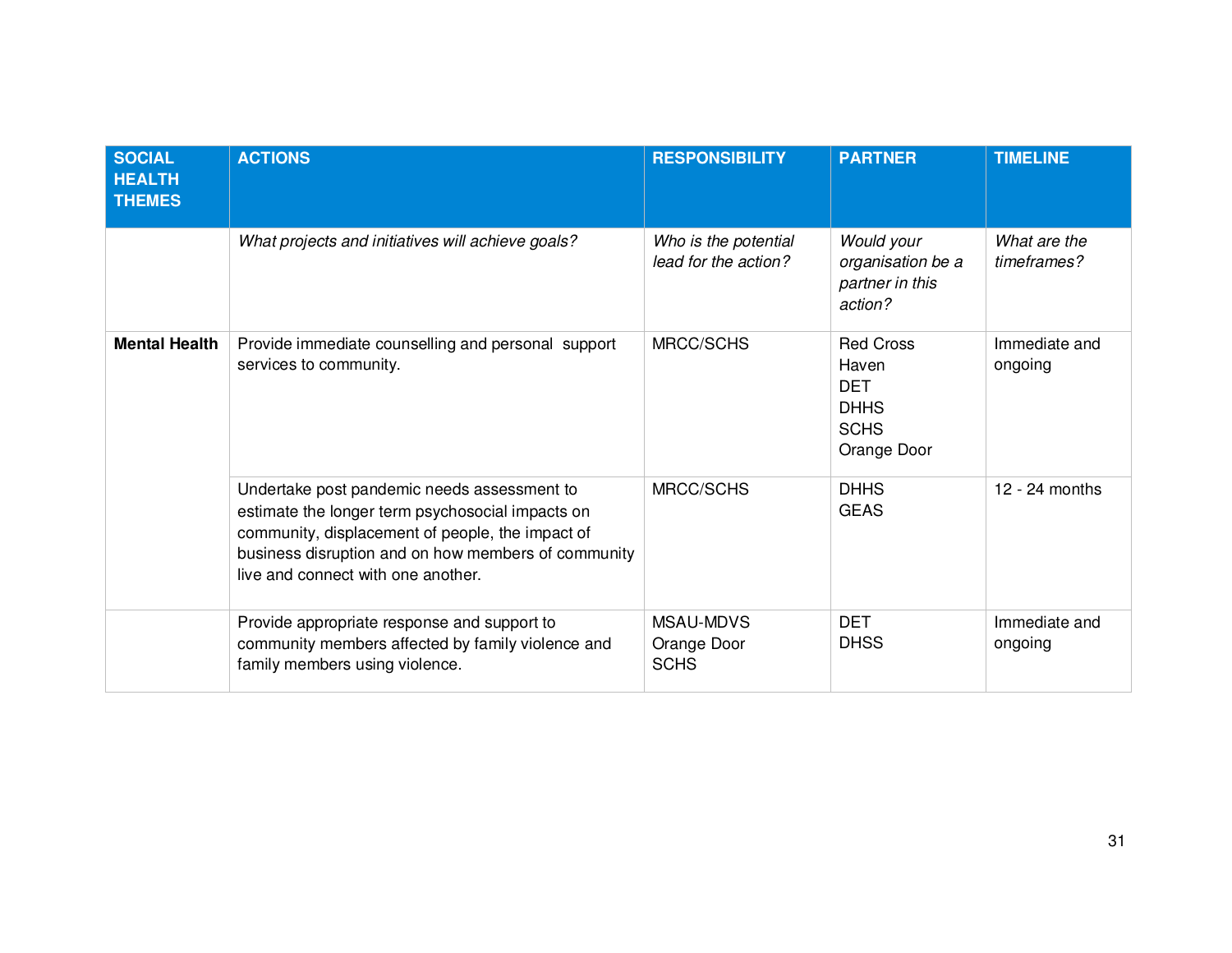| <b>SOCIAL</b><br><b>HEALTH</b><br><b>THEMES</b>                    | <b>ACTIONS</b>                                                                                                                                                                                                                                                | <b>RESPONSIBILITY</b> | <b>PARTNER</b>         | <b>TIMELINE</b>          |
|--------------------------------------------------------------------|---------------------------------------------------------------------------------------------------------------------------------------------------------------------------------------------------------------------------------------------------------------|-----------------------|------------------------|--------------------------|
| <b>Family</b><br><b>Violence and</b><br>Community<br><b>Safety</b> | Focus on the messaging to community about how to<br>access family violence services - look for innovative<br>entry points.                                                                                                                                    | <b>MSAU-MDVS</b>      |                        | Immediate and<br>ongoing |
|                                                                    | Address the perception of community safety - focus on<br>people feeling safe, secure and connected to their<br>communities in ways that are appropriate.                                                                                                      | <b>MRCC</b>           | <b>DJCS</b><br>Vic Pol | Immediate and<br>ongoing |
|                                                                    | Undertake assessment of current crime trends and their<br>impacts on community.                                                                                                                                                                               | Vic Pol               | <b>MRCC</b>            | Ongoing                  |
| <b>Rural</b><br><b>Communities</b>                                 | Consult with rural communities to work in partnership to<br>deliver targeted and area specific programs focusing on<br>enabling them to take the lead in finding creative<br>approaches to meet the current challenges<br>(Regenerative Communities Program). | <b>MRCC</b>           | Haven<br><b>DHHS</b>   | Medium to long<br>term   |
| <b>Employment</b>                                                  | Through Council's Jobs Victorian Employment<br>Program, support and create pathways to sustainable<br>employment - focusing on the social aspects of<br>unemployment as a priority.                                                                           | MRCC and partners     | Haven                  | Immediate and<br>ongoing |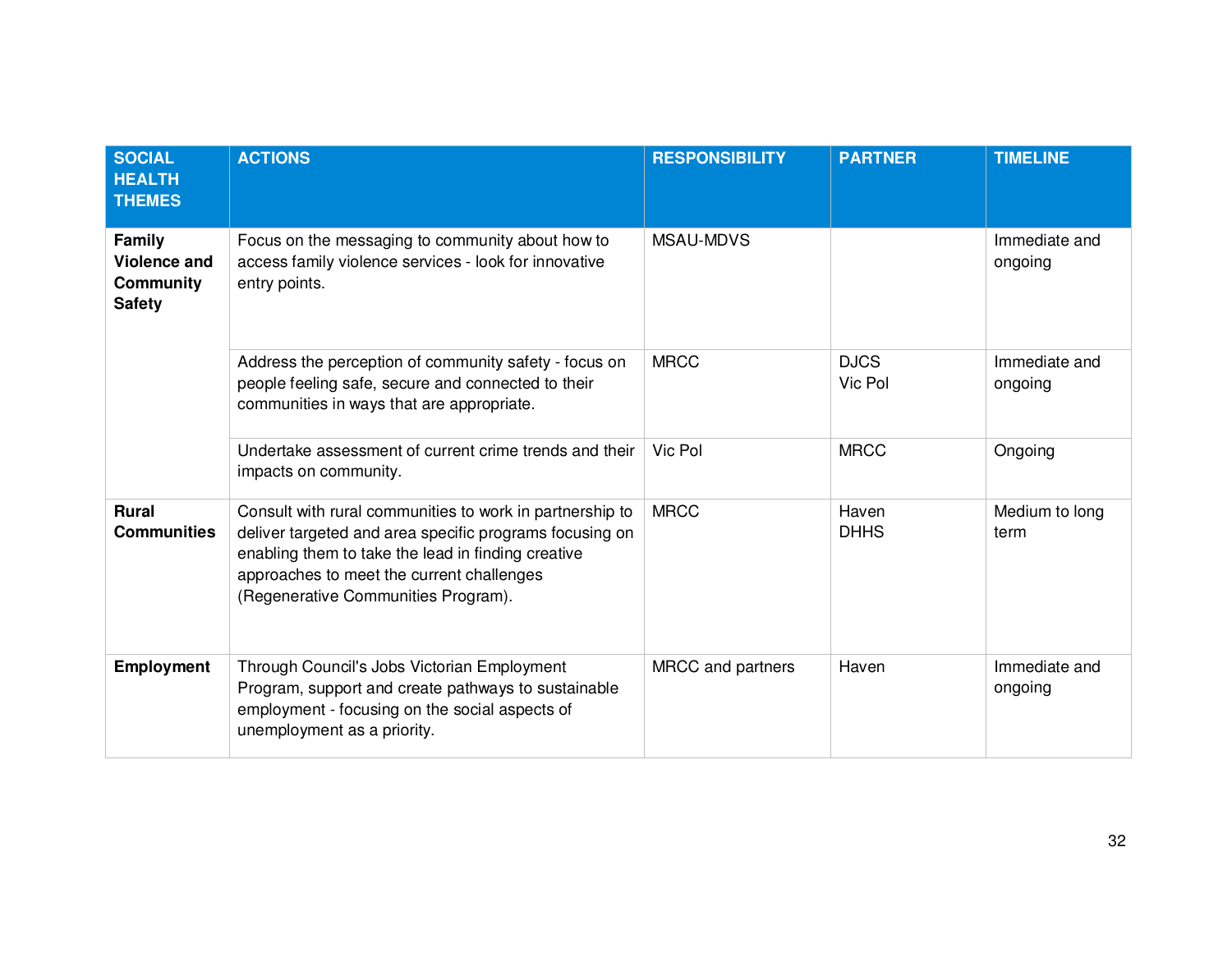| <b>SOCIAL</b><br><b>HEALTH</b><br><b>THEMES</b>                   | <b>ACTIONS</b>                                                                                                                                                               | <b>RESPONSIBILITY</b> | <b>PARTNER</b>                                                           | <b>TIMELINE</b>          |
|-------------------------------------------------------------------|------------------------------------------------------------------------------------------------------------------------------------------------------------------------------|-----------------------|--------------------------------------------------------------------------|--------------------------|
| Equity -<br><b>Vulnerable</b><br><b>Community</b><br><b>Focus</b> | Place specific emphasis on recovery activities that are<br>informed through engagement and designed by our<br>most vulnerable community members impacted by the<br>pandemic. | MRCC and partners     | Haven<br><b>DET</b><br><b>DHHS</b>                                       | Immediate and<br>ongoing |
| Gender<br><b>Equity</b>                                           | Maintain a focus on Gender equity throughout all<br>stages of relief and recovery.                                                                                           | <b>MRCC - GEAS</b>    |                                                                          | Ongoing                  |
| Youth                                                             | Develop a Youth Action Plan with key actions<br>specifically focusing on what and how services and<br>supports can be provided to youth during and following<br>COVID-19.    | MRCC and partners     | <b>DET</b><br><b>DHHS</b>                                                | Medium to long<br>term   |
| Volunteering                                                      | Identify opportunities to support volunteering locally<br>through services and community groups (Be Collective<br>Model).                                                    | <b>MRCC</b>           | Haven<br><b>HUM</b><br>SunAssist<br><b>DHHS</b><br><b>Salvation Army</b> | Medium to long<br>term   |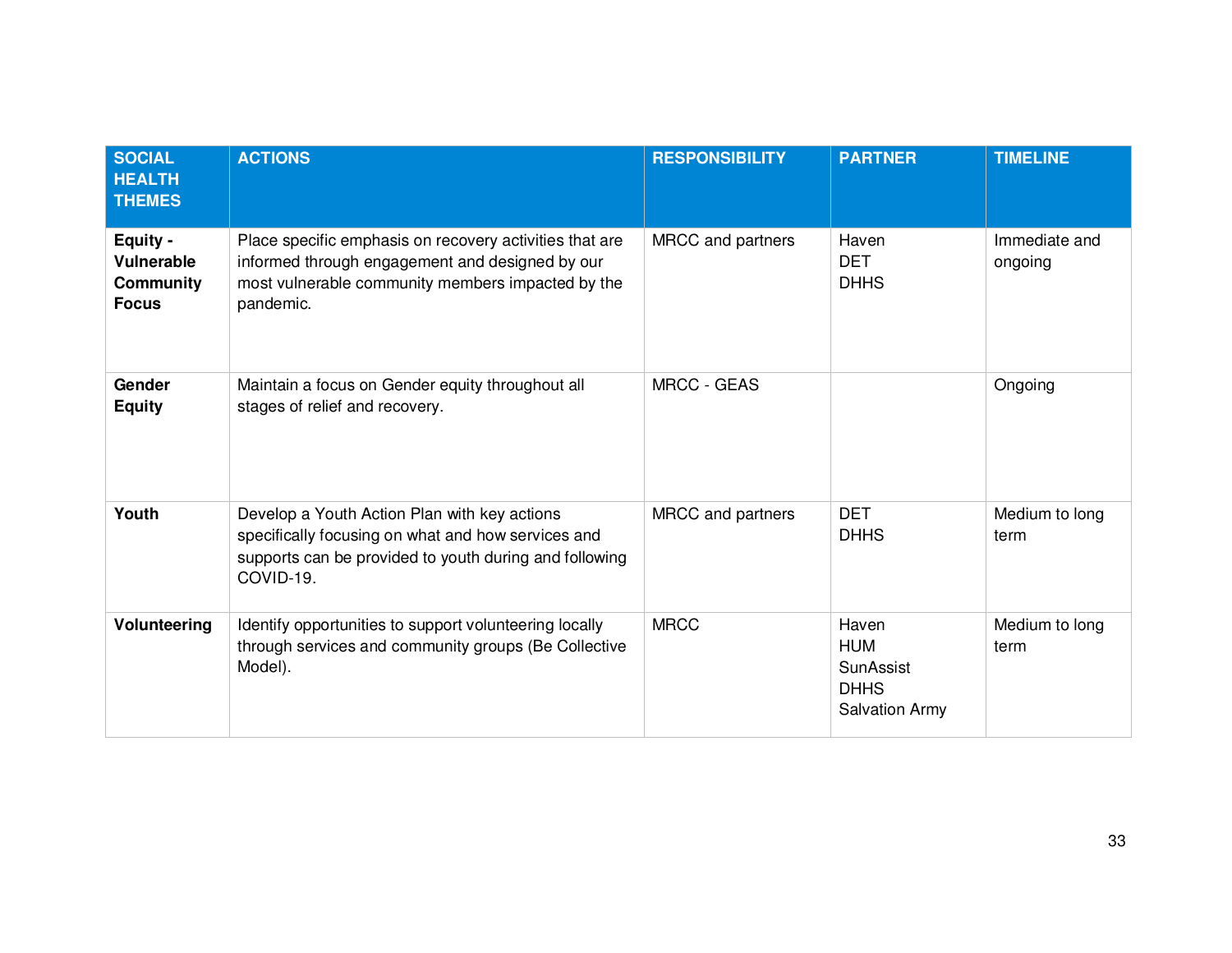| <b>SOCIAL</b><br><b>HEALTH</b><br><b>THEMES</b> | <b>ACTIONS</b>                                                                                                                                                                                                         | <b>RESPONSIBILITY</b>                                           | <b>PARTNER</b>                                                         | <b>TIMELINE</b>                     |
|-------------------------------------------------|------------------------------------------------------------------------------------------------------------------------------------------------------------------------------------------------------------------------|-----------------------------------------------------------------|------------------------------------------------------------------------|-------------------------------------|
| <b>Community</b><br><b>Connection</b>           | Identify opportunities to rebuild and support community<br>social infrastructure, enabling community to re-engage<br>following isolation.                                                                              | <b>MRCC</b>                                                     | <b>HUM</b><br><b>DHHS</b>                                              | Immediate and<br>ongoing            |
| <b>Housing and</b><br>Accommodati<br><b>on</b>  | Council's Community Relief Service to provide housing<br>service navigation assistance including referral and<br>follow up as required.                                                                                | <b>MRCC</b>                                                     | Haven<br><b>DHHS</b>                                                   | Immediate and<br>ongoing            |
|                                                 | Provide emergency accommodation services based on<br>community needs.                                                                                                                                                  | Haven<br><b>DHHS</b><br><b>MASP</b><br>MSAU-MDVS<br><b>MDAS</b> |                                                                        | Immediate and<br>ongoing            |
|                                                 | Investigate and support service delivery models of<br>social housing that meet the community needs for<br>emergency and longer term accommodation as per<br>Community Health and Wellbeing Plan 2017 - 2021.           | Northern Mallee<br><b>Homelessness Network</b>                  | Haven<br><b>DHHS</b><br><b>MASP</b><br><b>MSAU-MDVS</b><br><b>MRCC</b> | Medium to long<br>term              |
|                                                 | Continue to deliver Council's Community Relief Service<br>to provide community with local navigation and<br>connections to existing social, health, financial and<br>wellbeing support services including food relief. | <b>MRCC</b>                                                     | Haven<br><b>DET</b><br><b>SMECC</b>                                    | Immediate - short<br>to medium term |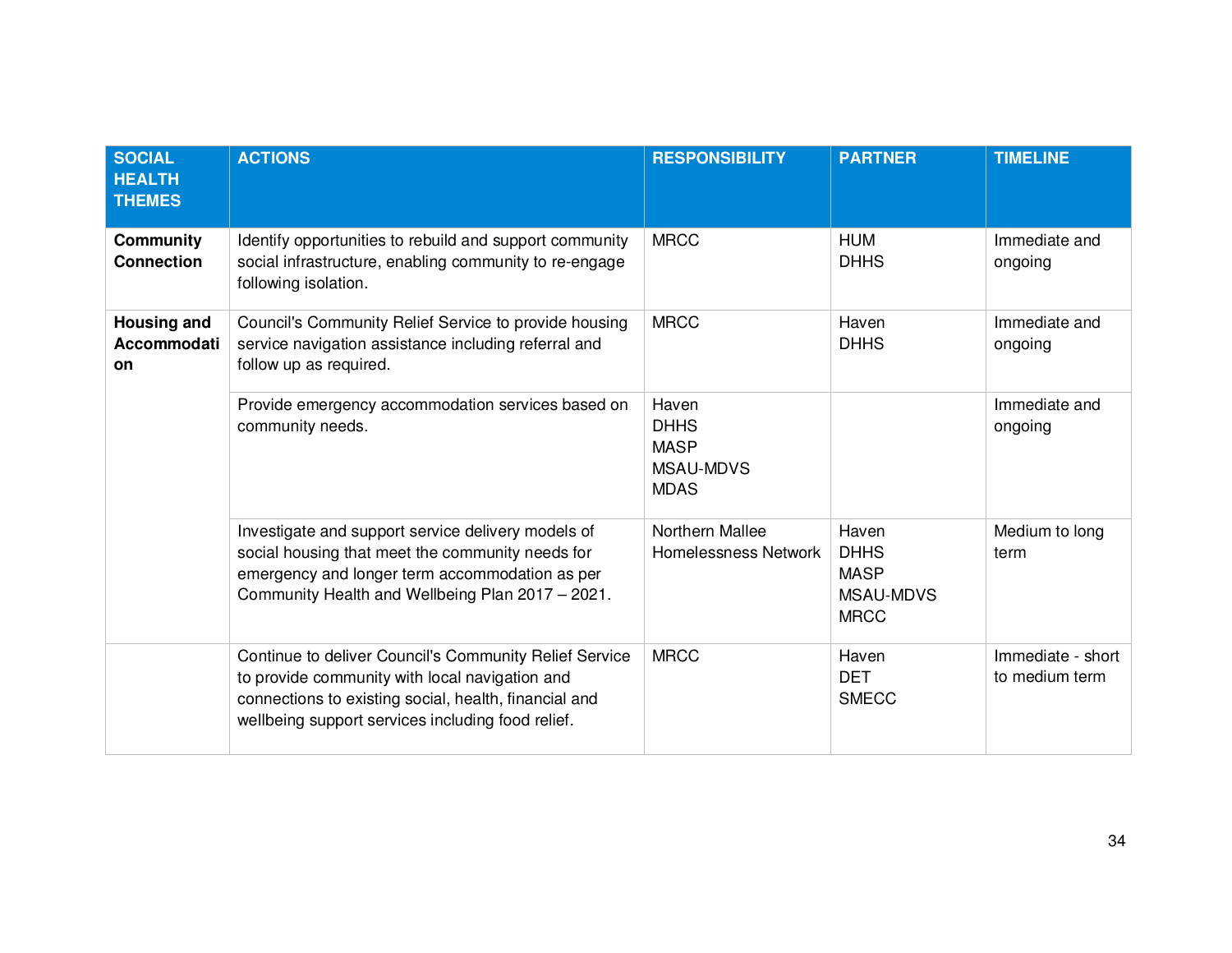| <b>SOCIAL</b><br><b>HEALTH</b><br><b>THEMES</b>                                            | <b>ACTIONS</b>                                                                                                                                                            | <b>RESPONSIBILITY</b>                                                          | <b>PARTNER</b>                                                          | <b>TIMELINE</b>                     |
|--------------------------------------------------------------------------------------------|---------------------------------------------------------------------------------------------------------------------------------------------------------------------------|--------------------------------------------------------------------------------|-------------------------------------------------------------------------|-------------------------------------|
| <b>Access to</b><br><b>Food and</b><br><b>Other</b><br><b>Essential</b><br><b>Supplies</b> | Support community access to seasonally appropriate<br>clothes and blankets.                                                                                               | <b>Red Cross</b><br><b>Salvation Army</b><br>St Vincent de Paul<br><b>MASP</b> | Haven                                                                   | Immediate                           |
|                                                                                            | Provide immediate food relief services throughout the<br>community.                                                                                                       | <b>Red Cross</b><br><b>Salvation Army</b><br>St Vincent de Paul                | Haven<br><b>DET</b><br><b>MASP</b><br><b>SMECC</b><br><b>MRCC</b>       | Immediate - short<br>to medium term |
|                                                                                            | Support the transition of Food relief to Sunraysia Mallee<br>Ethnic Communities Council.                                                                                  | <b>MRCC</b><br><b>SMECC</b>                                                    | Haven<br><b>DHHS</b><br><b>Christie Centre</b><br><b>Salvation Army</b> | Medium to long<br>term              |
|                                                                                            | Research partnership models for long term food<br>security systems to distribute food relief and strengthen<br>food security options for vulnerable community<br>members. | <b>MRCC</b><br><b>SMECC</b>                                                    | Haven<br><b>DHHS</b><br><b>Christie Centre</b><br><b>Salvation Army</b> | 12 - 24 months                      |
| <b>Public Health</b>                                                                       | Assist with providing vaccination services to the local<br>community as appropriate.                                                                                      | <b>MRCC</b>                                                                    |                                                                         | Ongoing                             |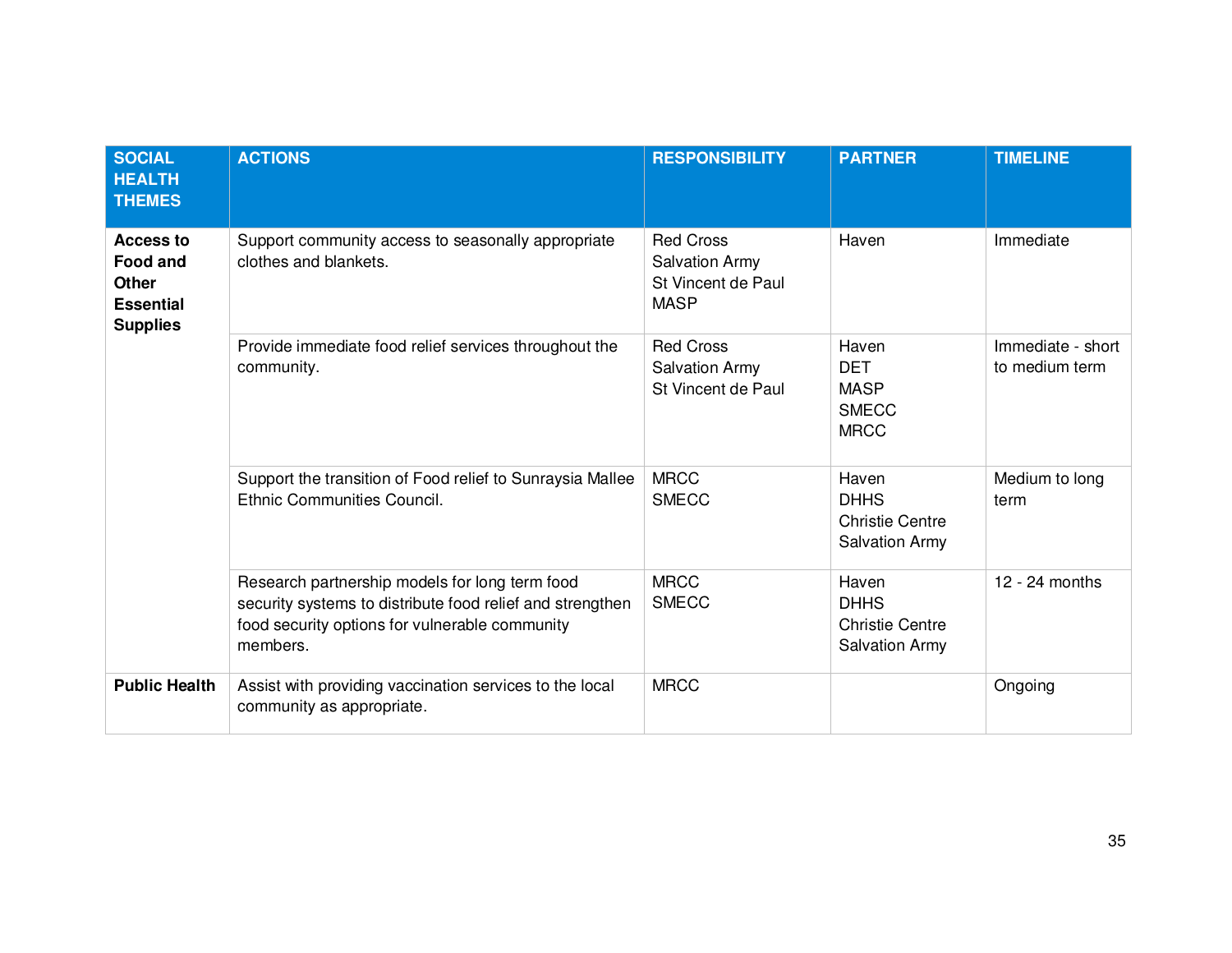| <b>SOCIAL</b><br><b>HEALTH</b><br><b>THEMES</b> | <b>ACTIONS</b>                                                                                                                                                                                                                                                     | <b>RESPONSIBILITY</b>       | <b>PARTNER</b>                                                  | <b>TIMELINE</b>          |
|-------------------------------------------------|--------------------------------------------------------------------------------------------------------------------------------------------------------------------------------------------------------------------------------------------------------------------|-----------------------------|-----------------------------------------------------------------|--------------------------|
|                                                 | Continue to promote Council's role to maintain social<br>distancing, hand hygiene, respiratory hygiene, stay<br>home when sick and download COVIDSafe App; and<br>develop signage and tools to ensure consistent<br>messaging across Council facilities and parks. | <b>MRCC</b>                 | <b>Red Cross</b><br>Haven<br><b>DHHS</b>                        | Ongoing                  |
|                                                 | Ensure our community has access to appropriate<br>stocks of PPE including masks, gloves etc.                                                                                                                                                                       | <b>DHHS</b>                 |                                                                 | Ongoing                  |
| <b>First Nations</b><br>People                  | Identify opportunities to build relationships, connect with<br>and support Aboriginal community groups and<br>community and provide support and assistance where<br>appropriate.                                                                                   | <b>MRCC</b><br><b>MDAS</b>  | <b>DET</b><br><b>DHHS</b><br><b>MDAS</b><br><b>All Partners</b> | Immediate and<br>ongoing |
|                                                 | Identify opportunities to work with our First Nations<br>People to include in the design of actions and through<br>community engagement.                                                                                                                           | <b>MRCC</b>                 | <b>All Partners</b>                                             | Immediate and<br>ongoing |
|                                                 | Identify opportunities to build relationships, connect with<br>and support multicultural community groups and<br>provide support and assistance where appropriate.                                                                                                 | <b>MRCC</b><br><b>SMECC</b> | Haven<br><b>DHHS</b><br><b>All Partners</b>                     | Immediate and<br>ongoing |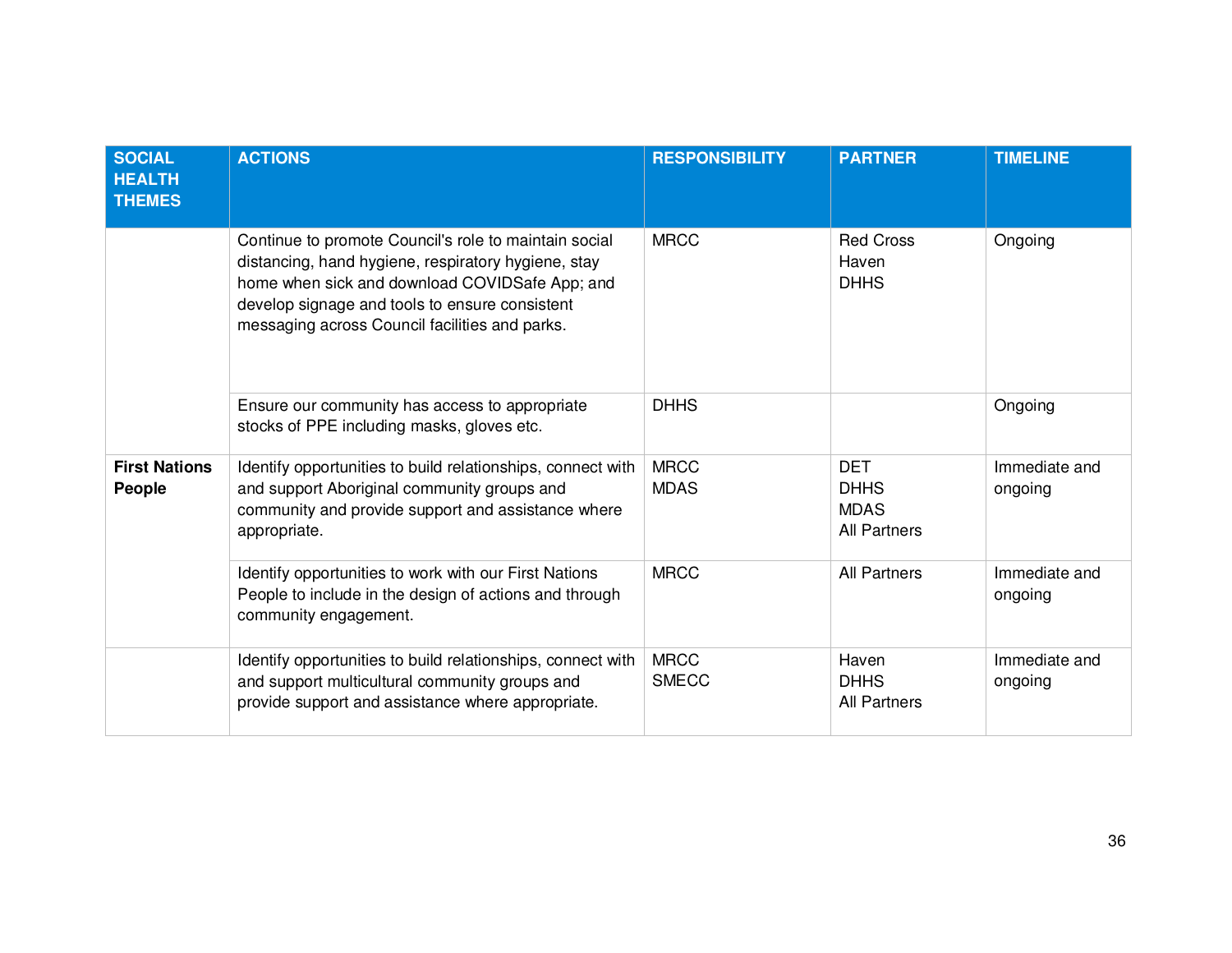| <b>SOCIAL</b><br><b>HEALTH</b><br><b>THEMES</b>                                           | <b>ACTIONS</b>                                                                                                                                                                                                                                    | <b>RESPONSIBILITY</b> | <b>PARTNER</b>                                                        | <b>TIMELINE</b>          |
|-------------------------------------------------------------------------------------------|---------------------------------------------------------------------------------------------------------------------------------------------------------------------------------------------------------------------------------------------------|-----------------------|-----------------------------------------------------------------------|--------------------------|
| <b>Culturally and</b><br>Linguistically<br><b>Diverse</b><br><b>Communities</b><br>(CALD) | Work with SMECC's newly funded 8 outreach worker<br>positions to ensure that work in the recovery space is<br>aligned.                                                                                                                            | <b>SMECC</b>          |                                                                       | Medium to long<br>term   |
|                                                                                           | Monitor impact of COVID-19 within the CALD<br>community in regards to social impact on cultural<br>practices and ensure the messages from Government<br>are being adhered to using trusted community members<br>to deliver messages respectfully. | <b>SMECC</b>          |                                                                       | Immediate and<br>ongoing |
| <b>Child</b><br>Wellbeing                                                                 | Focus on the health and wellbeing needs of all children<br>in our Municipality, including our most vulnerable<br>children.                                                                                                                        | <b>MRCC</b>           | <b>MASP</b><br>Orange Door<br><b>MDAS</b><br><b>SCHS</b><br>MDVS-MDVS | Immediate and<br>ongoing |
|                                                                                           | Focus on the mental health of children in our<br>communities.                                                                                                                                                                                     | <b>MBPH CYMHS</b>     | <b>SCHS</b>                                                           | Immediate and<br>ongoing |
| People with a<br><b>Disability</b>                                                        | Ensure people with a disability are included in<br>community engagement and have an opportunity to<br>shape recovery actions.                                                                                                                     | <b>MRCC</b>           | <b>Christie Centre</b>                                                | Ongoing                  |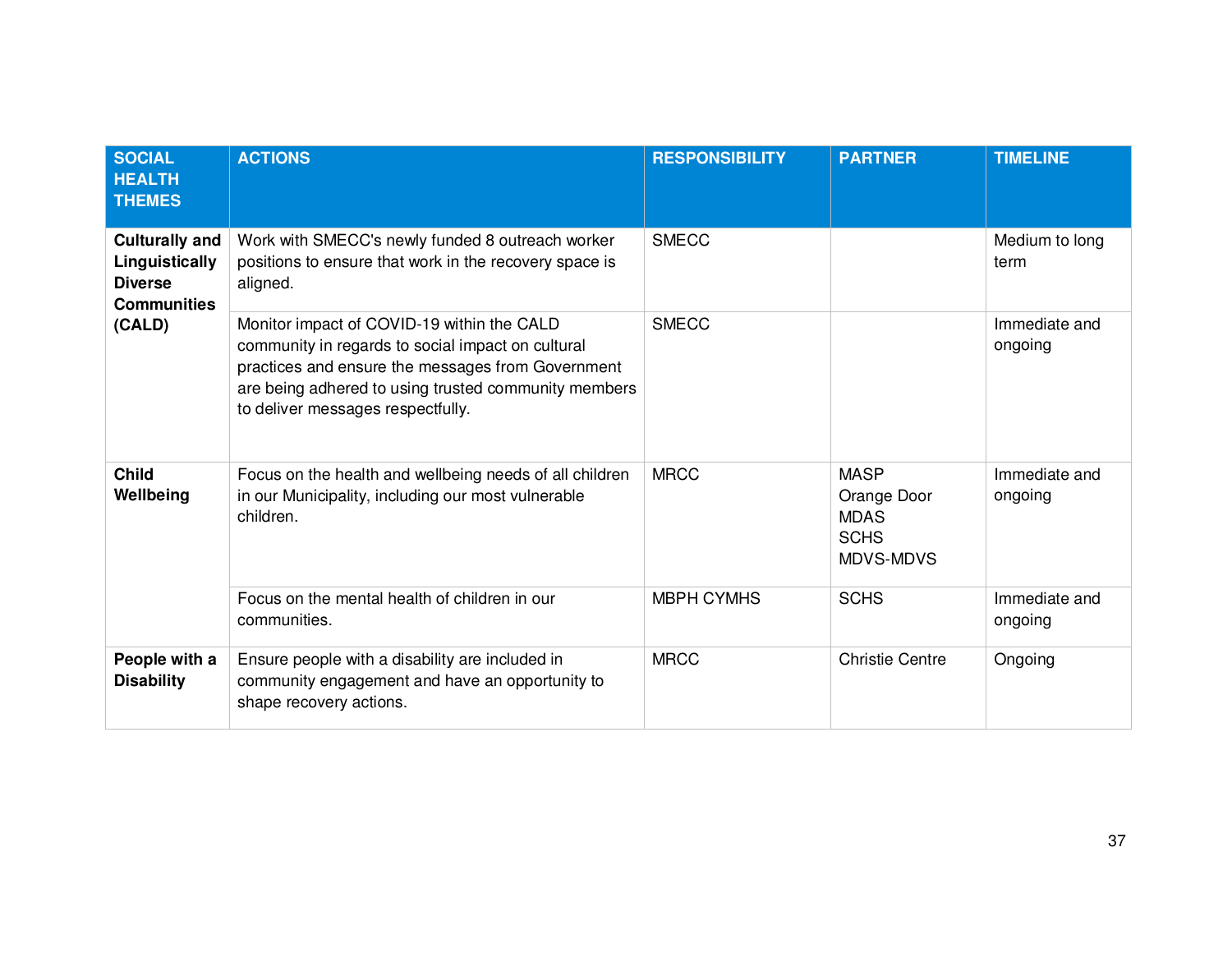| <b>SOCIAL</b><br><b>HEALTH</b><br><b>THEMES</b> | <b>ACTIONS</b>                                                                                                                                                                                                                                       | <b>RESPONSIBILITY</b>                     | <b>PARTNER</b> | <b>TIMELINE</b> |
|-------------------------------------------------|------------------------------------------------------------------------------------------------------------------------------------------------------------------------------------------------------------------------------------------------------|-------------------------------------------|----------------|-----------------|
| Aged<br><b>Community</b>                        | Ensure the aged community are included in community<br>engagement and have an opportunity to shape<br>recovery actions.                                                                                                                              | <b>MRCC</b>                               | <b>SCHS</b>    | Ongoing         |
| Sport and<br><b>Recreation</b>                  | Maintain contact with clubs, community groups and<br>stakeholders who use community facilities and<br>sportsgrounds to assist in reviewing the financial and<br>social impact of closures, cancellations, reduced<br>membership and new regulations. | <b>MRCC</b>                               |                | Ongoing         |
| <b>Education</b>                                | Local state, Catholic and private schools to monitor the<br>social impacts of COVID-19 in the education space and<br>respond as required.                                                                                                            | <b>DET</b><br>Catholic/Private<br>Schools |                | Ongoing         |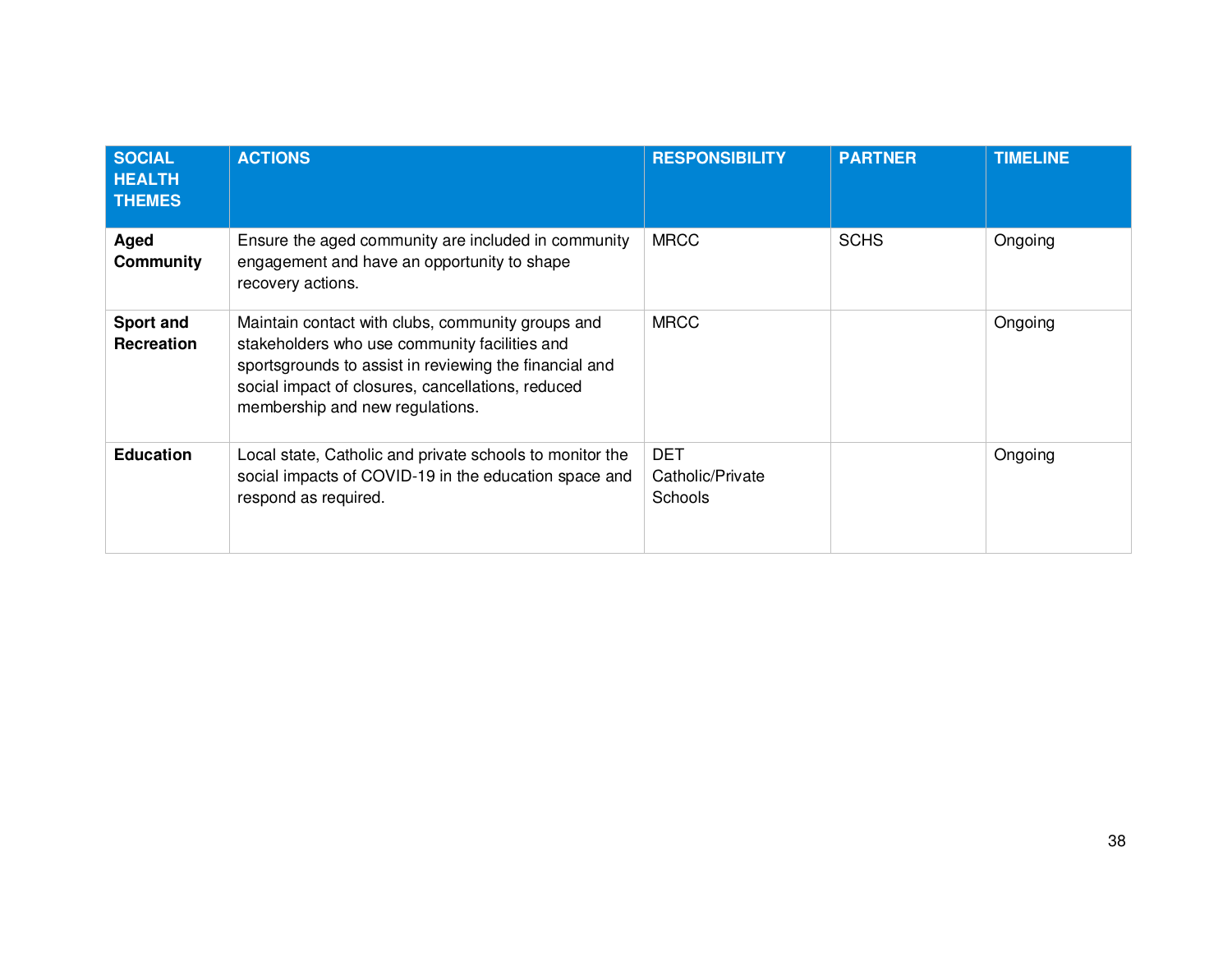## 18.0 Economic Relief and Recovery Plan

| Plan<br>Goals of the | To activate and implement strategic recovery planning and monitor medium to<br>long term recovery.                                                  |
|----------------------|-----------------------------------------------------------------------------------------------------------------------------------------------------|
|                      | To identify emergency economic issues for incorporation into medium and long<br>term recovery plan.                                                 |
|                      | To assist those affected by economic issues with access and referral to personal<br>support and counselling.                                        |
|                      | To support the business community define and prioritise recovery needs and<br>activities that will further support resilience in the local economy. |
|                      | To provide access to timely information about pandemic circumstances and<br>recovery activities.                                                    |
|                      | To assist with the coordination of distribution of material relief to those affected.                                                               |
|                      | To reduce risk to public health during and post pandemic economic recovery.                                                                         |
|                      | To build trust between Council, agencies and the business community.                                                                                |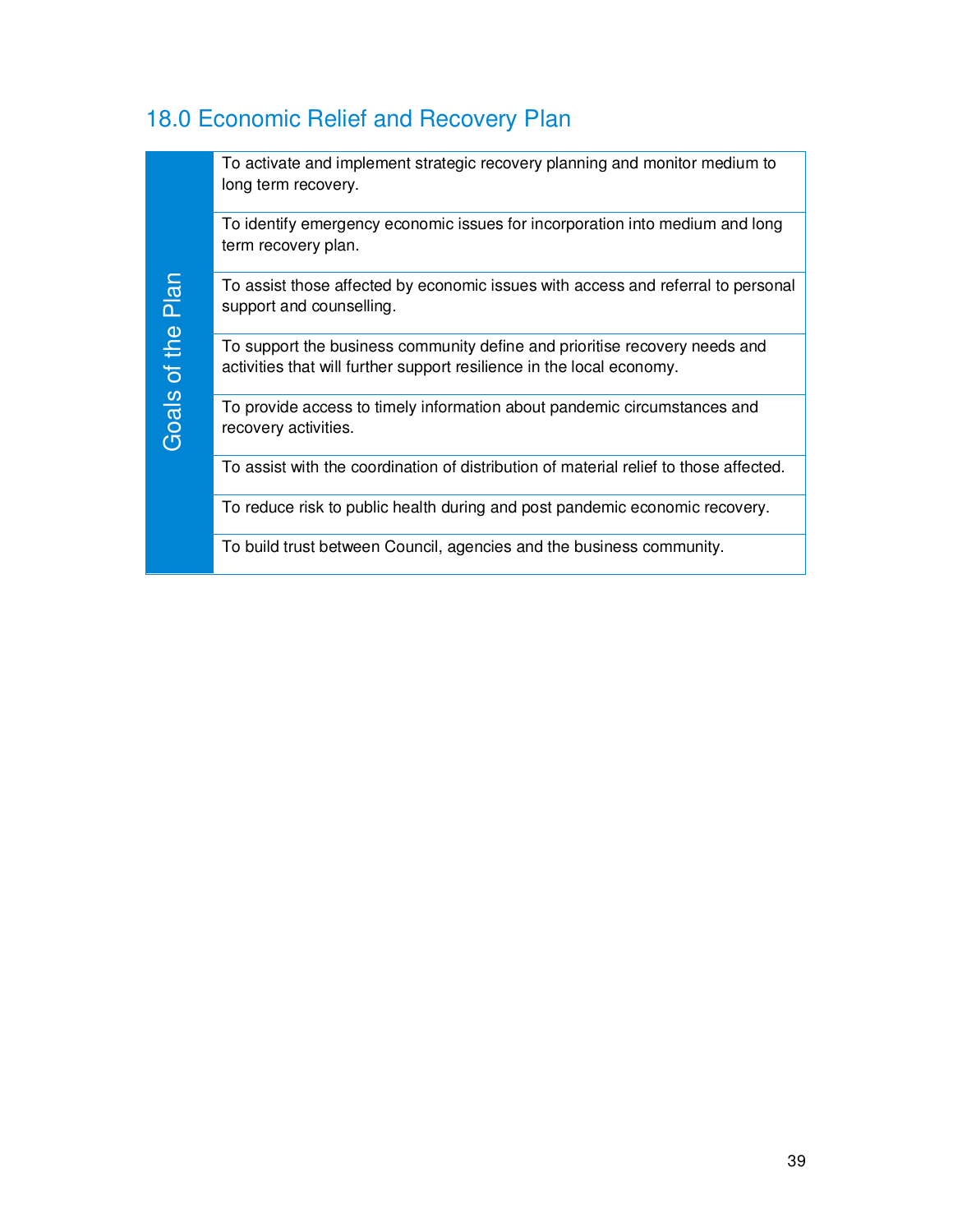| <b>ECONOMIC</b><br><b>THEMES</b> | <b>ACTIONS</b>                                                                                                                                                               | <b>RESPONSIBILIT</b><br>γ                       | <b>PARTNER</b>                                             | <b>TIMELINE</b>             |
|----------------------------------|------------------------------------------------------------------------------------------------------------------------------------------------------------------------------|-------------------------------------------------|------------------------------------------------------------|-----------------------------|
|                                  | What projects and initiatives will achieve goals?                                                                                                                            | Who is the<br>potential lead for<br>the action? | Would your organisation<br>be a partner in this<br>action? | What are the<br>timeframes? |
| Hardship                         | Provide appropriate response and support to<br>business/industry owners forced to close or severely<br>impacted through relief mechanisms such as fee and rate<br>deferment. | <b>MRD</b>                                      | <b>MRCC</b><br><b>MCH</b>                                  | 0-2 Months                  |
|                                  | Establish a registration process for businesses<br>experiencing hardship to seek extensions/waivers for fee<br>and rates.                                                    | <b>MRCC</b><br><b>MRD</b>                       |                                                            | 2-4 Months                  |
|                                  | Focus on the messaging to the business community &<br>industry about how to access assistance, financial<br>support, services and grants.                                    | <b>MRD</b>                                      | <b>ERG</b>                                                 | 0-4 Months                  |
|                                  | Engage with business community leaders and industry<br>advisory groups and activate and co-ordinate appropriate<br>local services, agencies and memberships.                 | <b>MRD</b>                                      | <b>ERG</b>                                                 | 0-4 Months                  |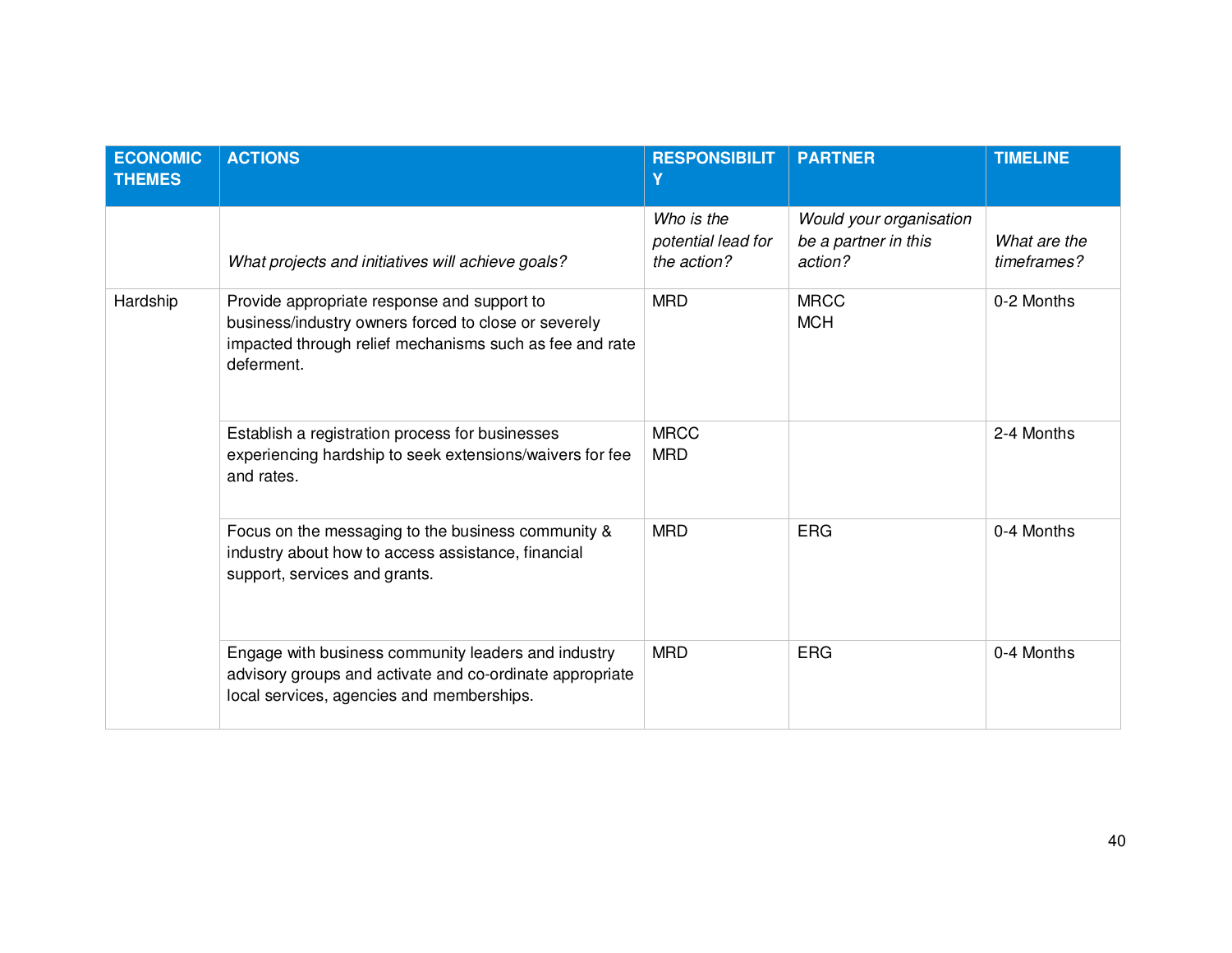| <b>ECONOMIC</b><br><b>THEMES</b> | <b>ACTIONS</b>                                                                                                                                                       | <b>RESPONSIBILIT</b><br>Υ | <b>PARTNER</b>                                                                            | <b>TIMELINE</b> |
|----------------------------------|----------------------------------------------------------------------------------------------------------------------------------------------------------------------|---------------------------|-------------------------------------------------------------------------------------------|-----------------|
| Employment<br>&<br><b>Skills</b> | Work with local employment and training organisations to<br>assist affected business and industry owners and<br>employees.                                           | <b>MRD</b>                | <b>ERG</b><br>Appropriate Government<br>bodies<br>Employment agencies                     | 2-6 Months      |
|                                  | Encourage and support employment and re-training<br>opportunities for affected businesses and industry<br>employees.                                                 | <b>MRD</b>                | <b>MRCC</b><br><b>SuniTAFE</b><br><b>Employment agencies</b><br>Industry bodies           | 2-12 Months     |
|                                  | Seek government support for employment initiatives.                                                                                                                  | <b>MRD</b>                | <b>MRCC</b>                                                                               | 0-6 Months      |
| Small<br><b>Business</b>         | Work with local businesses, business groups and<br>community progress associations to address barriers to<br>customers returning to businesses in local communities. | <b>MRD</b>                | ERG and others yet to<br>be identified<br><b>Support Community</b><br>Recovery Committee. | 0-4 Months      |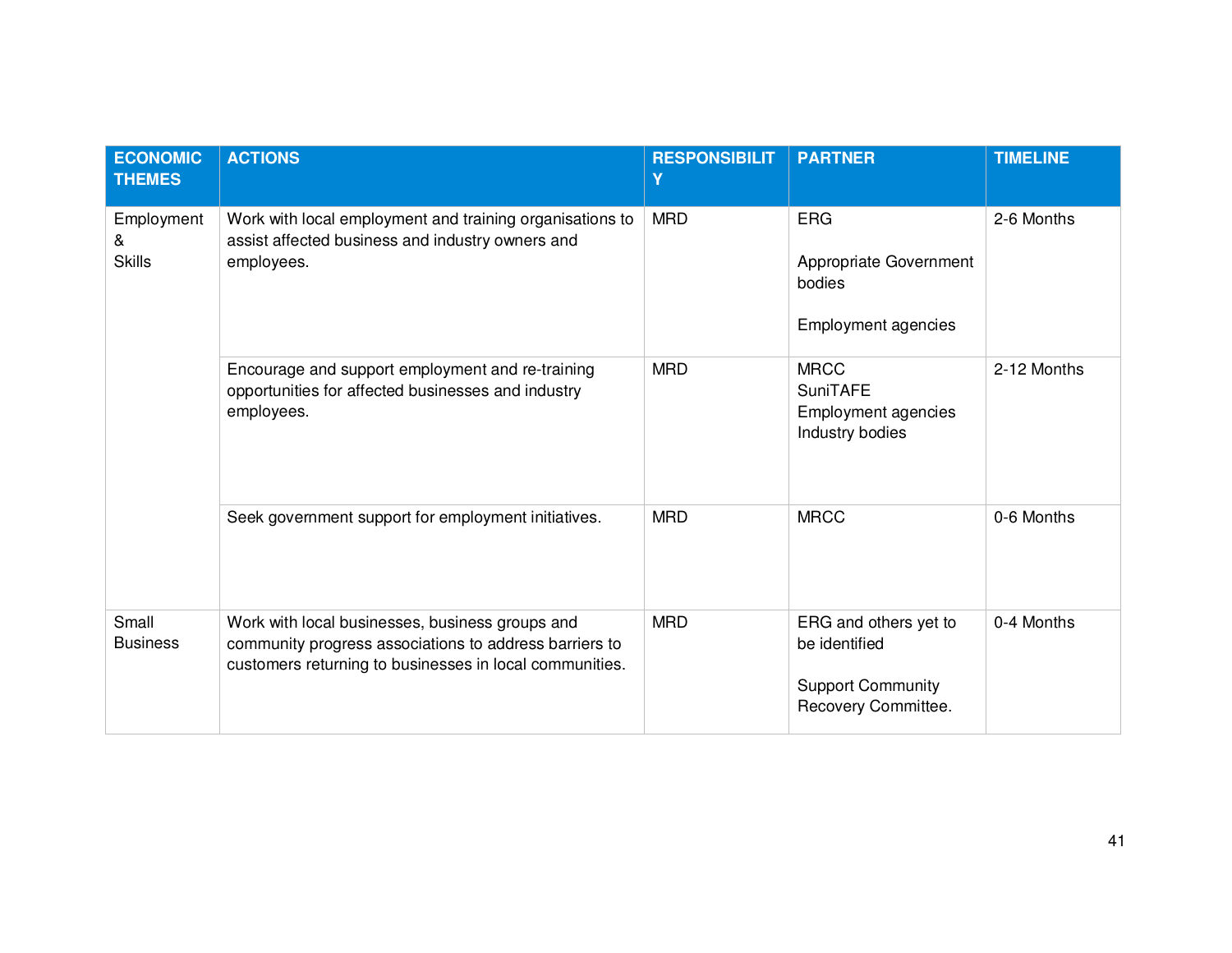| <b>ECONOMIC</b><br><b>THEMES</b> | <b>ACTIONS</b>                                                                                                                                                                       | <b>RESPONSIBILIT</b><br>Ÿ | <b>PARTNER</b>                                                                                               | <b>TIMELINE</b>           |
|----------------------------------|--------------------------------------------------------------------------------------------------------------------------------------------------------------------------------------|---------------------------|--------------------------------------------------------------------------------------------------------------|---------------------------|
|                                  | Support communities to develop and activate marketing<br>strategies to encourage customers to return.                                                                                | <b>MRD</b>                |                                                                                                              | 2-12 Months               |
| Tourism<br>Promotion             | To attract customers back to local communities and take<br>advantage of emerging domestic tourism initiatives to<br>visit Regional Victoria.                                         | <b>MRD</b>                | ERG and others yet to<br>be identified<br><b>Support Community</b><br>Recovery Committee.<br>Mildura Airport | $6$ months - $2$<br>years |
|                                  | Work with local businesses, business groups and<br>community progress associations to address barriers to<br>customers returning to businesses in local communities<br>e.g. tourism. | <b>MRD</b>                |                                                                                                              | 2-6 Months                |
|                                  | Support communities to develop and activate marketing<br>strategies to encourage customers to return.                                                                                | <b>MRD</b>                |                                                                                                              | 0-4 Months                |
| Financial<br>Advice/Supp<br>ort  | Provide immediate financial counselling and support<br>services to business.                                                                                                         | <b>MRD</b>                | <b>SunFRCS</b><br><b>MRCC</b><br><b>MCH</b>                                                                  | 0-6 Months                |
| Mental<br>Health                 | Provide immediate access to counselling and support<br>services to the community.                                                                                                    | MRCC / SCHS               | <b>MRCC</b><br>Government agencies                                                                           | 0-4 Months                |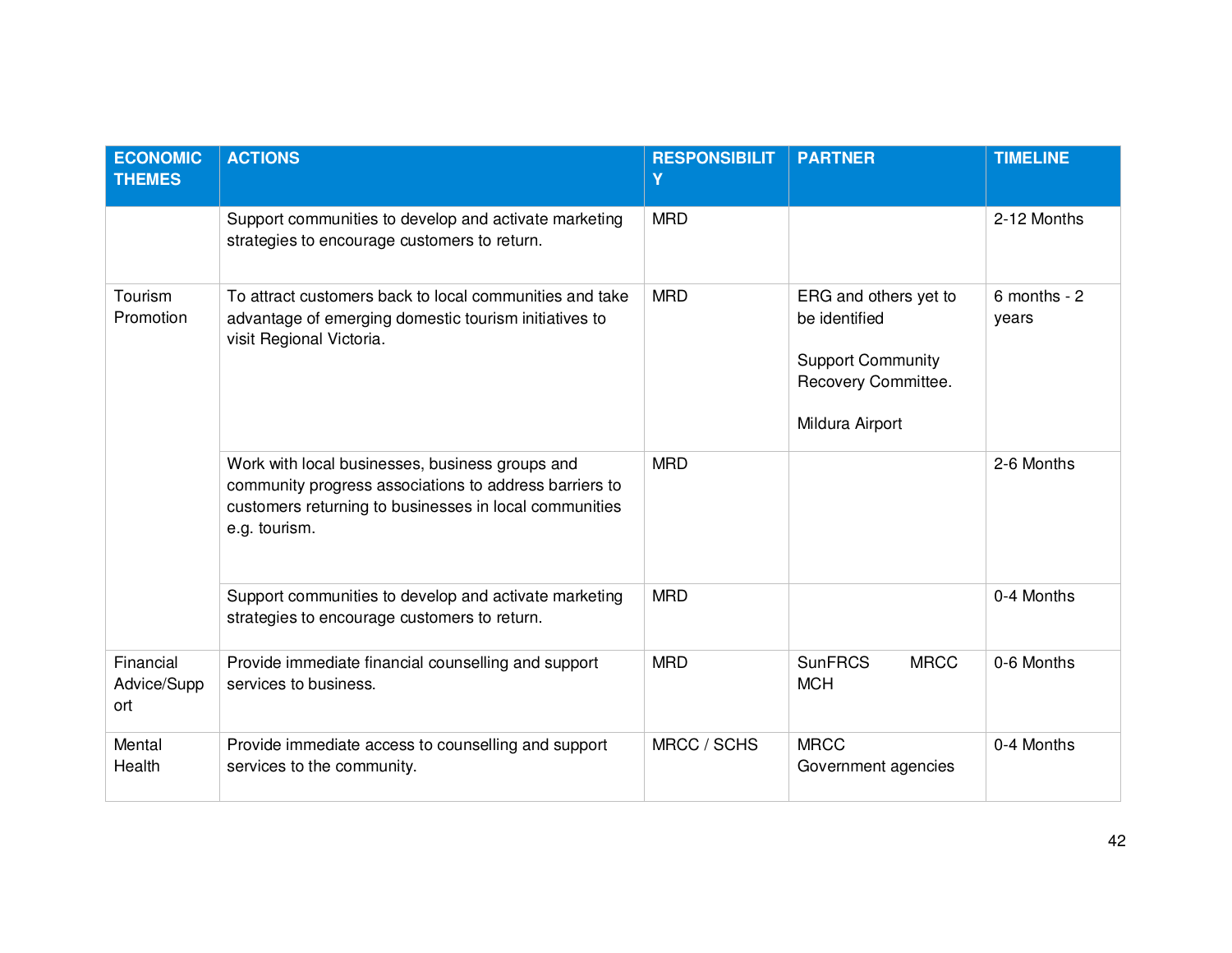| <b>ECONOMIC</b><br><b>THEMES</b> | <b>ACTIONS</b>                                                                                                                                                                                                                                   | <b>RESPONSIBILIT</b> | <b>PARTNER</b>                                       | <b>TIMELINE</b> |
|----------------------------------|--------------------------------------------------------------------------------------------------------------------------------------------------------------------------------------------------------------------------------------------------|----------------------|------------------------------------------------------|-----------------|
|                                  | Undertake post pandemic needs assessment to estimate<br>the longer term psychosocial impacts on community,<br>displacement of people, the impact of business disruption<br>and on how members of community live and connect with<br>one another. | MRCC / SCHS          | <b>SunRFCS</b><br>Other agencies to be<br>identified | 2-12 Months     |
| Working for<br>Victoria          | Provide links to opportunities through side kicker<br>provided under the working for Victoria scheme.                                                                                                                                            | <b>MRD</b>           | <b>MRCC</b><br><b>RDV</b>                            | 0-4 Months      |